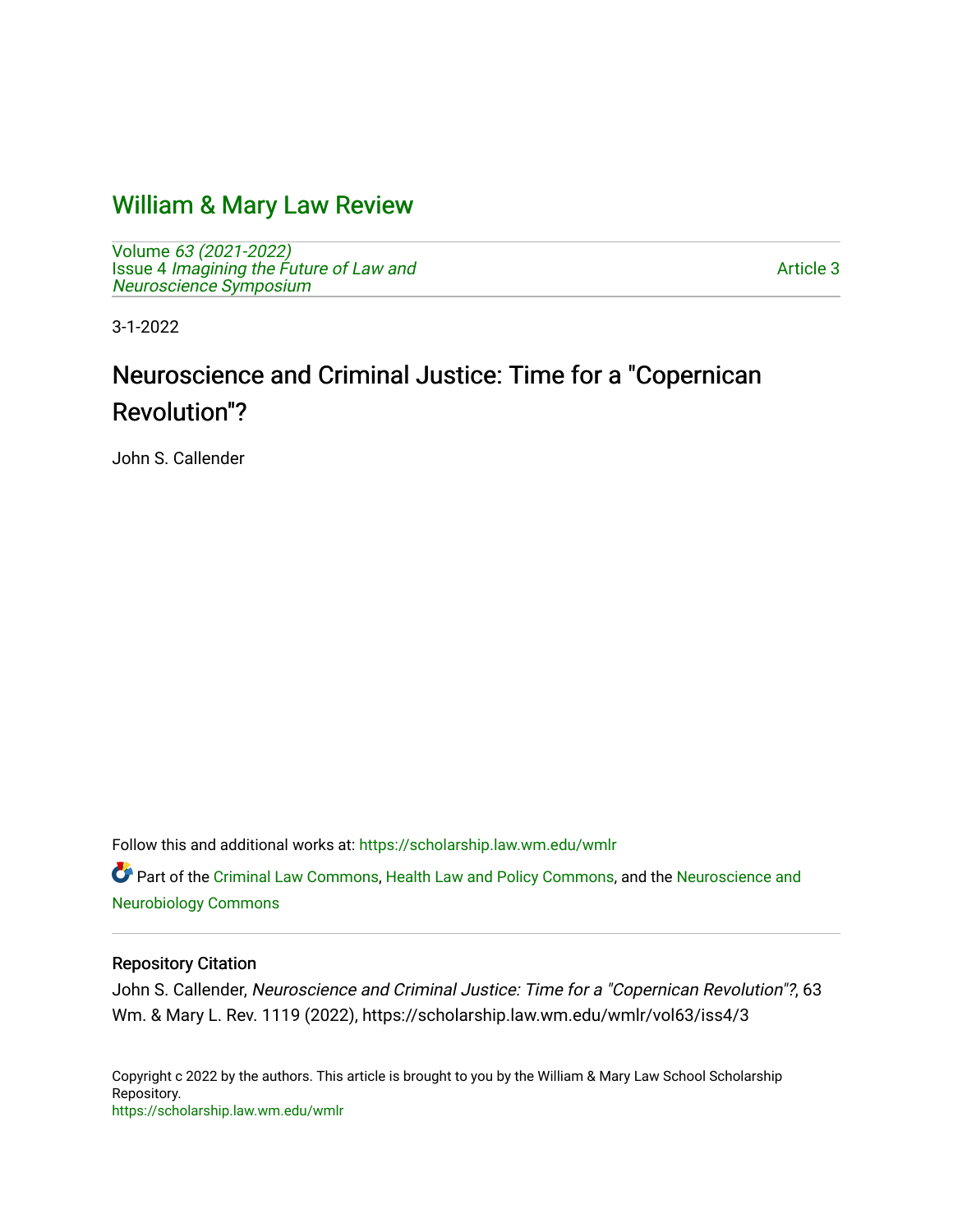#### NEUROSCIENCE AND CRIMINAL JUSTICE: TIME FOR A "COPERNICAN REVOLUTION?"

#### JOHN S. CALLENDER, M.D., FRCPSYCH\*

#### ABSTRACT

*The main purpose of this Article is to argue for a fundamental change in the conceptual orientation of criminal justice: from one based on concepts such as free will, desert, and moral responsibility, to one based on empirical science. The Article describes research in behavioral genetics, acquired brain injuries, and psychological traumatization in relation to criminality. This research has reached a level of development at which the traditional approach to criminality is no longer tenable and should be discarded. I argue that mental health legislation provides a model that could be adapted and applied to offenders.*

<sup>\*</sup> Honorary Senior Lecturer, University of Aberdeen, United Kingdom.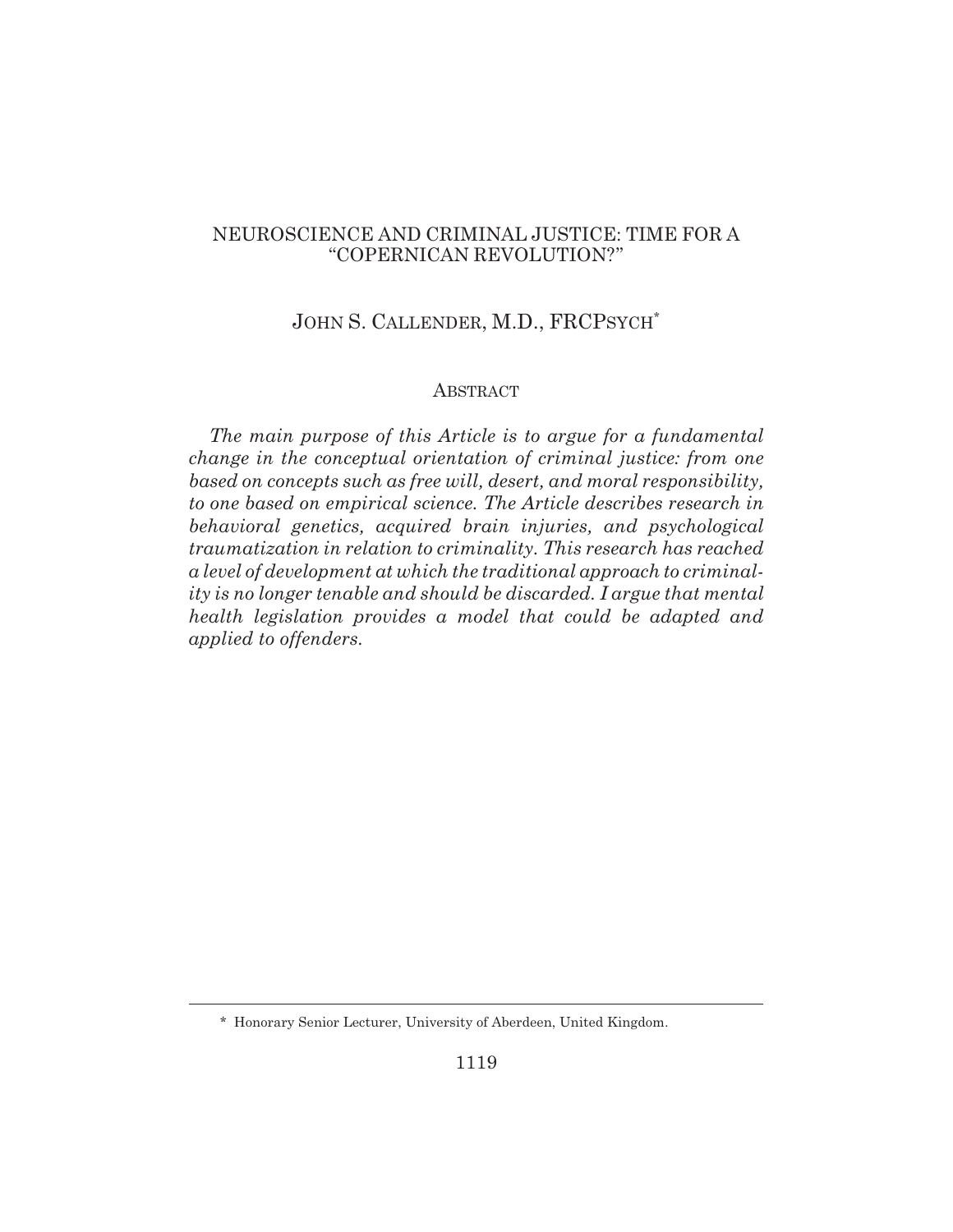### TABLE OF CONTENTS

| INTRODUCTION $\ldots \ldots \ldots \ldots \ldots \ldots \ldots \ldots \ldots \ldots \ldots 1121$ |  |
|--------------------------------------------------------------------------------------------------|--|
|                                                                                                  |  |
|                                                                                                  |  |
|                                                                                                  |  |
| IV. CRIMINAL JUSTICE AND PARADIGM SHIFT 1153                                                     |  |
|                                                                                                  |  |
|                                                                                                  |  |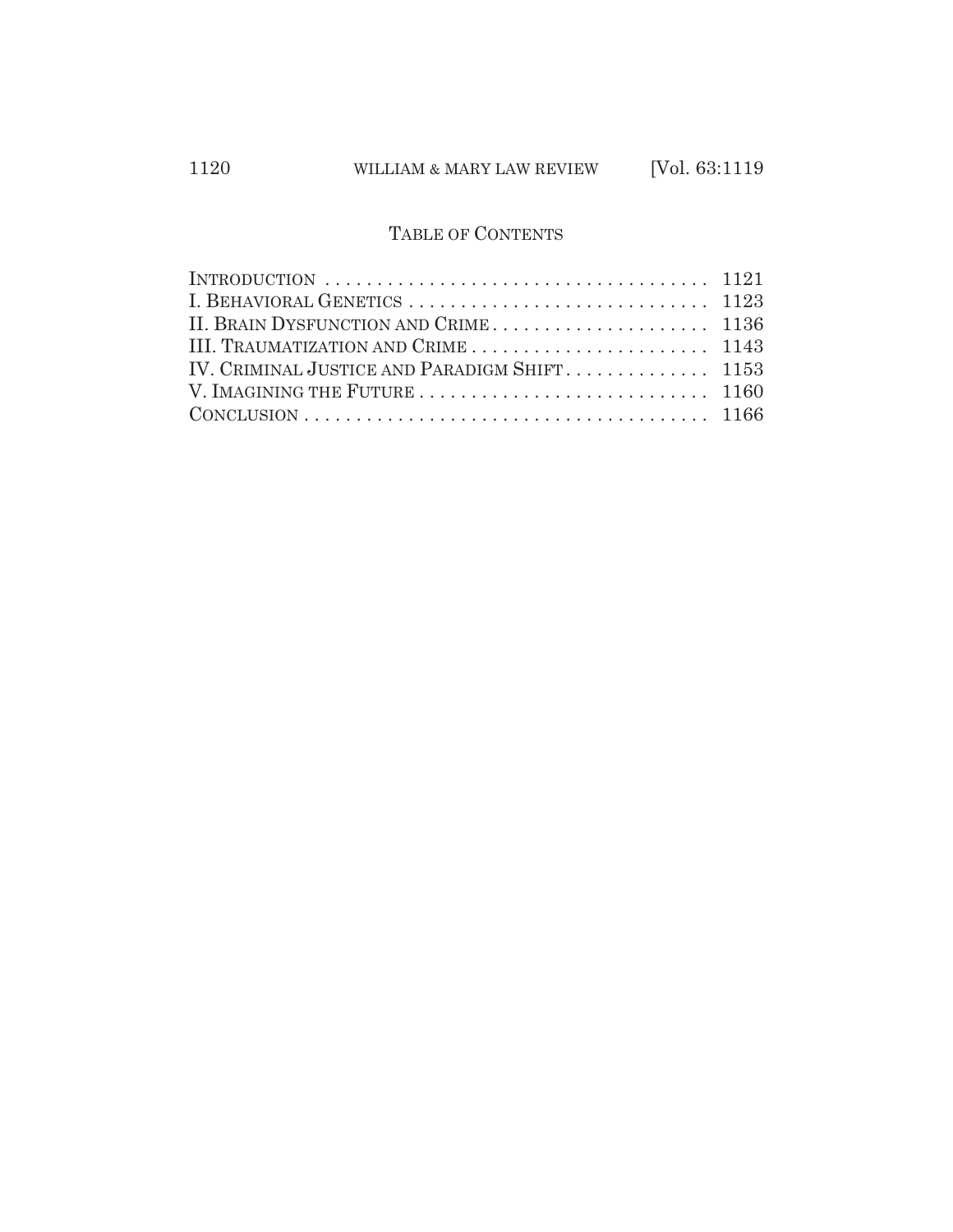#### INTRODUCTION

If there are beings in the world whose acts shock all accepted prejudices, we must not preach at them or punish them ... because their bizarre tastes no more depend upon themselves than it depends on you whether you are witty or stupid, well made or hump-backed.... What would become of your laws, your morality, your religion, your gallows, your paradise, your gods, your hell, if it were shown that such and such fluids, such fibers, or a certain acridity in the blood, or in the animal spirts, alone suffice to make a man the object of your punishments or your rewards?<sup>1</sup>

After all, I would probably never have been able to do anything with my magnanimity—neither to forgive, for my assailant may have slapped me because of the laws of nature, and one cannot forgive the laws of nature; nor to forget, for even if it were the laws of nature, it is insulting all the same.<sup>2</sup>

De Sade and Dostoevsky were both writing before the advent of neuroscience.<sup>3</sup> These quotations illustrate that the application of neuroscience research to criminal behavior is casting a fresh light on, and throwing into relief, much older, philosophical questions about the nature of human actions. Are instances of criminal behavior to be understood in the way that we understand other events in the world, such as changes in the weather, or do they have a special quality that sets them apart? This special quality is usually understood in terms of concepts such as free will and responsibility.<sup>4</sup> The idea that we possess a capacity for free will and

<sup>1.</sup> HAVELOCK ELLIS, 3 STUDIES IN THE PSYCHOLOGY OF SEX 107-08 (2d ed. 1920) (quoting the Marquis de Sade).

<sup>2.</sup> Fyodor Dostoevsky, *Notes from Underground*, *in* SIXTEEN SHORT NOVELS: AN AN-THOLOGY 415, 421 (Wilfrid Sheed ed., 1985).

<sup>3.</sup> De Sade and Dostoevsky's literary works were written in the 1700s and 1800s. John Attarian, *Dostoevsky vs. The Marquis de Sade*, INTERCOLLEGIATE STUD. INST. (Oct. 8, 2014), https://isi.org/modern-age/dostoevsky-vs-the-marquis-de-sade/ [https://perma.cc/F7Z2-4T2V]. Neuroscience emerged as a distinct scientific discipline in the late twentieth century, although other scientific disciplines began to study the nervous system before then. GORDON M. SHEPHERD, CREATING MODERN NEUROSCIENCE: THE REVOLUTIONARY 1950S 3-4 (2010).

<sup>4.</sup> *See Free Will*, ENCYCLOPEDIA BRITANNICA (Nov. 23, 2017), https://www.britannica.com/ topic/free-will [https://perma.cc/5LST-N4GT].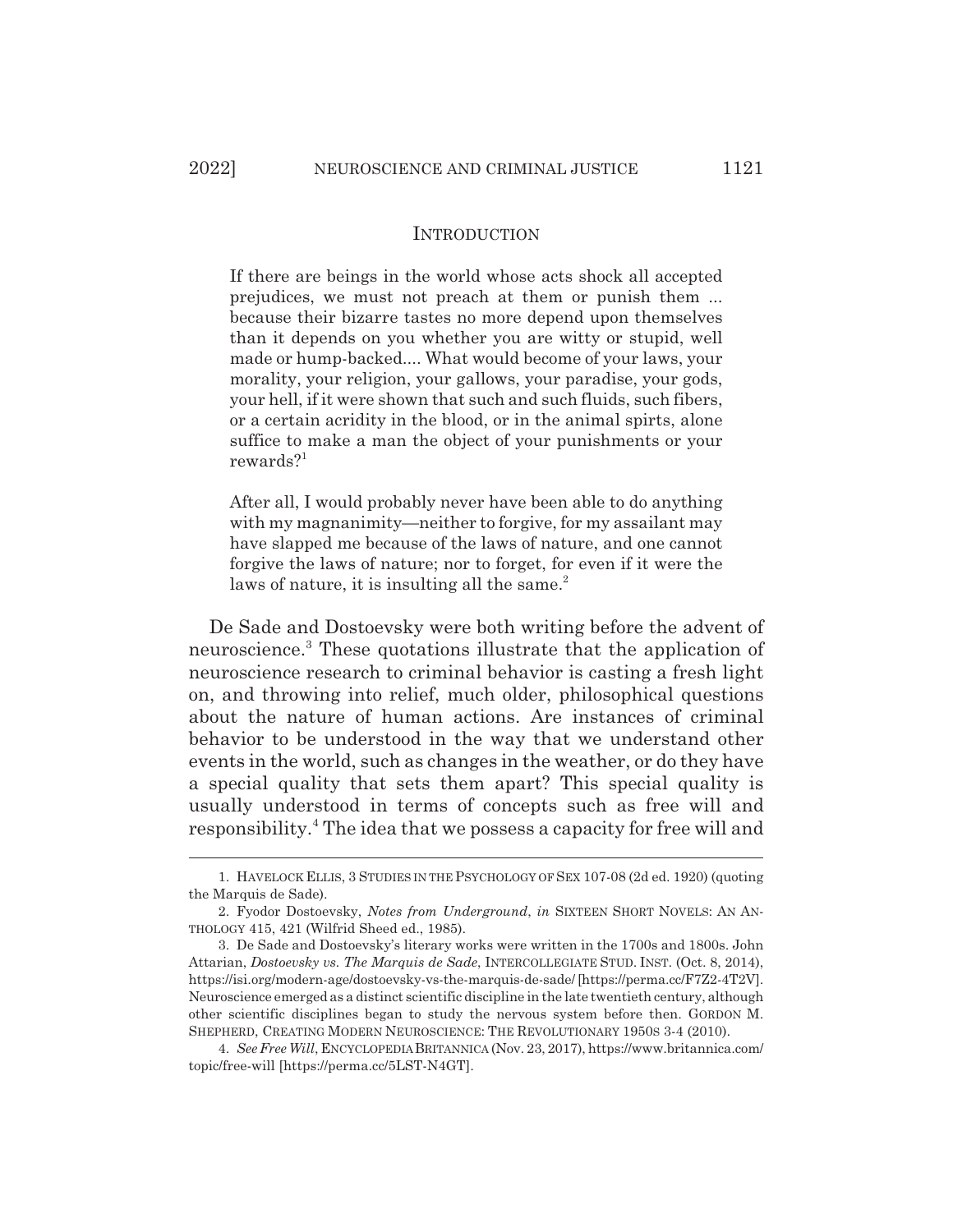responsibility is an important element of our self-concept that imbues our lives with meaning.<sup>5</sup> The proposal that we are not creatures of God, with a God-given capacity for free will, but instead just puppets dancing on the strings of causal necessity, is a threat to this sense of exceptionalism.<sup>6</sup>

This threat extends beyond individual identity. There are major institutions in our societies that rest, at least implicitly, on foundations that are being challenged by neuroscience research.<sup>7</sup> These include most of the major religions and our systems of justice.<sup>8</sup>

There are also our intuitive, emotional responses to wrongdoing, especially when we, or those who are close to us, are the victim.<sup>9</sup> Nietzsche pointed out that "punishment developed as a *retaliation* absolutely independently of any preliminary hypothesis of the freedom or determination of the will."10 In most societies, the state has taken over the role of punishment from individual victims and their families or clans.<sup>11</sup> In some cases, punishment of perpetrators may be an important element in helping victims recover from the traumatization of crime.<sup>12</sup> As illustrated by the quote from Dostoevsky, a scientific approach to crime may be seen as invalidating current rationales for blame and punishment.<sup>13</sup> The result is that all of the emotions generated by criminal acts could be denied any form of practical expression.

All of these questions lurk behind neuroscience approaches to criminality and create disquiet about where all of this is leading

<sup>5.</sup> *See* Stephen Cave, *There's No Such Thing as Free Will*, THE ATLANTIC, June 2016, at 68, 70.

<sup>6.</sup> *See id.* at 70, 72-73.

<sup>7.</sup> *See id.* at 70.

<sup>8.</sup> *See id.*

<sup>9.</sup> *See Violent Crime Victims*, U.S.DEP'T OF JUST. (July 6, 2021), https://www.justice.gov/ usao-wdwa/victim-witness/violent-crime-victims [https://perma.cc/GZ2E-N3GJ]; *Victim of Crime—Family Member or Friend*, GOV'T OF B.C., https://www2.gov.bc.ca/gov/content/justice/ criminal-justice/bcs-criminal-justice-system/family-members-or-friends/victim-of-crime-familymember-or-friend [https://perma.cc/FW7H-QEJ9].

<sup>10.</sup> FRIEDRICH NIETZSCHE, THE GENEALOGY OF MORALS:APOLEMIC 69 (Horace B. Samuel trans., 1913).

<sup>11.</sup> U.S. BUREAU OF PRISONS, THE JAIL: ITS OPERATION AND MANAGEMENT 1-2 (Nick Pappas ed., 1970).

<sup>12.</sup> John S. Callender, *Justice, Reciprocity and the Internalisation of Punishment in Victims of Crime*, 13 NEUROETHICS 43, 44 (2020).

<sup>13.</sup> *See* Dostoevsky, *supra* note 2, at 421.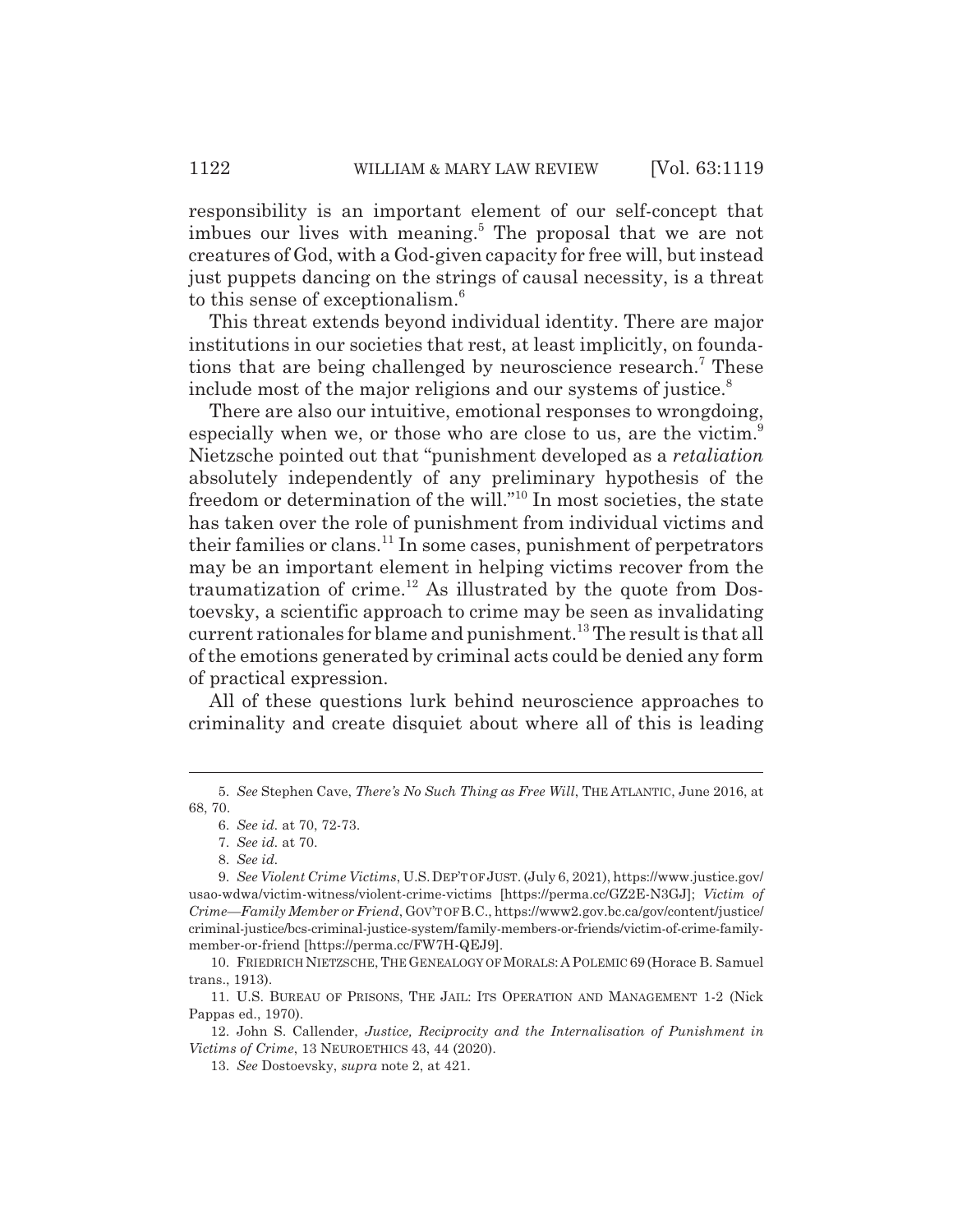us.14 Norms, practices, and institutions in criminal justice have evolved over centuries, and there are understandable anxieties about the potential for unintended consequences if these are undermined<sup>15</sup>

The growth of neuroscience research in criminality and moral decision-making has been exponential in the past few decades.16 It would take several large volumes to summarize this growth. In this Article, I will focus on three areas that seem to be of importance and will describe some research that illustrates how progress is being made. These are behavioral genetics, brain damage or dysfunction, and psychological traumatization. These each have impacts on individuals that increase the risks of criminality.<sup>17</sup> Furthermore, we often see a clustering of risk factors, and it is sometimes the combination of two or more of these factors that results in a criminal act rather than a single risk acting alone.<sup>18</sup>

I will conclude that the growth of research in neuroscience and criminality has taken us to a point at which we need a "Copernican revolution" in criminal justice. This would be a paradigm shift from a system based on prescientific beliefs, such as free will and good and evil, to one based on a scientific worldview.19

#### I. BEHAVIORAL GENETICS

Research into genetic factors in criminality has been carried out for many decades.20 The two main sources of information have been twin and adoption studies.<sup>21</sup>

In twin studies, the heritability of a characteristic is assessed by comparing concordance rates in monozygotic (MZ) and same-sex

<sup>14.</sup> *See* Cave, *supra* note 5, at 70, 73.

<sup>15.</sup> *See id.* at 70, 72-73.

<sup>16.</sup> *See, e.g.*, Jesper Ryberg, *Neuroscience and Criminal Justice: Introduction*, 18 J.ETHICS 77, 77 (2014).

<sup>17.</sup> *See* Andrea L. Glenn & Adrian Raine, *Neurocriminology: Implications for the Punishment, Prediction and Prevention of Criminal Behaviour*, 15 NATURE REVS. NEURO-SCIENCE 54, 54, 56, 59 (2014).

<sup>18.</sup> *See id.* at 59.

<sup>19.</sup> *See* THOMAS S. KUHN, THE COPERNICAN REVOLUTION: PLANETARY ASTRONOMY IN THE DEVELOPMENT OF WESTERN THOUGHT 1-4 (1957).

<sup>20.</sup> *See* GAIL S. ANDERSON, BIOLOGICAL INFLUENCES ON CRIMINAL BEHAVIOR 97 (2007).

<sup>21.</sup> *See id.* at 95.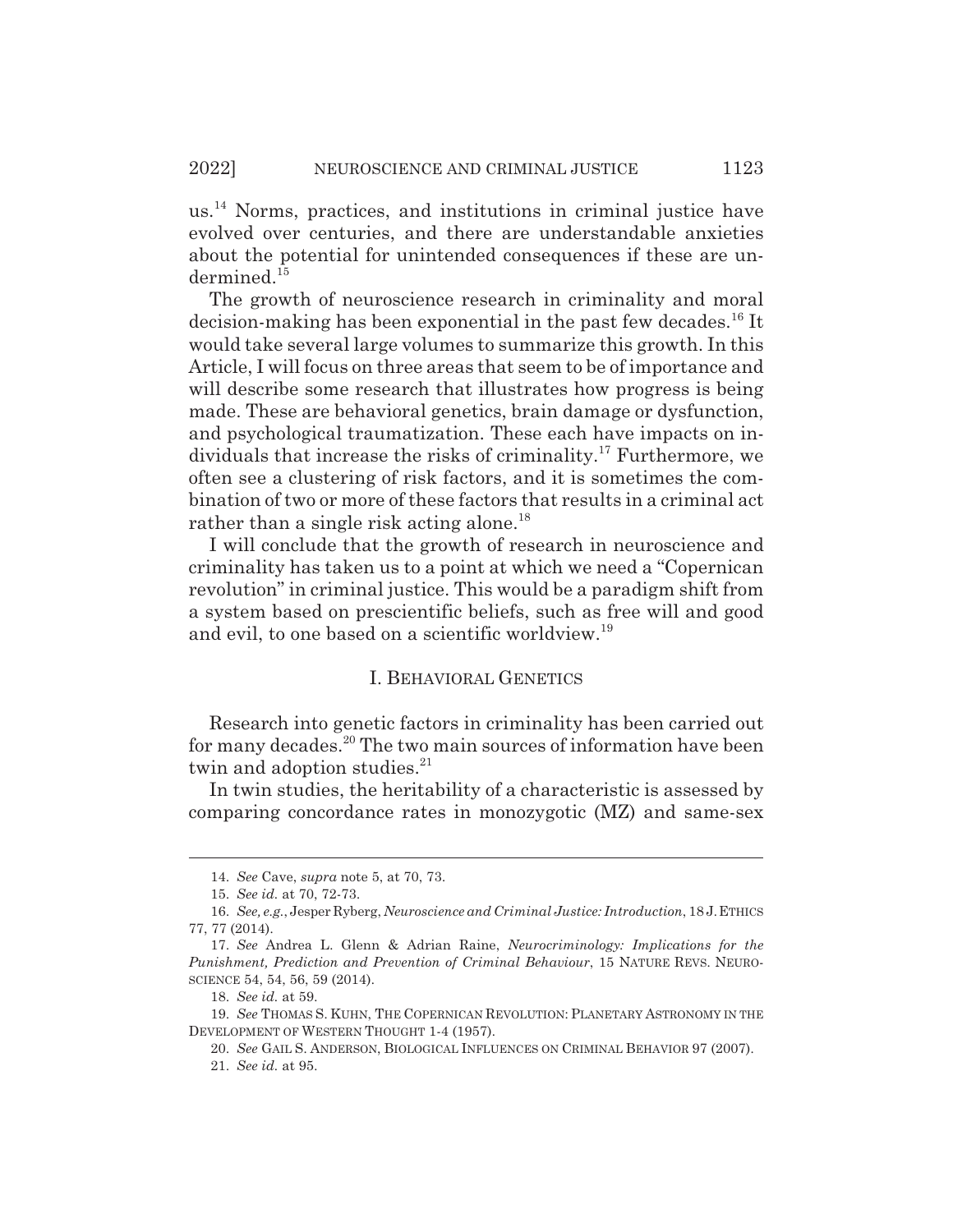dizygotic  $(DZ)$  twins.<sup>22</sup> The concordance rate is the probability that both twins will possess a characteristic if one member of the twin pair does so.<sup>23</sup> Monozygotic twins are genetically identical.<sup>24</sup> Dizygotic twins have the same genetic similarities as non-twin siblings.25 Differences in concordance rates can separate the impact of genetic and environmental factors in the causation of crime.<sup>26</sup> Twin studies of adult crime uniformly show higher concordance rates for MZ than DZ twins.<sup>27</sup> MZ concordance was on average around 50 percent, while DZ concordance was less than half of this.<sup>28</sup>

In adoption studies, the prevalence of a characteristic under consideration is ascertained in a cohort of adoptees.<sup>29</sup> The relative influence of genetic and environmental factors is assessed by comparing the prevalence of the characteristic in the adoptive and biological families.<sup>30</sup> A landmark adoption study was carried out in Denmark by Mednick and others in 1984.<sup>31</sup> The researchers ascertained criminal convictions in adopted sons and their biological and adoptive parents.32 If neither set of parents had a criminal record, the conviction rate in sons was  $13.5$  percent.<sup>33</sup> If the adoptive parents, but not the biological parents, had a criminal record, the conviction rate in sons was slightly higher at  $14.7$  percent.<sup>34</sup> If the biological parents alone had a criminal record, the conviction rate in the sons was significantly higher at 20 percent.<sup>35</sup> If both biological and adopted parents had been convicted, the rate in sons was higher still at  $24.5$  percent.<sup>36</sup> Moreover, there was a correlation

25. *Id.*

30. *Id.*

32. *Id.* at 891.

36. *Id.*

<sup>22.</sup> *Id.* at 92.

<sup>23.</sup> *Id.* 24. *Id.* at 88.

<sup>26.</sup> *See id.* at 92.

<sup>27.</sup> *Id.* at 96.

<sup>28.</sup> *Id.* (showing that DZ concordance is around 20 percent, on average).

<sup>29.</sup> *Id.* at 105.

<sup>31.</sup> Sarnoff A. Mednick et al., *Genetic Influences in Criminal Convictions: Evidence from an Adoption Cohort*, 224 SCI. 891 (1984).

<sup>33.</sup> *Id.* at 892.

<sup>34.</sup> *Id.*

<sup>35.</sup> *Id.*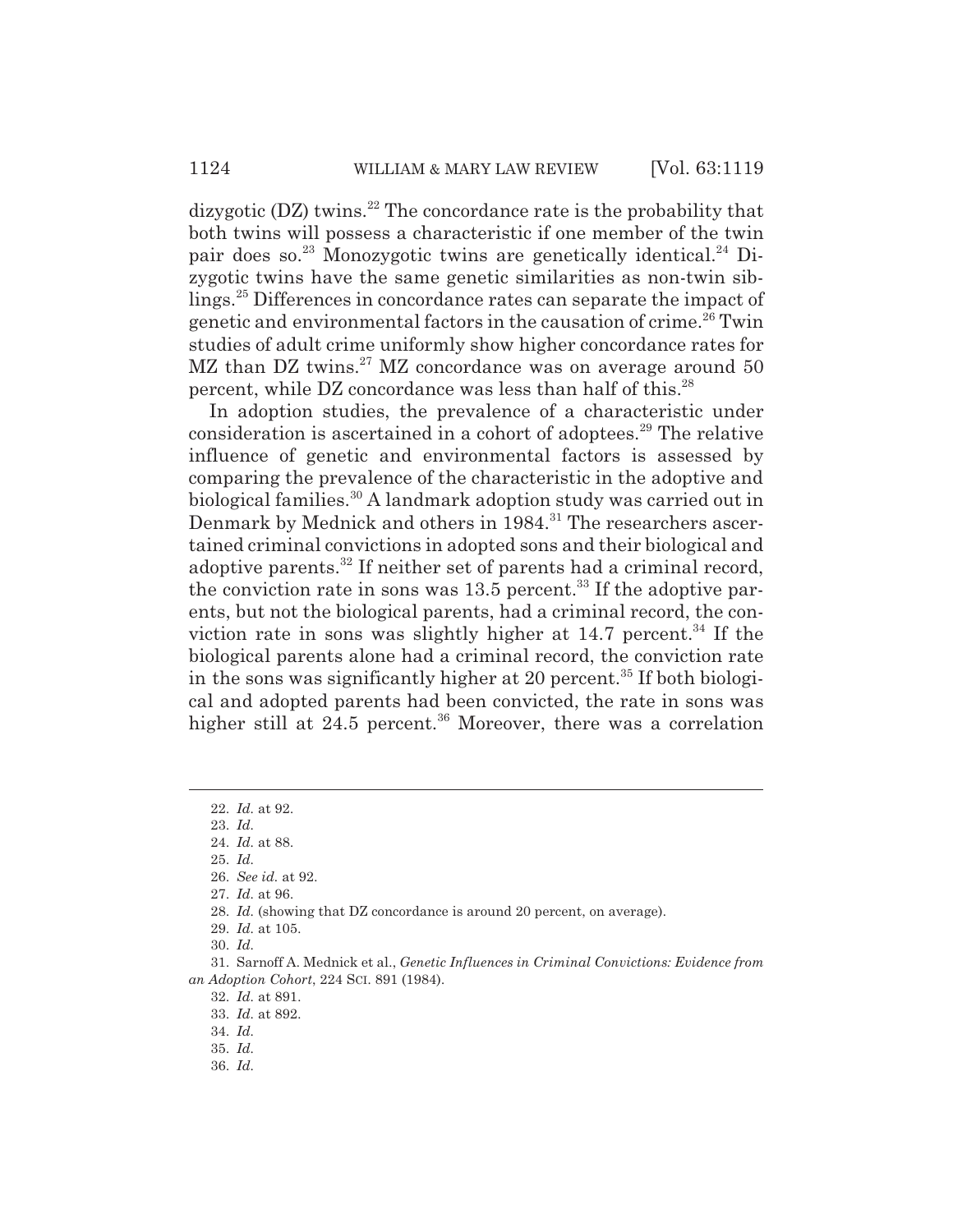between the number of offenses in the biological parents and the number in adoptees.<sup>37</sup>

Both twin and adoption studies therefore point to genetic inheritance as one risk factor for crime.<sup>38</sup> But we need much more detail if this research is to be of practical use. We need a more precise description of what inherited characteristics increase the risk of criminality. We need to know which genes are important and how they produce effects on behavior. We need to know how these genes interact with each other and with environmental causes.

One focus of research has been on callous-unemotional (CU) personality traits in children.39 CU traits include diminished ability to feel guilt, failure to show emotions, lack of concern about school performance, and lack of concern for the feelings of others,<sup>40</sup> and are found in a group of children who are at high risk of developing persistent antisocial behavior.<sup>41</sup>

Twin studies have shown that such traits are highly heritable.<sup>42</sup> In one study, the heritability of antisocial behavior was compared in children with high levels of CU traits and children with lower levels of CU traits.43 Antisocial behavior in high-CU children was almost entirely influenced by genes with very little environmental impact.44 In low-CU children, antisocial behavior was influenced by both genes and environment.<sup>45</sup> The high heritability of CU traits has been confirmed in more recent studies.<sup>46</sup> Takahashi and others

<sup>37.</sup> *Id.* at 892-93.

<sup>38.</sup> *See, e.g.*, *id.* at 893; ANDERSON, *supra* note 20, at 96.

<sup>39.</sup> *See, e.g.*, Yusuke Takahashi et al., *Genetic and Environmental Influences on the Developmental Trajectory of Callous-Unemotional Traits from Childhood to Adolescence*, 62 J. CHILD PSYCH.&PSYCHIATRY 414 (2021); Rebecca Waller et al., *Parenting Is an Environmental Predictor of Callous-Unemotional Traits and Aggression: A Monozygotic Twin Differences Study*, 57 J. AM. ACAD. CHILD & ADOLESCENT PSYCHIATRY 955 (2018); Essi Viding et al., *Evidence for Substantial Genetic Risk for Psychopathy in 7-Year-Olds*, 46 J. CHILD PSYCH. & PSYCHIATRY 592 (2005).

<sup>40.</sup> Eva R. Kimonis et al., *Assessing Callous-Unemotional Traits in Adolescent Offenders: Validation of the Inventory of Callous-Unemotional Traits*, 31 INT'L J.L. & PSYCHIATRY 241, 243 (2008) (listing the twenty-four items included in the Inventory of Callous-Unemotional Traits).

<sup>41.</sup> Takahashi et al., *supra* note 39, at 414.

<sup>42.</sup> *See, e.g.*, Viding et al., *supra* note 39, at 595-96.

<sup>43.</sup> *Id.* at 593.

<sup>44.</sup> *Id.* at 595.

<sup>45.</sup> *Id.* at 595-96.

<sup>46.</sup> *See* Takahashi et al., *supra* note 39, at 419-20.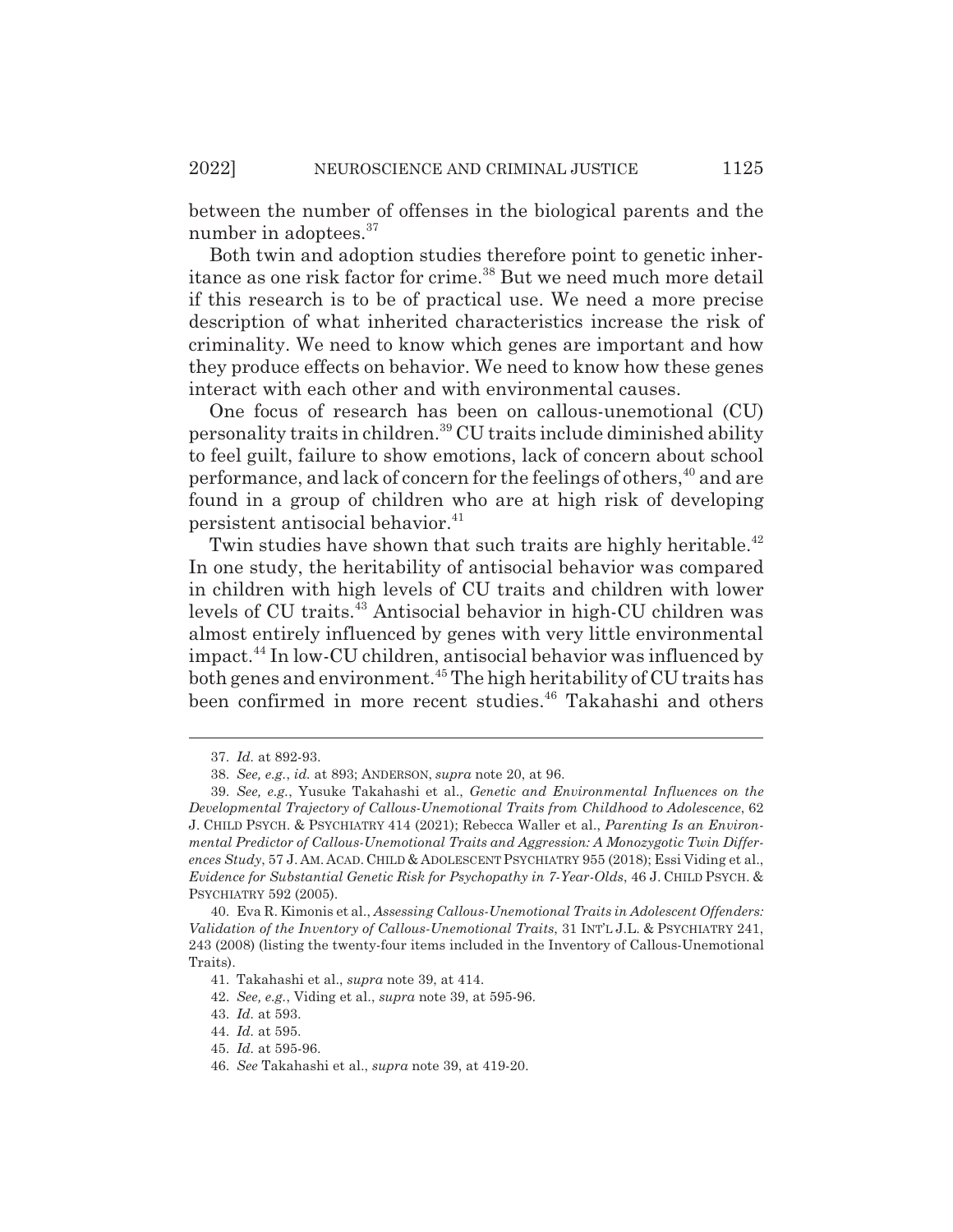assessed CU traits in twin pairs at ages seven, nine, twelve, and sixteen.47 The heritability of CU traits at baseline was high at 76.5 percent.48 There was an independent genetic influence on the developmental course of these traits.<sup>49</sup> It was also clear that environmental influences had a major role on whether these traits were maintained, increased over time, or decreased.<sup>50</sup>

One environmental factor that may be important is quality of parenting.51 Waller and others studied the relationship between parental harshness and warmth with differences in CU traits and aggression in MZ twin pairs.<sup>52</sup> Parental harshness was related to both childhood aggression and CU traits.<sup>53</sup> Low parental warmth was related to  $CU$  traits but not aggression.<sup>54</sup> This raises the possibility that intervention in families aimed at improving parenting practices might lower the emergence of aggression and CU traits in children.

A major development over the past twenty years has been research into gene-environment interactions. There are six recognized "nonspecific neurotransmitter projection systems each having its origin in nuclei located in the brainstem."<sup>55</sup> These are specified by the neurotransmitter secreted at the axon terminals (dopamine, serotonin, noradrenaline (norepinephrine), adrenaline (epinephrine), histamine, and acetylcholine).<sup>56</sup> These are said to be nonspecific because they have modulating effects on widely distributed areas of the brain.<sup>57</sup> Abnormalities in these systems have been implicated in the causation of illnesses such as schizophrenia, affective disorders, obsessive-compulsive disorder, and others.<sup>58</sup> The enzyme monoamine oxidase A (MAOA) plays a major role in the

58. *Id.*

<sup>47.</sup> *Id.* at 416.

<sup>48.</sup> *Id.* at 419.

<sup>49.</sup> *Id.* at 420.

<sup>50.</sup> *Id.*

<sup>51.</sup> *See* Waller et al., *supra* note 39, at 955.

<sup>52.</sup> *Id.* at 957-58.

<sup>53.</sup> *Id.* at 958.

<sup>54.</sup> *Id.* at 955, 959.

<sup>55.</sup> JOHN S. CALLENDER, FREE WILL AND RESPONSIBILITY: A GUIDE FOR PRACTITIONERS 118 (2010).

<sup>56.</sup> *Id.*

<sup>57.</sup> *Id.*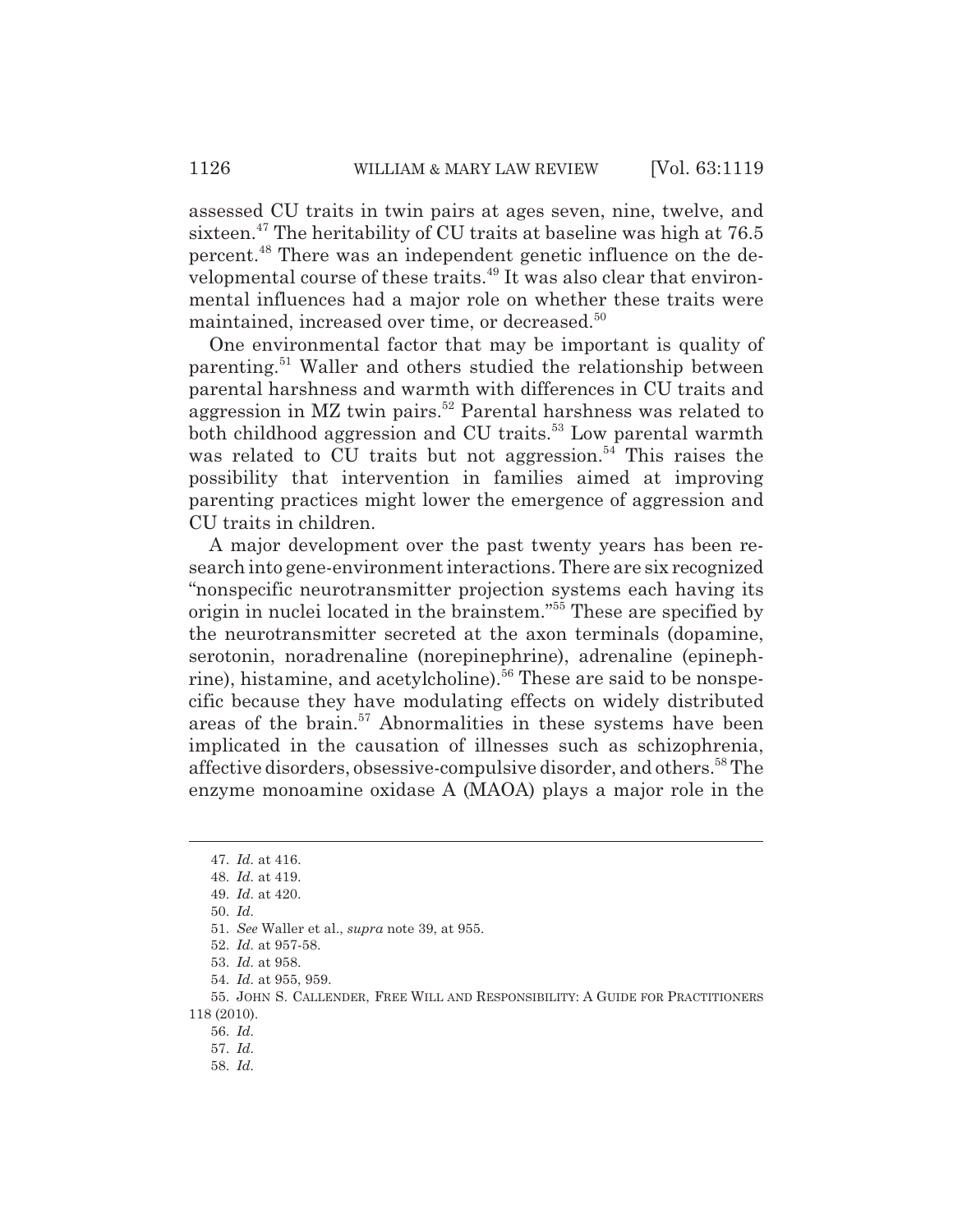metabolism of neurotransmitters such as serotonin, noradrenaline, and dopamine, thus rendering them inactive.<sup>59</sup>

The significance of this enzyme in the study of crime first emerged in 1993, when Brunner and others described a family in which several males were affected by a syndrome of borderline mental handicap and abnormal behavior, which took forms such as impulsive aggression, arson, attempted rape, and exhibitionism. $60$ The aggression exhibited by these men tended to occur in response to "anger, fear, or frustration."61 This syndrome was associated with a complete and selective deficiency of MAOA.62 This was caused by an abnormality of the structural gene for MAOA, which is found on the X chromosome.<sup>63</sup> MAOA activity in carrier females did not differ from noncarrier controls.64 These women were of normal intelligence and behavior.<sup>65</sup>

This mutation is extremely rare, but there is a range of polymorphisms of this gene which leads to differing levels of enzyme activity.66 We now know that there are at least seven polymorphisms in the MAOA gene that take the form of variable number tandem repeats (VNTRs).67 In terms of activity, these can be divided into one group of high-activity variants (MAOA-H) and another of lowactivity variants (MAOA-L).<sup>68</sup>

A landmark study was carried out by Caspi and others which examined the impact of these polymorphisms in a large sample of male children.<sup>69</sup> They were divided into one group with MAOA-H (63) percent of the sample) and another with MAOA-L  $(37 \text{ percent})$ .<sup>70</sup>

<sup>59.</sup> *Id.*

<sup>60.</sup> H. G. Brunner et al., *Abnormal Behavior Associated with a Point Mutation in the Structural Gene for Monoamine Oxidase A*, 262 SCI. 578, 578-79 (1993).

<sup>61.</sup> *Id.* at 579.

<sup>62.</sup> *Id.*

<sup>63.</sup> *Id.* at 578.

<sup>64.</sup> *Id.*

<sup>65.</sup> *Id.*

<sup>66.</sup> *See id.* at 579.

<sup>67.</sup> *See* Nathan J. Kolla & Marco Bortolato, *The Role of Monoamine Oxidase A in the Neurobiology of Aggressive, Antisocial, and Violent Behavior: A Tale of Mice and Men*, 194 PROGRESS NEUROBIOLOGY, no. 101875, 2020, at 1, 5-6.

<sup>68.</sup> *Id.* at 5.

<sup>69.</sup> Avshalom Caspi et al., *Role of Genotype in the Cycle of Violence in Maltreated Children*, 297 SCI. 851 (2002).

<sup>70.</sup> *Id.* at 853 & n.30.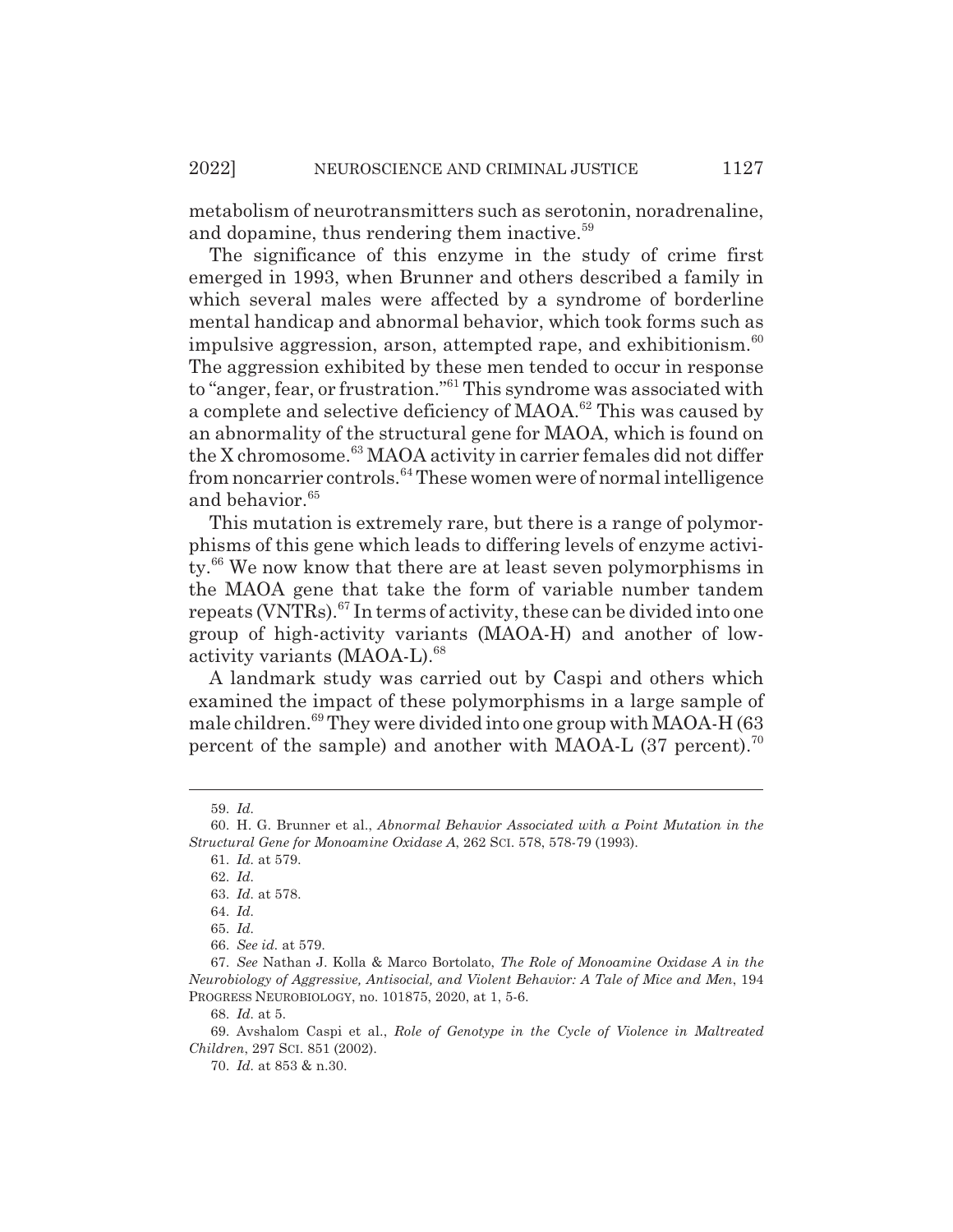The subjects of this study were assessed on a range of parameters at ages three, five, seven, nine, eleven, thirteen, fifteen, eighteen, twenty-one, and twenty-six.<sup>71</sup> Between the ages of three and eleven, 8 percent of the study sample experienced "severe" maltreatment, 28 percent "probable" maltreatment, and 64 percent no maltreatment. $72$ 

It is well known that childhood maltreatment is a risk factor for antisocial behavior.73 Boys who are abused are at risk of developing conduct disorder and antisocial personality, and of committing violent offenses.<sup>74</sup> However, there are large variations in outcome.<sup>75</sup> Despite the increased risk, most maltreated children do not become delinquents or criminals.<sup>76</sup>

In the Caspi study, antisocial behavior was determined in terms of four criteria: diagnosis of conduct disorder in adolescence; convictions for violent crimes; disposition toward violence determined by psychological assessment at age twenty-six; and confirmation of antisocial personality symptoms by collecting information from a third party well known to the study participant.<sup>77</sup>

MAOA-L alone did not increase the risk of overall antisocial behavior, whereas the experience of maltreatment led to a significantly increased risk.78 The effect of childhood maltreatment on antisocial behavior was significantly weaker among males with MAOA-H.79 This relationship was also found when the specific domains of antisocial behavior were examined.<sup>80</sup>

Maltreated males with MAOA-L were more likely to develop adolescent conduct disorder than non-maltreated males with this genotype.81 In contrast, for males with MAOA-H, maltreatment did not confer a significant risk of conduct disorder.<sup>82</sup> For adult violent conviction, maltreated males with MAOA-L were more likely than

- 79. *Id.*
- 80. *Id.*
- 81. *Id.*

<sup>71.</sup> *Id.* at 852.

<sup>72.</sup> *Id.*

<sup>73.</sup> *Id.* at 851.

<sup>74.</sup> *Id.*

<sup>75.</sup> *Id.*

<sup>76.</sup> *Id.*

<sup>77.</sup> *Id.* at 852.

<sup>78.</sup> *Id.* at 853.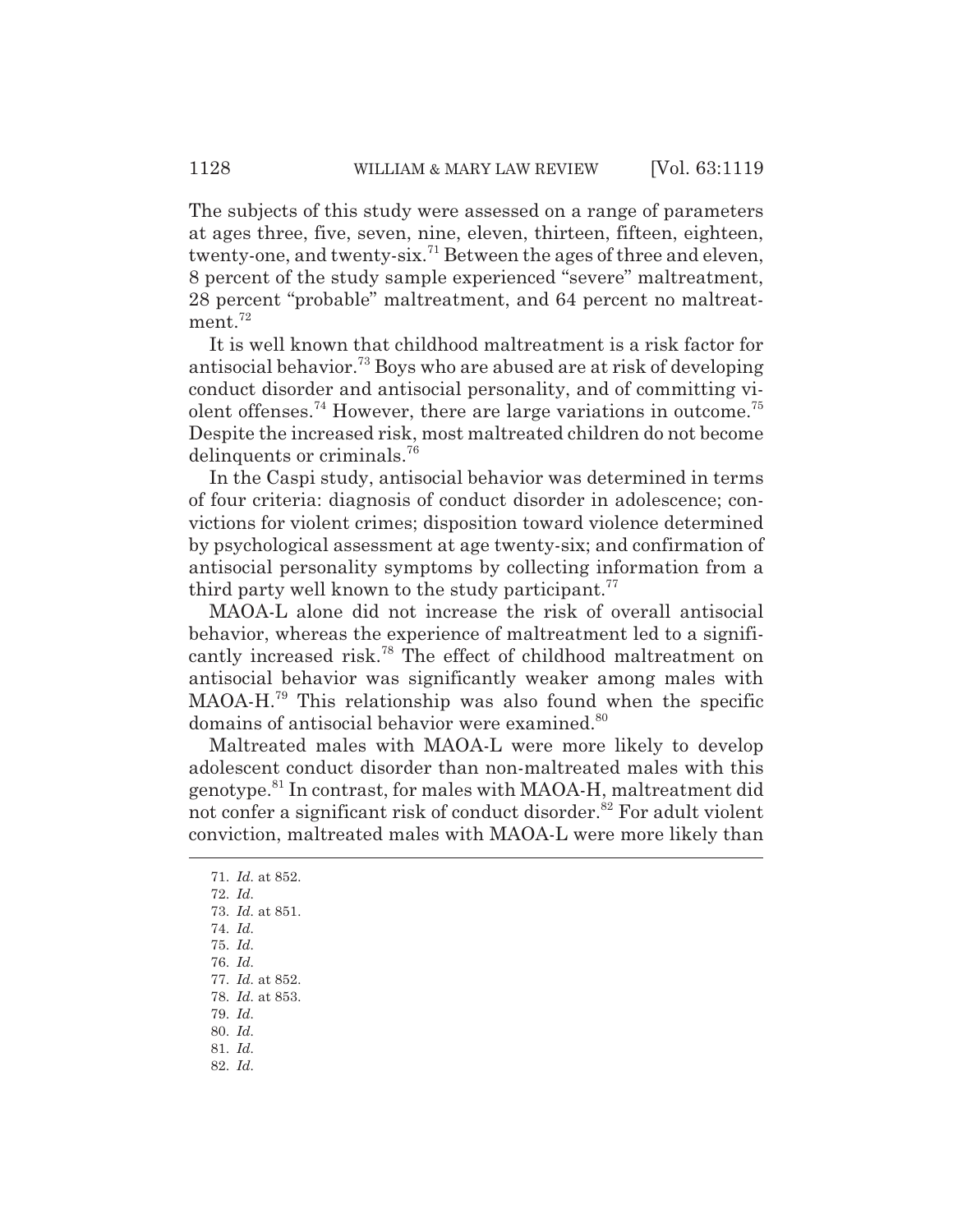MAOA-L, non-maltreated males to be convicted of a violent crime.<sup>83</sup> In MAOA-H males, maltreatment did not confer a significant risk of violent offending.84 MAOA-L, maltreated males comprised 12 percent of the study group but committed 44 percent of the violent crimes.<sup>85</sup>

With regard to self- or informant-reported disposition to violence, MAOA-L, maltreated males had higher antisocial scores than their MAOA-L, non-maltreated counterparts.<sup>86</sup> In all, 85 percent of MAOA-L, severely maltreated males developed some form of antisocial behavior.<sup>87</sup> In contrast, maltreatment did not lead to higher antisocial scores in MAOA-H males.<sup>88</sup>

The most interesting overall finding of this study is the demonstration of a link between a gene and the environment.<sup>89</sup> Those who had been maltreated did not differ from others in their MAOA activity, suggesting that genotype does not influence exposure to maltreatment.<sup>90</sup> In the absence of childhood maltreatment, MAOA status had no effect on antisocial behavior.<sup>91</sup> In contrast, high MAOA activity significantly diminished the risk of antisocial behavior in those who had been maltreated.<sup>92</sup>

This research has been extended and replicated over the past twenty years.93 It was reviewed by Kolla and Bortolato in a paper published in 2020.<sup>94</sup> Several studies have shown that the MAOA-L alleles are inherently associated with antisocial behavior, psychopathy, and, especially, criminal violence.<sup>95</sup> One particular variant— 2R—leads to very low enzyme activity and is associated with high levels of violent delinquency.<sup>96</sup>

- 84. *Id.* 85. *Id.*
- 86. *Id.*
- 87. *Id.*
- 88. *Id.*
- 89. *Id.* at 851.
- 90. *See id.* at 853.
- 91. *Id.*
- 
- 92. *Id.*
- 93. Kolla & Bortolato, *supra* note 67, at 8.
- 94. *Id.*
- 95. *Id.* at 7.

96. Kevin M. Beaver et al., *The 2-Repeat Allele of the MAOA Gene Confers an Increased Risk for Shooting and Stabbing Behaviors,* 85 PSYCHIATRIC Q. 257, 262-63 (2014).

<sup>83.</sup> *Id.*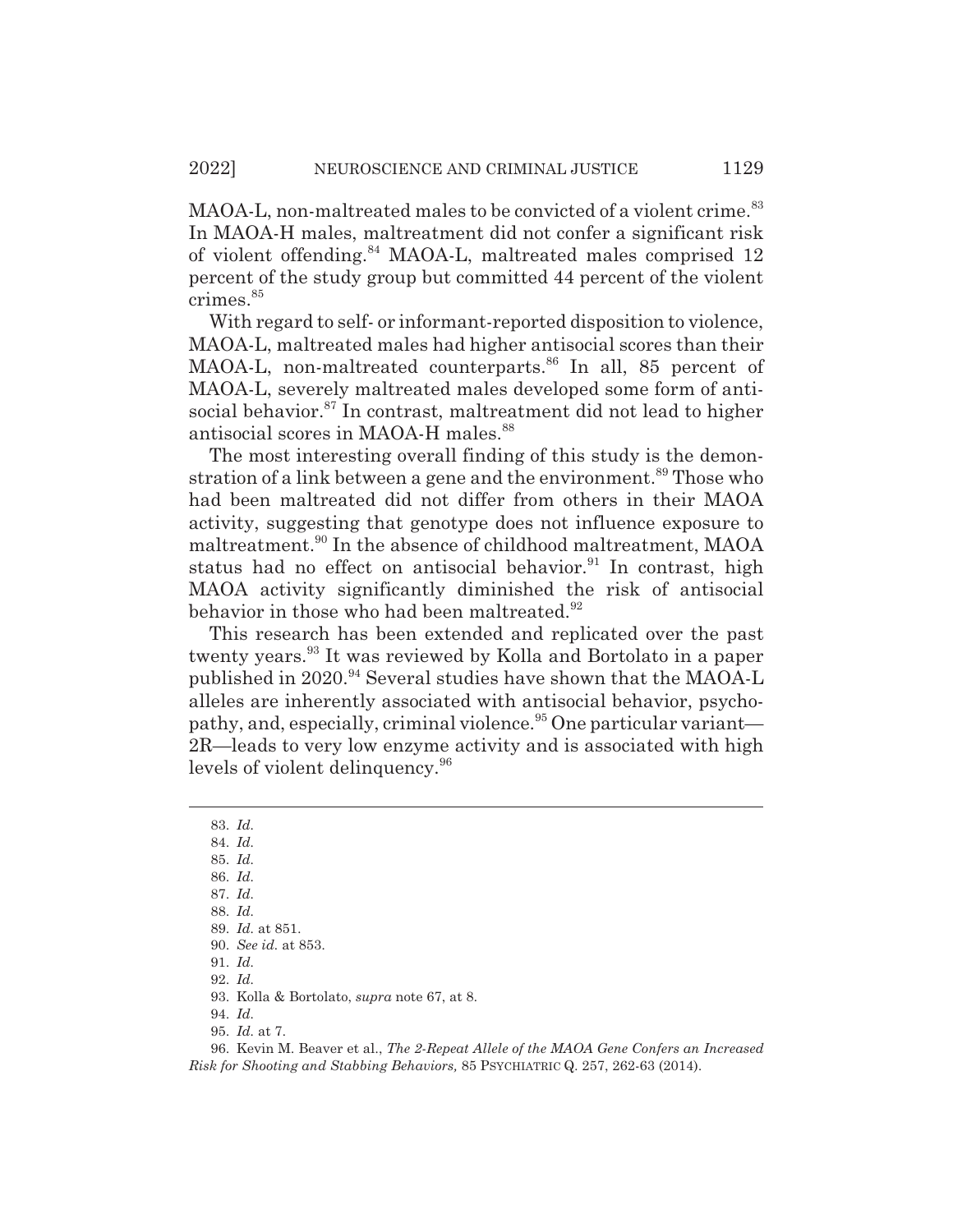A study in Finland of a large cohort of incarcerated offenders compared MAOA status in nonviolent offenders, violent offenders implicated in at least one violent crime, and very violent offenders who had committed at least ten violent crimes. $97$  The MAOA-L genotype was related to violent offending and even more so to repeated violent offending.<sup>98</sup> There was almost no link between MAOA status and nonviolent offending, suggesting that this effect is specific to violence.<sup>99</sup> The risks were not modified by a history of violent abuse.<sup>100</sup>

This effect may even operate on the unborn child. One study examined the links between adverse life events in pregnancy and negative emotionality in five-week-old infants, and whether this was modified by the MAOA status of the child.<sup>101</sup> It was found that a history of four or more adverse events in pregnancy, compared to none, was associated with a greater than three-times risk of fussing or crying in response to the Neonatal Behavioural Assessment at five weeks in infants with MAOA-L.<sup>102</sup> No such association was found in MAOA-H infants.<sup>103</sup> However, life events were associated with other indices of social stress, such as marital dissatisfaction and single parent status; it may therefore be that these events were a proxy for other environmental risks rather than being directly causal. $104$ 

Research on MAOA polymorphisms has been focused on males for two main reasons. The first is that violent behavior is more common in men.105 The second is that the gene for the enzyme is carried on the X chromosome.<sup>106</sup> Because of the single X chromosome in males,

<sup>97.</sup> J. Tiihonen et al., *Genetic Background of Extreme Violent Behavior*, 20 MOLECULAR PSYCHIATRY 786, 787 (2015).

<sup>98.</sup> *Id.* at 788.

<sup>99.</sup> *Id.* at 791.

<sup>100.</sup> *Id.* at 787-88.

<sup>101.</sup> J. Hill et al., *Evidence for Interplay Between Genes and Maternal Stress* in Utero*: Monoamine Oxidase A Polymorphism Moderates Effects of Life Events During Pregnancy on Infant Negative Emotionality at 5 Weeks*, 12 GENES, BRAINS & BEHAV. 388, 389 (2013).

<sup>102.</sup> *Id.* at 391.

<sup>103.</sup> *Id.*

<sup>104.</sup> *Id.* at 393.

<sup>105.</sup> Angelica Staniloiu & Hans Markowitsch, *Gender Differences in Violence and Aggression—A Neurobiological Perspective*, 33 PROCEDIA—SOC.&BEHAV. SCIS. 1032, 1032 (2012).

<sup>106.</sup> F. Ducci et al., *Interaction Between a Functional* MAOA *Locus and Childhood Sexual*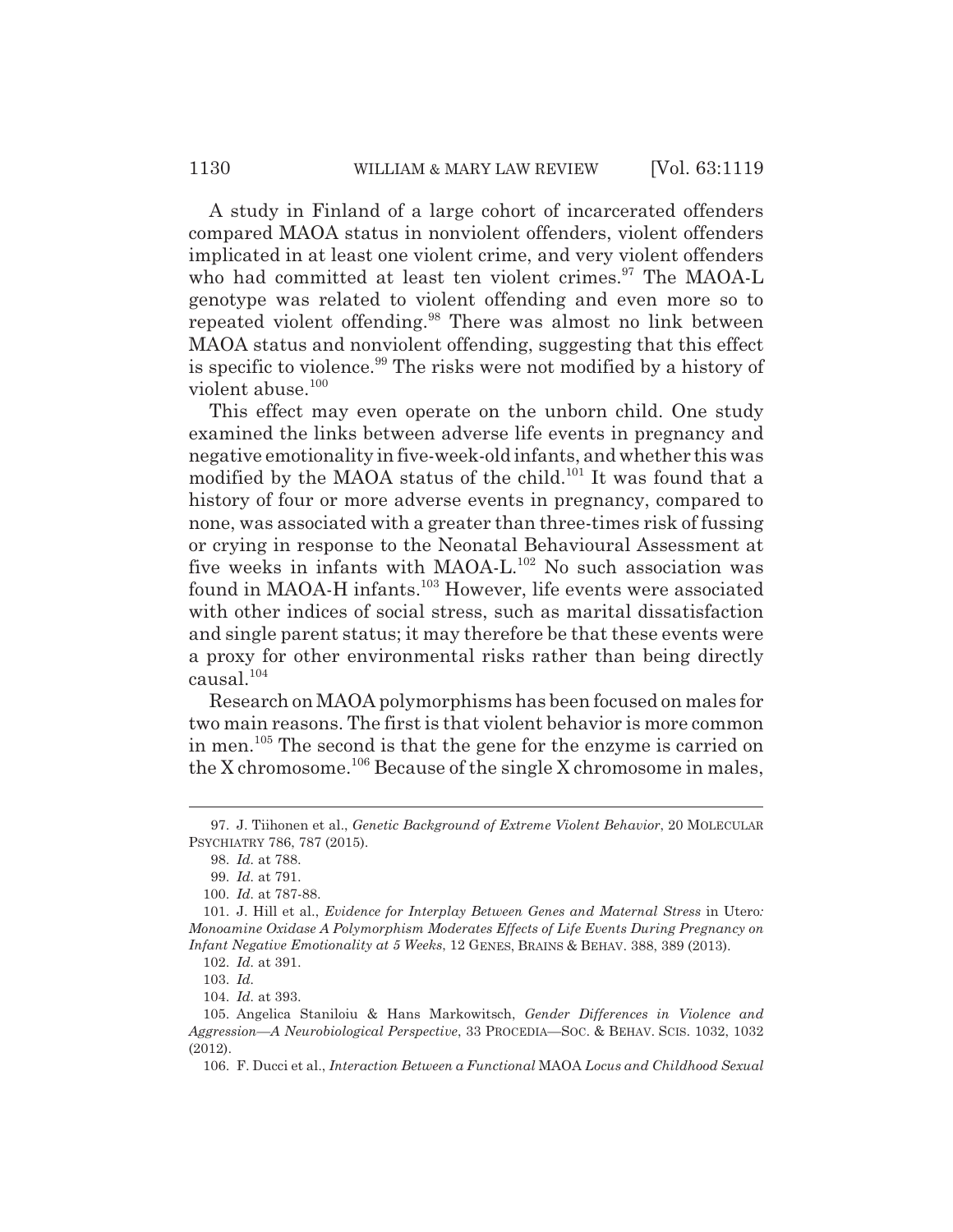a man will possess only one copy of the gene.<sup>107</sup> A woman will either be homozygous (two copies of the gene) or heterozygous (different variants at the allele).<sup>108</sup> This makes it more difficult to interpret gene-environment interactions in women.<sup>109</sup>

The findings of research in women have been less consistent than in men. One study showed that women who had experienced childhood sexual abuse and who were homozygous for MAOA-L were more likely to develop adult antisocial personality disorder and alcohol use disorders than women who were homozygous for the high-activity allele.<sup>110</sup> Women who were heterozygous had an intermediate risk.<sup>111</sup> In contrast, other studies have found that it is MAOA-H that increases the risk of problem behaviors in women who have had adverse childhood experiences.<sup>112</sup>

There is much work still to be done on the complex interplay between MAOA variants with other genes and environmental factors. Nevertheless, Kolla and Bortolato come to a confident conclusion:

[T]he interplay between low *MAOA* genetic variants and earlylife adversity is the best-documented gene  $\times$  environment (G  $\times$ E) interaction in the pathophysiology of aggression and [antisocial behavior].... For more than two decades, MAOA has secured its place as one of the most intensely scrutinized genes in psychiatric research and is arguably the most important in the study of human aggression. We fully expect that the synergism of genetic, neuroimaging, and animal research on this gene and its gene product will point to new horizons for understanding the widespread—yet still largely elusive—problem of violence and aggression.<sup>113</sup>

*Abuse Predicts Alcoholism and Antisocial Personality Disorder in Adult Women*, 13 MOLEC-ULAR PSYCHIATRY 334, 344-45 (2008).

<sup>107.</sup> *See* Caspi et al., *supra* note 69, at 853 n.30.

<sup>108.</sup> *Id.*

<sup>109.</sup> *Id.*

<sup>110.</sup> Ducci et al., *supra* note 106, at 338.

<sup>111.</sup> *Id.*

<sup>112.</sup> *See, e.g.*, Amy L. Byrd & Stephen B. Manuck, MAOA*, Childhood Maltreatment, and Antisocial Behavior: Meta-Analysis of a Gene-Environment Interaction*, 75 BIOLOGICAL PSYCHIATRY 9, 15 (2014); *cf*. I. Hyun Ruisch et al., *Interplay Between Genome-Wide Implicated Genetic Variants and Environmental Factors Related to Childhood Antisocial Behavior in the UK ALSPAC Cohort*, 269 EUR.ARCHIVES PSYCHIATRY&CLINICAL NEUROSCIENCE 741, 746 (2019).

<sup>113.</sup> Kolla & Bortolato, *supra* note 67, at 1, 16.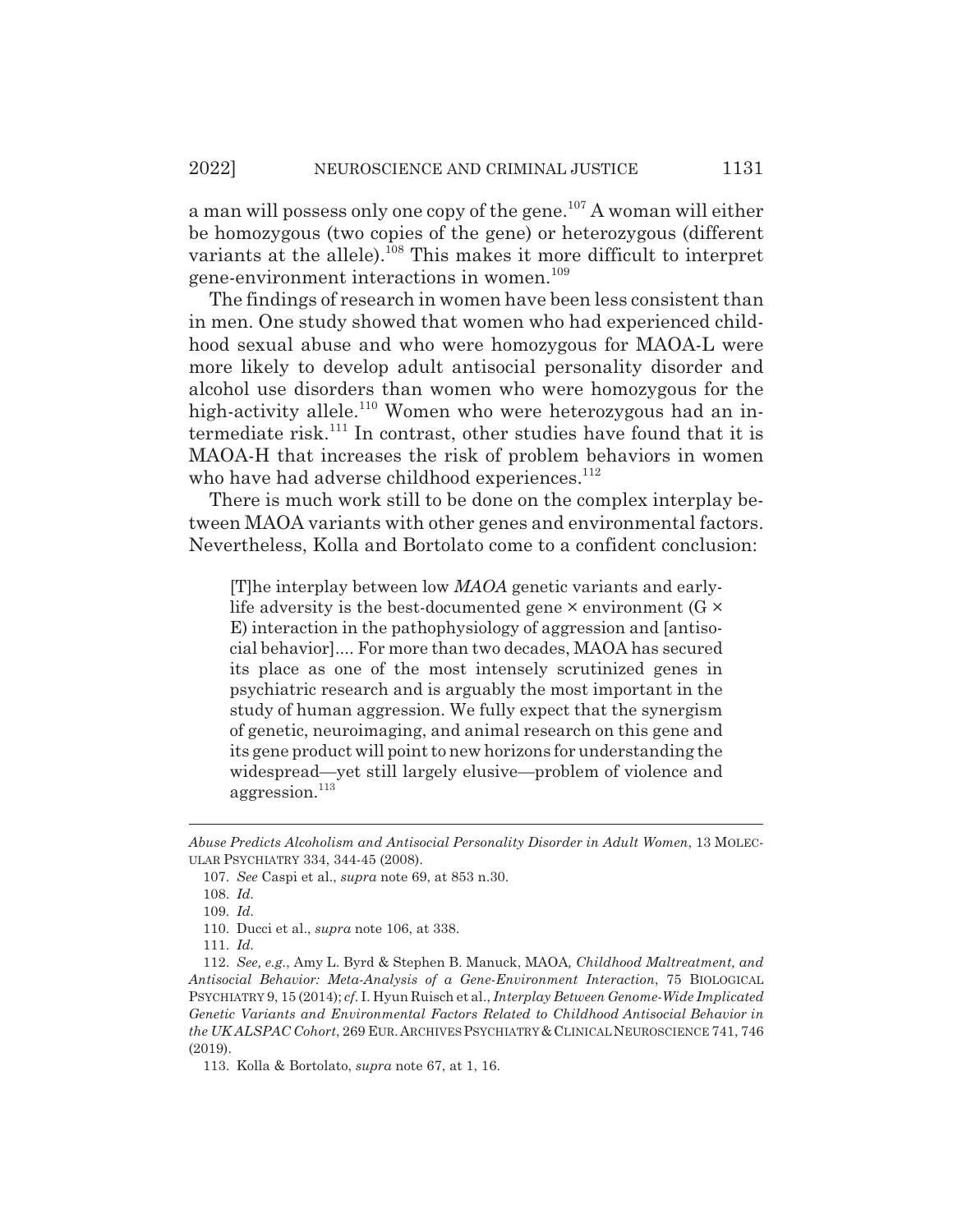Aside from some inconsistencies, the picture presented is one that shows MAOA-L as something that causes nothing but harm. But this is where the story takes an intriguing turn. The model that has been implicitly applied is the *diathesis-stress* one.<sup>114</sup> The diathesis (or disposition) is a characteristic that, if present, renders the individual more vulnerable to environmental stress or adversity.<sup>115</sup>

An alternative model is *differential susceptibility*.<sup>116</sup> This postulates that some individuals will be more disposed to the effects of adversity, for genetic or other reasons, but the same disposition will mean that they do better in more congenial environments.<sup>117</sup> In the diathesis-stress model, the person is worse off in adverse circumstances, but no better if these are absent.<sup>118</sup> The differential susceptibility model predicts that the person will not only be worse off in adverse circumstances, but also will do better in environments that are benign and positive.<sup>119</sup> The differential susceptibility model does not treat absence of abuse as the positive end of the environmental spectrum and the absence of mental disorder, such as depression, as the positive end of the spectrum of mental wellbeing.120 Instead, it goes beyond this to examine the impacts of better-than-average environments and the presence of better-thanaverage self-regulation and social functioning.<sup>121</sup>

It is known that children and adolescents who receive warm, sensitive, and supportive care are better able to "concentrate on tasks, regulate their emotions under challenging circumstances and engage in goal-directed behavior" than those whose parenting is hostile, unresponsive, disengaged, or neglectful.<sup>122</sup> This phenomenon was examined in an interesting study of a large cohort of adolescents by Belsky and Beaver in 2011.123 It drew on data from

<sup>114.</sup> *See, e.g.*, J. Belsky et al., *Vulnerability Genes or Plasticity Genes?* 14 MOLECULAR PSYCHIATRY 746, 746 (2009).

<sup>115.</sup> *Id.* at 747.

<sup>116.</sup> *Id.*

<sup>117.</sup> *Id.*

<sup>118.</sup> *See id.* at 746-47.

<sup>119.</sup> *Id.* at 747.

<sup>120.</sup> *Id.*

<sup>121.</sup> *See id.* at 747, 749.

<sup>122.</sup> Jay Belsky & Kevin M. Beaver, *Cumulative-Genetic Plasticity, Parenting and Adolescent Self-Regulation*, 52 J. CHILD PSYCH.&PSYCHIATRY 619, 619 (2011).

<sup>123.</sup> *Id.*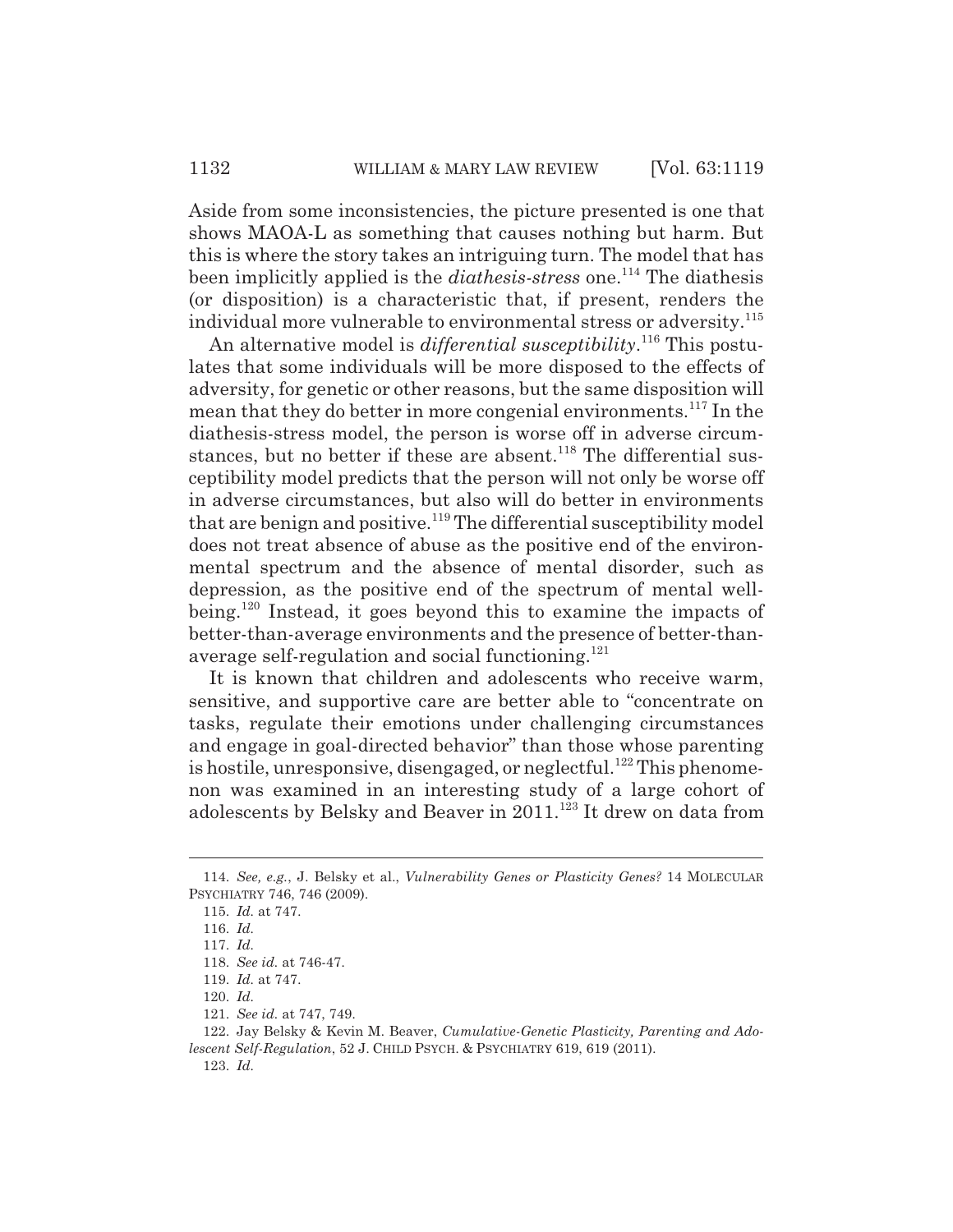a long-term, longitudinal study of American adolescents.124 The environmental factor studied was maternal parenting quality, and the outcome was emotional self-regulation.<sup>125</sup>

The study was designed to test the differential susceptibility model.<sup>126</sup> It examined the impacts not only of MAOA-L, but also of four other enzyme "plasticity alleles": DAT1 10R; DRD2 A1; DRD4 7R; and 5HTTLPR.<sup>127</sup> These enzymes were selected on the basis of prior research that individuals with these genes might be affected "for-better-*and*-for-worse" by a range of environmental factors.128 All of the enzymes play a role in the functioning of dopamine and/or serotonin in the central nervous system.<sup>129</sup> It was hypothesized that this would enhance sensitivity both to pleasure and rewards, and also to displeasure and punishment. $130$ 

Maternal parenting quality and adolescent self-regulation were assessed by a set of detailed questions at the time of enrollment into the study.<sup>131</sup> At that time, the participants were in eleventh grade and sixteen to seventeen years old.132 All subjects were tested for the presence of the five plasticity alleles, and these were combined to give a cumulative plasticity index.<sup>133</sup>

The first main finding was a striking confirmation of the differential susceptibility model.<sup>134</sup> Second, it was shown that the more plasticity alleles possessed by males, the more they were harmed by poor parenting, and the more they benefitted from good parenting.<sup>135</sup> Thus, male research subjects with zero or one plasticity allele were little affected one way or the other by parenting, while those with four or five plasticity alleles were most harmed by poor parenting

135. *Id.*

<sup>124.</sup> *Id.* at 621. 125. *Id.* at 622. 126. *Id.* at 619-20, 624. 127. *Id.* at 622. 128. *Id.* at 620. 129. *Id.* at 621. 130. *Id.* 131. *Id.* at 622. 132. *See id.* at 621. 133. *Id.* at 622.

<sup>134.</sup> *Id.* at 624.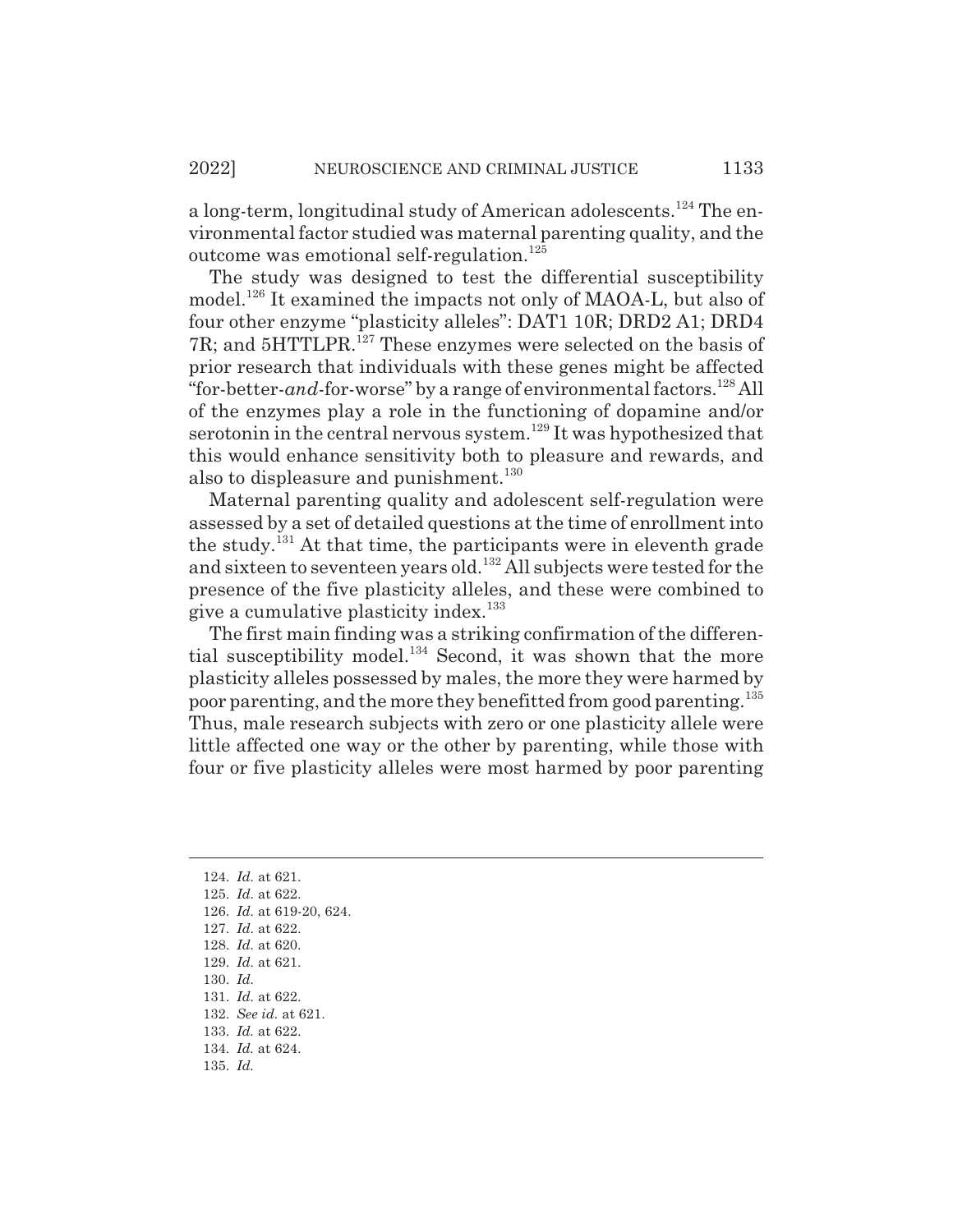and derived the greatest benefit from good parenting.136 This effect was not seen in females. $137$ 

Figure 1. Interaction Between Cumulative Genetic Plasticity and Parenting Quality in the Prediction of Self-Regulation for  $Males<sup>138</sup>$ 



This study raises many important scientific questions. We need to know if this is simply an additive effect of genes or whether there are complex interactions between different genes and between genes and the environment. We also need to know why the effect is confined to males.

It may be that this research has major implications for how we respond to adolescent delinquents, especially in relation to incarceration. If there are offenders whose genetic makeup renders them highly susceptible to environmental influences, perhaps the worst thing we can do is place them in environments that are traumatizing, hostile, and punitive; that is, a typical youth detention

<sup>136.</sup> *Id.*

<sup>137.</sup> *Id.* at 623-25.

<sup>138.</sup> *Id.* at 624 (figure reproduced with permission).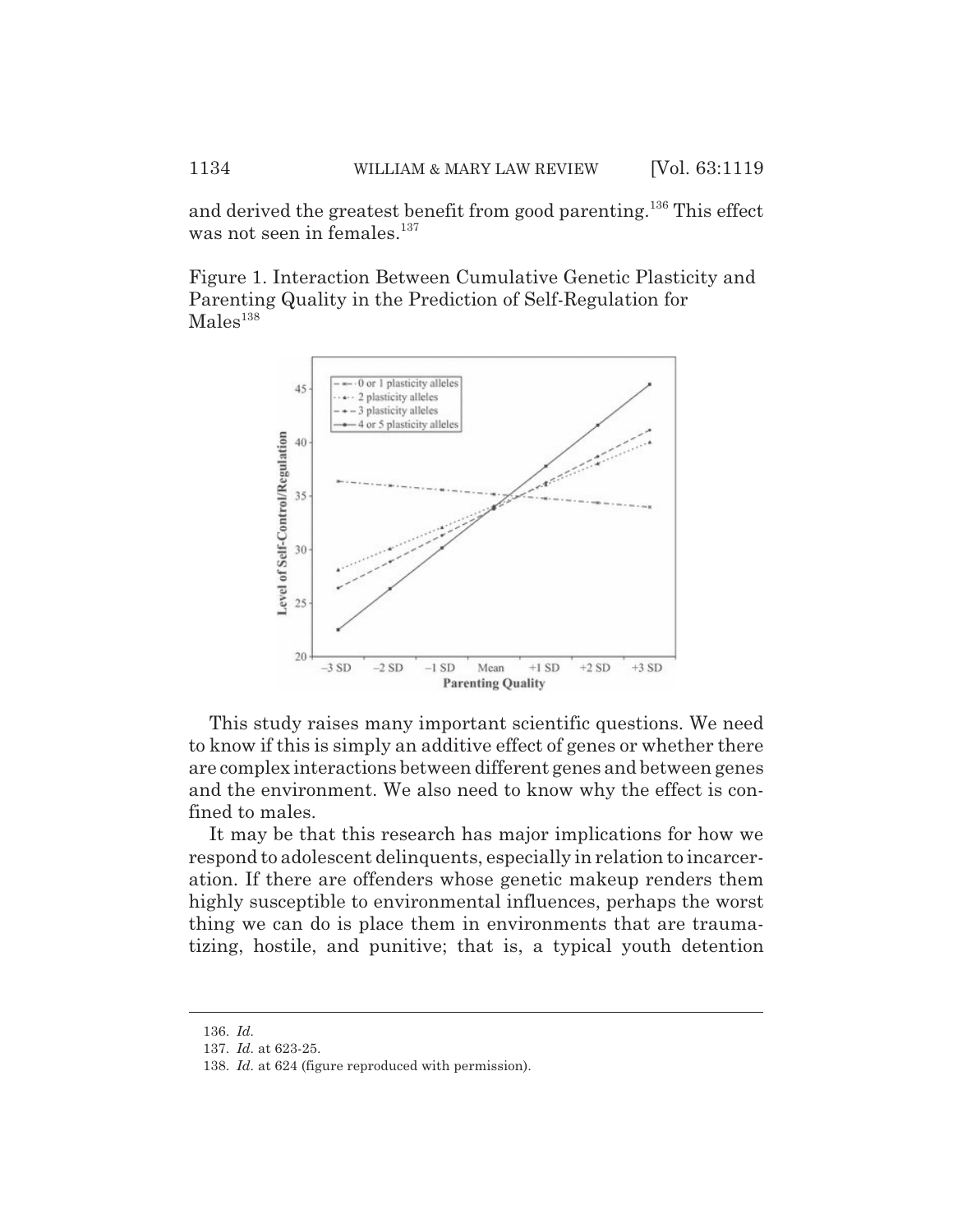facility. Conversely, such individuals may derive exceptional benefit from environments that are caring and supportive.

It is important to note that research in this area has resulted in inconsistent findings.<sup>139</sup> There are many possible reasons for this, such as complex interactions between the genes that have been studied and epigenetic effects in which environmental factors lead to changes in gene expression.<sup>140</sup> It is likely that there are other genes whose impacts have yet to be discovered.<sup>141</sup>

Childhood maltreatment and adverse experiences come in many shapes, forms, combinations, durations, ages of onset, and levels of severity, and will occur in the context of other malign influences, such as poverty, deprivation, and substance misuse.<sup>142</sup> Almost all children who have been physically or sexually abused have also experienced emotional neglect or abuse.143 Outcomes will be determined by the set of experiences that someone has been exposed to, and it can be difficult to make links between particular forms of maltreatment and later effects.<sup>144</sup>

Antisocial behavior is a complex phenomenon whose nature and severity are also highly variable. One distinction that is often drawn is between "life-course-persistent" and "adolescent-limited" antisocial behavior.145 We need to develop a more fine-grained description of different adverse childhood experiences and later antisocial behaviors if we want to better understand the relationships between them.<sup>146</sup>

We know that a small number of individuals are responsible for a disproportionate amount of offending. Moffitt and others found that 10 percent of "life-course-persistent" antisocial males were

<sup>139.</sup> *See generally* Kent W. Nilsson et al., *Gene-Environment Interaction of Monoamine Oxidase A in Relation to Antisocial Behaviour: Current and Future Directions*, 125 J. NEURAL TRANSMISSION 1601 (2018).

<sup>140.</sup> *See id.* at 1601, 1610, 1616.

<sup>141.</sup> *See* J. Wertz et al., *Genetics and Crime: Integrating New Genomic Discoveries into Psychological Research About Antisocial Behavior*, 29 PSYCH. SCI. 791, 791 (2018) (discussing a genome-wide association study which allows scientists to identify many different genetic variants that might be associated with a particular trait).

<sup>142.</sup> *See* Nilsson et al., *supra* note 139, at 1614-15.

<sup>143.</sup> *Id.* at 1614.

<sup>144.</sup> *Id.* at 1614-15.

<sup>145.</sup> *Id.* at 1602.

<sup>146.</sup> *See* David D. Vachon et al., *Assessment of the Harmful Psychiatric and Behavioral Effects of Different Forms of Child Maltreatment*, 72 JAMAPSYCHIATRY 1135, 1140-41 (2015).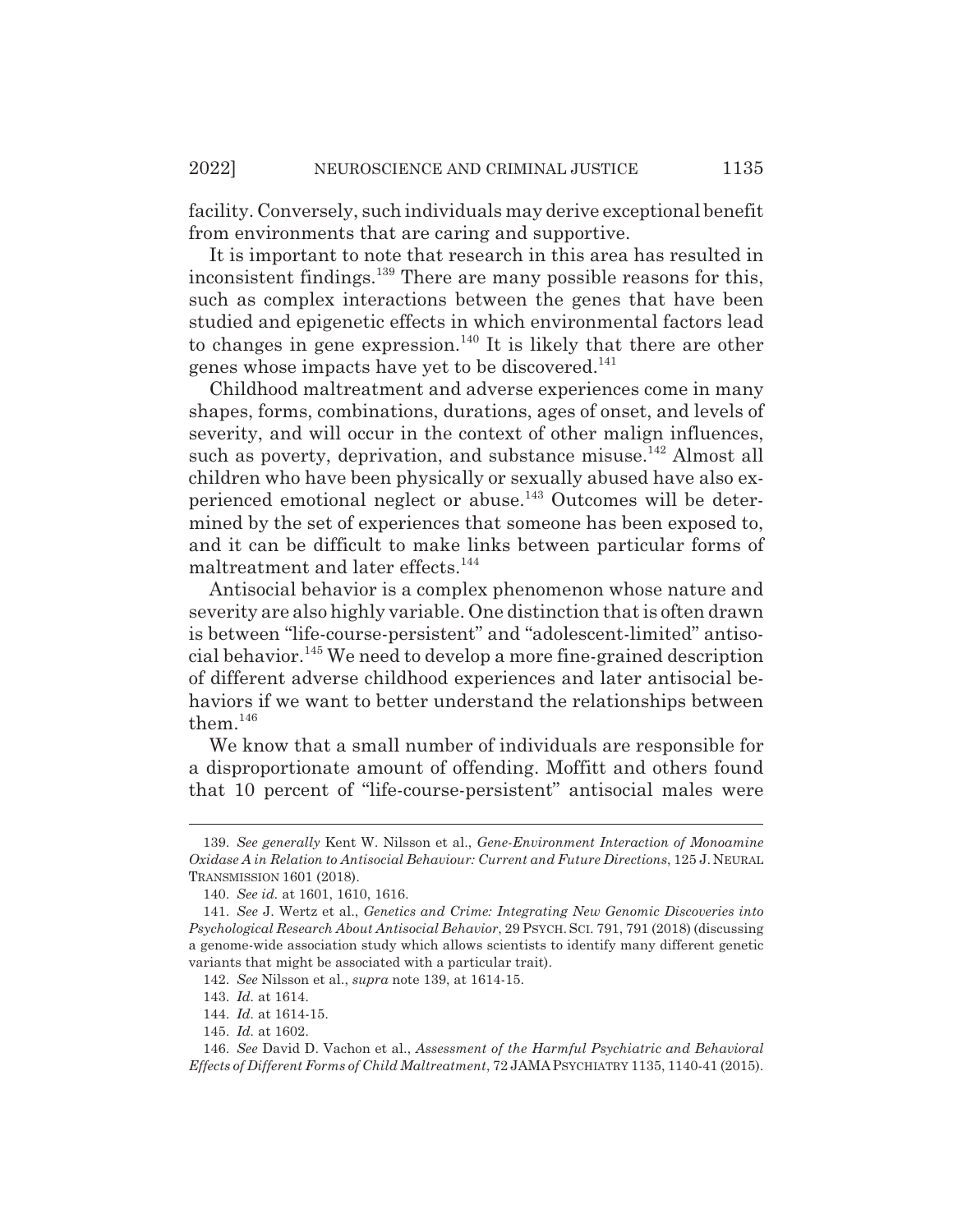responsible for over 50 percent of violent offending at age twenty $s$ ix.<sup>147</sup> Despite the limitations of our present knowledge, it seems clear that genetic factors and gene-environment interactions are playing important causal roles in antisocial behavior. It is likely that a better understanding of these roles will contribute to our understanding of such persons, and will help us to mitigate, and perhaps prevent, the harms they cause to other people and themselves.

#### II. BRAIN DYSFUNCTION AND CRIME

In 1848, Phineas Gage was twenty-five years old and working as a construction foreman for a railway company.148 He sustained a severe injury when a tamping iron weighing more than thirteen pounds was blown into his face by an explosive detonation.149 It entered just below his left cheekbone, traversed his skull, and exited through the top of his head, landing more than one hundred feet away, covered in brains and blood.<sup>150</sup> Amazingly, Gage did not lose consciousness.151 He recovered from this injury with no obvious neurological deficit.<sup>152</sup> Since this event, he has become one of the most famous case studies in cognitive neuroscience.<sup>153</sup>

The reason for this is the profound impact of the injury on Gage's personality and moral character. Before the injury, he was said by Dr. John Harlow to have had "temperate habits," "considerable energy of character," and "a well balanced mind."154 After the accident, the "equilibrium or balance, so to speak, between his intellectual faculty and animal propensities" had been lost.<sup>155</sup>

<sup>147.</sup> Terrie E. Moffitt et al., *Males on the Life-Course-Persistent and Adolescence-Limited Antisocial Pathways: Follow-Up at Age 26 Years*, 14 DEV.&PSYCHOPATHOLOGY 179, 179, 187, 191 (2002).

<sup>148.</sup> ANTONIO R. DAMASIO, DESCARTES' ERROR: EMOTION, REASON, AND THE HUMAN BRAIN 3 (1994).

<sup>149.</sup> *Id.* at 4, 6.

<sup>150.</sup> *Id.* at 4.

<sup>151.</sup> *Id.*

<sup>152.</sup> *Id.* at 6-7.

<sup>153.</sup> Mo Costandi, *Phineas Gage and the Effect of an Iron Bar Through the Head on Personality*, THE GUARDIAN (Nov. 8, 2010, 7:04 AM), https://www.theguardian.com/science/ blog/2010/nov/05/phineas-gage-head-personality [https://perma.cc/E248-X6XB].

<sup>154.</sup> DAMASIO, *supra* note 148, at 8.

<sup>155.</sup> *Id.*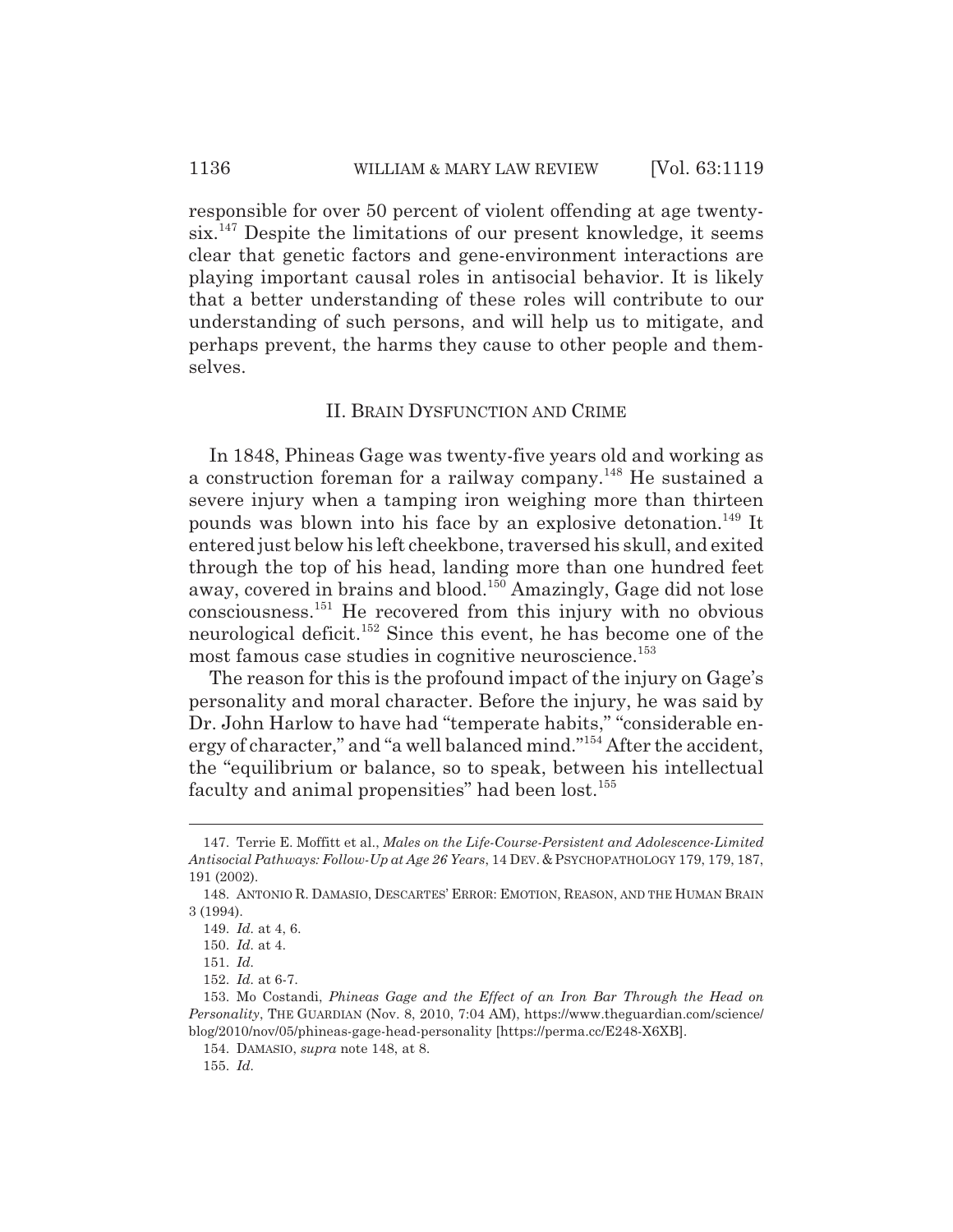#### 2022] NEUROSCIENCE AND CRIMINAL JUSTICE 1137

[He became] fitful, irreverent, indulging at times in the grossest profanity which was not previously his custom, manifesting but little deference for his fellows, impatient of restraint or advice when it conflict [ed] with his desires, at times pertinaciously obstinate, yet capricious and vacillating, devising many plans of future operation, which are no sooner arranged than they are abandoned.<sup>156</sup>

He was fired shortly after returning to his former employment.<sup>157</sup> He died in 1861 after suffering a prolonged epileptic seizure.<sup>158</sup>

The main brunt of the injury suffered by Phineas Gage was borne by the ventro-medial prefrontal cortex (VMPFC).<sup>159</sup> The prefrontal cortex subserves "executive" functions, such as thinking, planning, problem-solving, and emotional and behavioral control.160 Damage to the orbito-frontal cortex (OFC) leads to impairment of response inhibition.<sup>161</sup> This can lead to disinhibited behaviors, labile emotions, impulsivity, and lack of concern for others.<sup>162</sup>

The frontal cortex has been a focus of research into the links between brain dysfunction and crime for many years. Early studies by Raine and others used positron emission tomography to study convicted murderers.<sup>163</sup> They were divided into two groups.<sup>164</sup> The first was termed "affective" murderers.<sup>165</sup> In these cases, the crime was impulsive or "hot blooded" and was usually carried out in response to provocation by the victim or other persons.<sup>166</sup> The second group

<sup>156.</sup> *Id.*

<sup>157.</sup> *Id.*

<sup>158.</sup> *Id.* at 10.

<sup>159.</sup> *Id.* at 32.

<sup>160.</sup> *See* Shintaro Funahashi & Jorge Mario Andreau, *Prefrontal Cortex and Neural Mechanisms of Executive Function*, 107 J. PHYSIOLOGY – PARIS 471, 471-72 (2013).

<sup>161.</sup> *See generally* Daniel W. Bryden & Matthew R. Roesch, *Executive Control Signals in Orbitofrontal Cortex During Response Inhibition*, 35 J. NEUROSCIENCE 3903, 3903 (2015).

<sup>162.</sup> *See* EDMUND T. ROLLS, THE ORBITOFRONTAL CORTEX 139 (2019).

<sup>163.</sup> *See generally* Adrian Raine et al., *Reduced Prefrontal and Increased Subcortical Brain Functioning Assessed Using Positron Emission Tomography in Predatory and Affective Murderers*, 16 BEHAV. SCIS. & L. 319 (1998).

<sup>164.</sup> *Id.* at 319.

<sup>165.</sup> *Id.* at 320.

<sup>166.</sup> *Id.*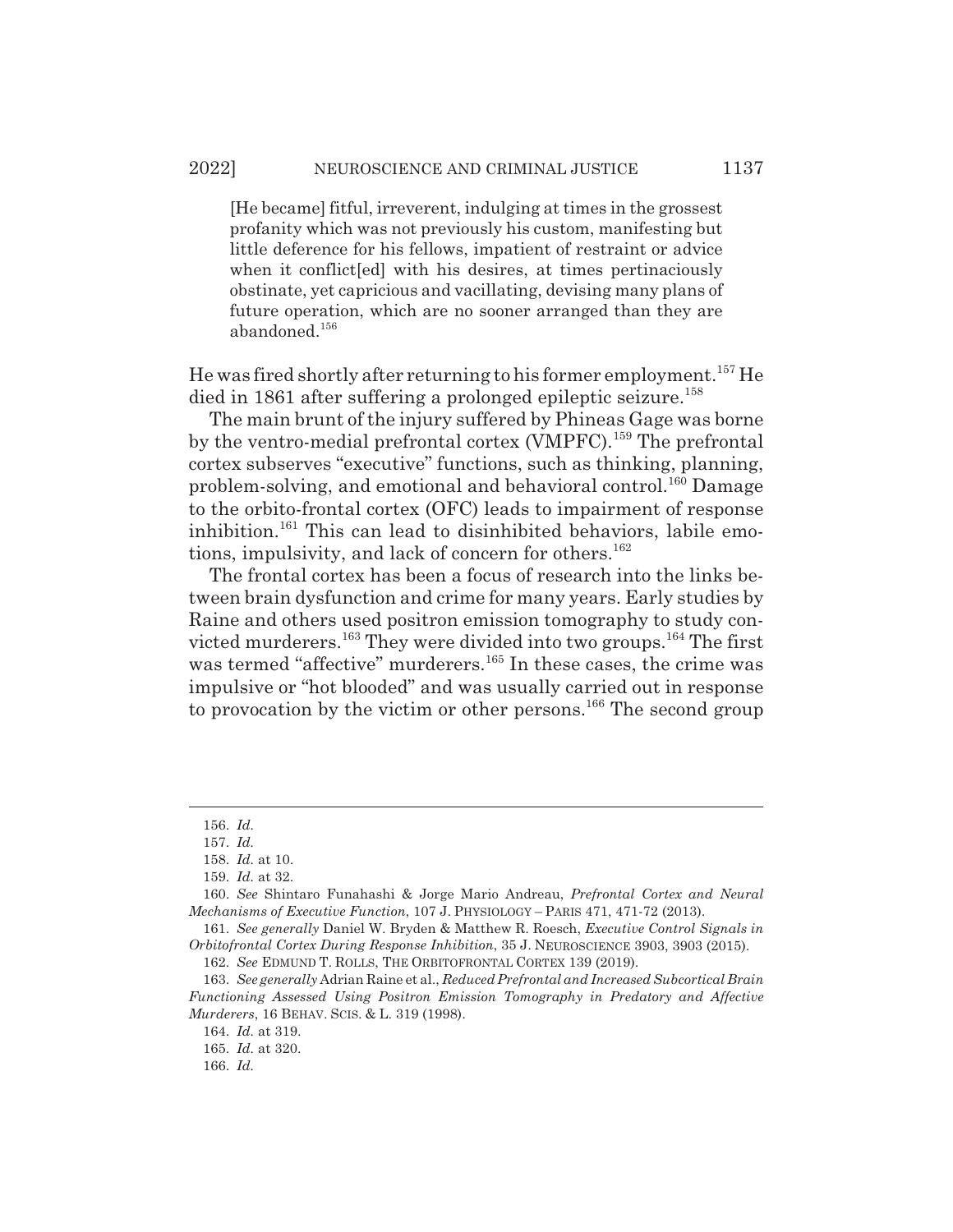comprised "predatory" murders.<sup>167</sup> Here, the violent act was controlled, purposeful, and "cold blooded."168

The affective murderers had lower levels of functioning in the prefrontal cortex compared to controls, and high levels of activity in subcortical areas involved with emotional responsiveness.<sup>169</sup> The predatory murderers had similar high levels of subcortical activity but had prefrontal functioning that was close to normal.<sup>170</sup>

The authors suggested that a high level of subcortical activity predisposes the person to aggressive behavior.<sup>171</sup> In the predatory group, there was sufficient prefrontal activity to regulate and control these impulses until an opportune moment to strike arose.<sup>172</sup> In the affective group, prefrontal activity was insufficient to contain the aggressive drive, and the result was impulsive violence.<sup>173</sup>

The idea of violence arising from a combination of over-activity in emotion-generating areas of the brain and under-performance in areas involved in self-control has been a main focus of research into antisocial behavior and violence. The subcortical area that has received the most attention is the amygdala.<sup>174</sup> This is a complex structure, present in the anterior temporal lobes, which has wide connections to other brain structures.<sup> $175$ </sup> It has reciprocal connections to areas involved in the reception and processing of sensory information.176 It also connects to the brainstem and plays a role in the physiological responses to emotion-generating stimuli.<sup>177</sup> Finally, it has connections to the VMPFC and the OFC.<sup>178</sup>

177. Yiran Gu et al., *A Brainstem-Central Amygdala Circuit Underlies Defensive Responses to Learned Threats*, 25 MOLECULAR PSYCHIATRY 640, 640-41 (2020).

178. *See* R. J. R. Blair, *Traits of Empathy and Anger: Implications for Psychopathy and Other Disorders Associated with Aggression*, 373 PHIL. TRANSACTIONS ROYAL SOC'Y BIOLOGICAL SCI., no. 20170155, 2018, at 1, 3; Abigail A. Marsh et al., *Reduced Amygdala-Orbitofrontal Connectivity During Moral Judgments in Youths with Disruptive Behavior Disorders and Psychopathic Traits*, 194 PSYCHIATRY RSCH.: NEUROIMAGING 279, 279 (2011).

<sup>167.</sup> *Id.*

<sup>168.</sup> *Id.*

<sup>169.</sup> *Id.* at 324-25.

<sup>170.</sup> *See id.*

<sup>171.</sup> *Id.* at 319.

<sup>172.</sup> *Id.* at 329.

<sup>173.</sup> *Id.* at 328.

<sup>174.</sup> *See, e.g.*, *id.* at 321.

<sup>175.</sup> *See id.* at 321, 328-29; Nilsson et al., *supra* note 139, at 1611.

<sup>176.</sup> *See* Raine et al., *supra* note 163, at 329; Nilsson et al., *supra* note 139, at 1611.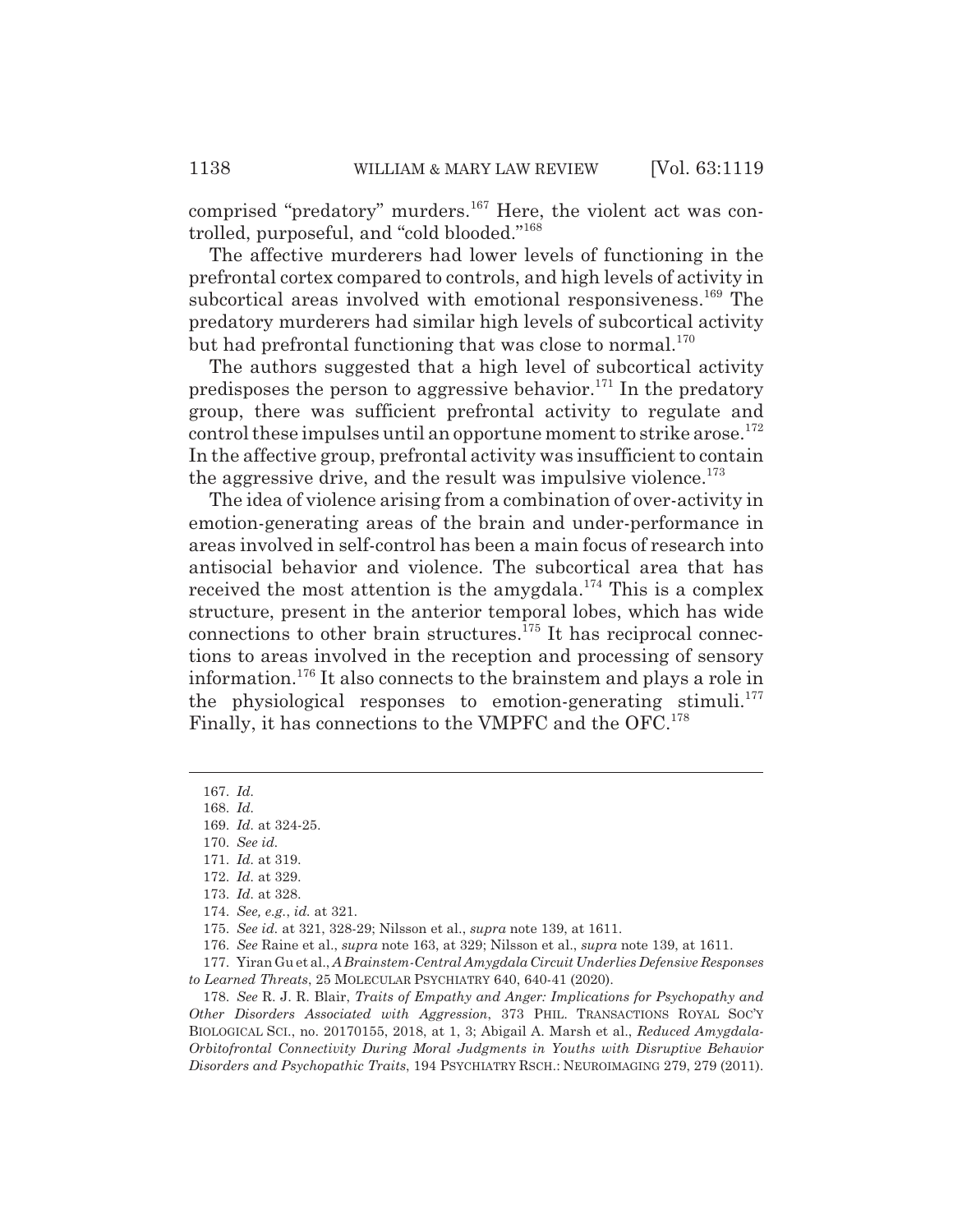In a paper reviewing this subject, Blair proposed that abnormal aggression arises from a combination of increased anger and decreased empathy for the distress of the victim.179 Irritability and an increased risk for reactive aggression are associated with "(i) heightened responsiveness of the amygdala and [the peri-acqueductal gray area] in response to threat and social provocation; (ii) heightened responsiveness of the striatum to negative prediction errors (the unexpected absence of reward) and (iii) dysfunction in potential anger regulatory roles [in the VMPFC and lateral frontal cortex.]"180

The propensity to cause harm to another person is increased if there is a breakdown in empathy with the victim.<sup>181</sup> Empathy draws on a range of capacities. These include inhibition of aggression in response to the distress of the victim; learning the negative effects of actions, such as aggression, that create distress in others; and reasoning about actions that cause distress.<sup>182</sup> The amygdala is known to respond to distress cues and can act to freeze aggressive actions.183 If this response is impaired, the risk of aggression is increased.184 These capacities are also vulnerable to damage to the frontal areas, and such damage will further increase the risk of violence.185

Acquired brain injury (ABI) is a blanket term that covers any disability arising from brain damage acquired after birth,<sup>186</sup> or in the course of prenatal development.187 Causes include traumatic injury, malnutrition, environmental toxins such as lead, abuse of alcohol and drugs, hypoxic injury such as opiate overdose, stroke, brain tumors, and emotional neglect and abuse.<sup>188</sup> Prenatal brain

187. *See* Adre du Plessis, *Brain Injury in the Fetus*, *in* ACQUIRED BRAIN INJURY IN THE FETUS AND NEWBORN 1, 1 (Michael Shevell & Steven Miller eds., 2012).

188. BRAIN INJ. ASS'N OF AM., *supra* note 186. Timothy M. Marshall et al., *Neurotoxicity Associated with Traumatic Brain Injury*, *Blast*, *Chemical*, *Heavy Metal and Quinoline Drug Exposure*, 25 ALT. THERAPIES 28, 28 (2019) (explaining that continuous exposure to toxins from the environment, such as lead, can result in brain damage); *Causes of Acquired Brain*

<sup>179.</sup> Blair et al., *supra* note 178, at 1-2.

<sup>180.</sup> *Id.* at 5.

<sup>181.</sup> *Id.* at 3.

<sup>182.</sup> *Id.* at 2-3.

<sup>183.</sup> *Id.* at 2.

<sup>184.</sup> *Id.*

<sup>185.</sup> *See id.*

<sup>186.</sup> *Brain Injury Overview*, BRAIN INJ. ASS'N OF AM., https://www.biausa.org/braininjury/about-brain-injury/basics/overview [https://perma.cc/9YYE-85PC].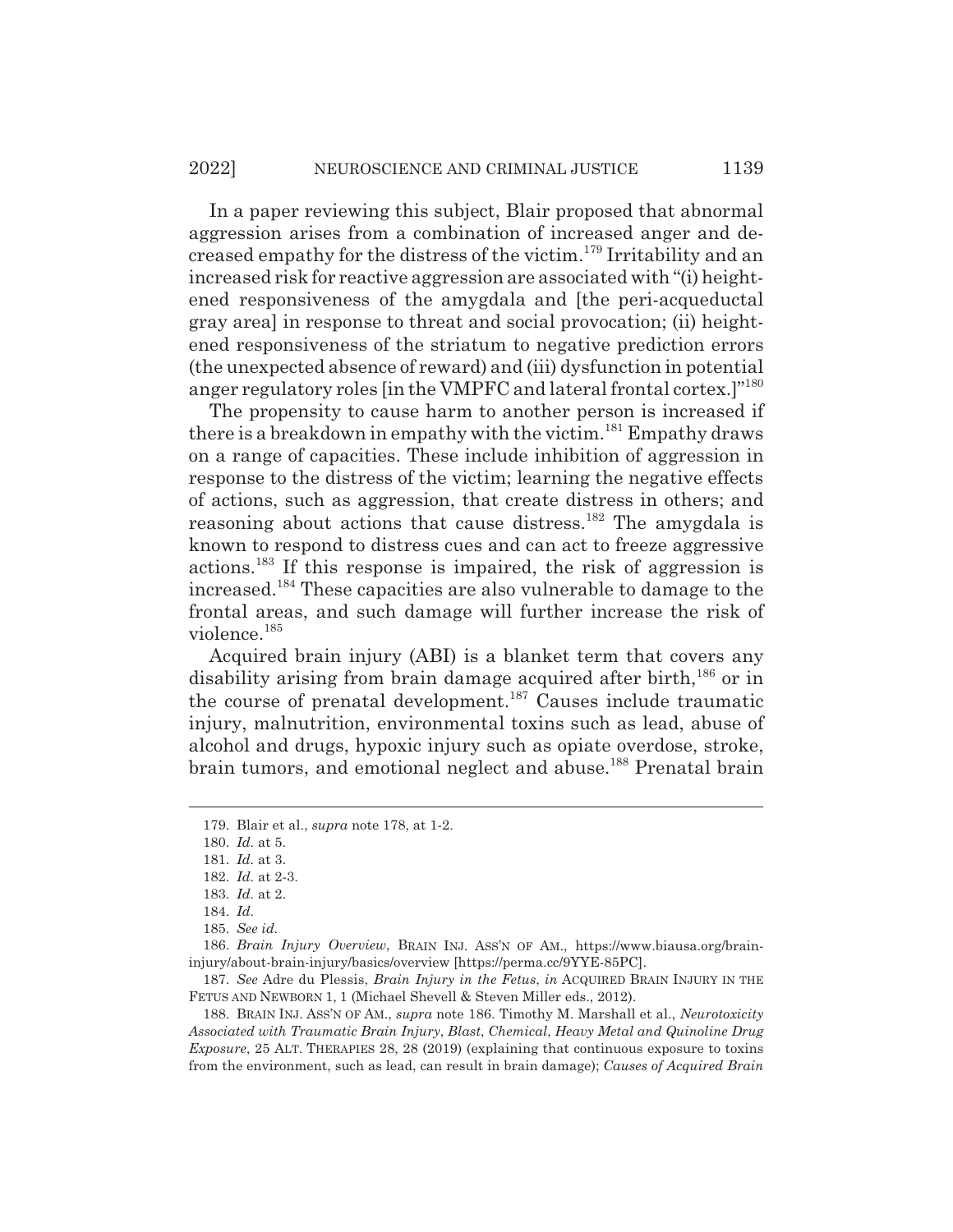damage can arise from malnutrition and from exposure to drugs and alcohol.<sup>189</sup>

Traumatic brain injury can be caused by a single, severe injury, in which case the link between injury and behavioral change may be obvious.<sup>190</sup> In other individuals, the disability arises from the cumulative effects of a series of minor injuries.<sup>191</sup> This can happen with a child who is repeatedly battered or shaken, or in sportspersons who experience multiple head trauma.192 In these cases, the behavioral changes are more insidious and may be incorrectly attributed to willful, antisocial conduct.<sup>193</sup>

The impacts of brain injury are highly variable and depend on a range of factors, such as the severity of the injury and location of the damage.194 The sequelae of the initial injury can also contribute to the final outcome; for example, acquiring one brain injury increases the risk of subsequent brain injuries, perhaps due to impaired judgment arising from the initial injury.<sup>195</sup>

One problem in this area has been that lesions that precede the onset of criminal acts arise in different parts of the brain.196 This seeming inconsistency can be resolved by the fact that brain structures do not act in isolation from each other.<sup>197</sup> Complex behaviors

*Injury*, N.BRAIN INJ.ASS'N, https://www.nbia.ca/causes-brain-injury/ [https://perma.cc/ DS46- 7KJ2] (discussing how brain tumors can cause acquired brain injury); WORLD HEALTH ORG., NEUROLOGICAL DISORDERS: PUBLIC HEALTH CHALLENGES 111-12 (2006) (explaining that malnutrition in children may lead to neurological disorders).

<sup>189.</sup> du Plessis, *supra* note 187, at 4, 9.

<sup>190.</sup> *See Traumatic Brain Injury*, MAYO CLINIC, https://www.mayoclinic.org/diseases-condi tions/traumatic-brain-injury/symptoms-causes/syc-20378557 [https://perma.cc/JTS4-5DBQ].

<sup>191.</sup> *Chronic Traumatic Encephalopathy*, MAYO CLINIC, https://www.mayoclinic.org/dis eases-conditions/chronic-traumatic-encephalopathy/symptoms-causes/syc-20370921 [https:// perma.cc/DLM6-UM8D] (explaining that repeated head trauma can lead to brain injury known as chronic traumatic encephalopathy (CTE)).

<sup>192.</sup> *See id.*; T. Joyce et al., *Pediatric Abusive Head Trauma*, STATPEARLS (Aug. 26, 2021), https://www.ncbi.nlm.nih.gov/books/NBK499836/ [https://perma.cc/E2TV-57SF].

<sup>193.</sup> *See Traumatic Brain Injury*, JOHNS HOPKINS MED., https://www.hopkinsmedicine.org/ health/conditions-and-diseases/traumatic-brain-injury [https://perma.cc/BQQ5-ACE4].

<sup>194.</sup> *Complications*, NAT'L HEALTH SERV., https://www.nhs.uk/conditions/severe-headinjury/complications/ [https://perma.cc/6X3E-M5MB].

<sup>195.</sup> *See generally* Oliver Lasry et al., *Epidemiology of Recurrent Traumatic Brain Injury in the General Population*, 89 NEUROLOGY 2198 (2017).

<sup>196.</sup> *See generally* R. Ryan Darby et al., *Lesion Network Localization of Criminal Behavior*, 115 PROC. NAT'L ACAD. SCIS. 601 (2018) (finding separate brain lesions associated with criminal behavior).

<sup>197.</sup> *See id.* at 602-05.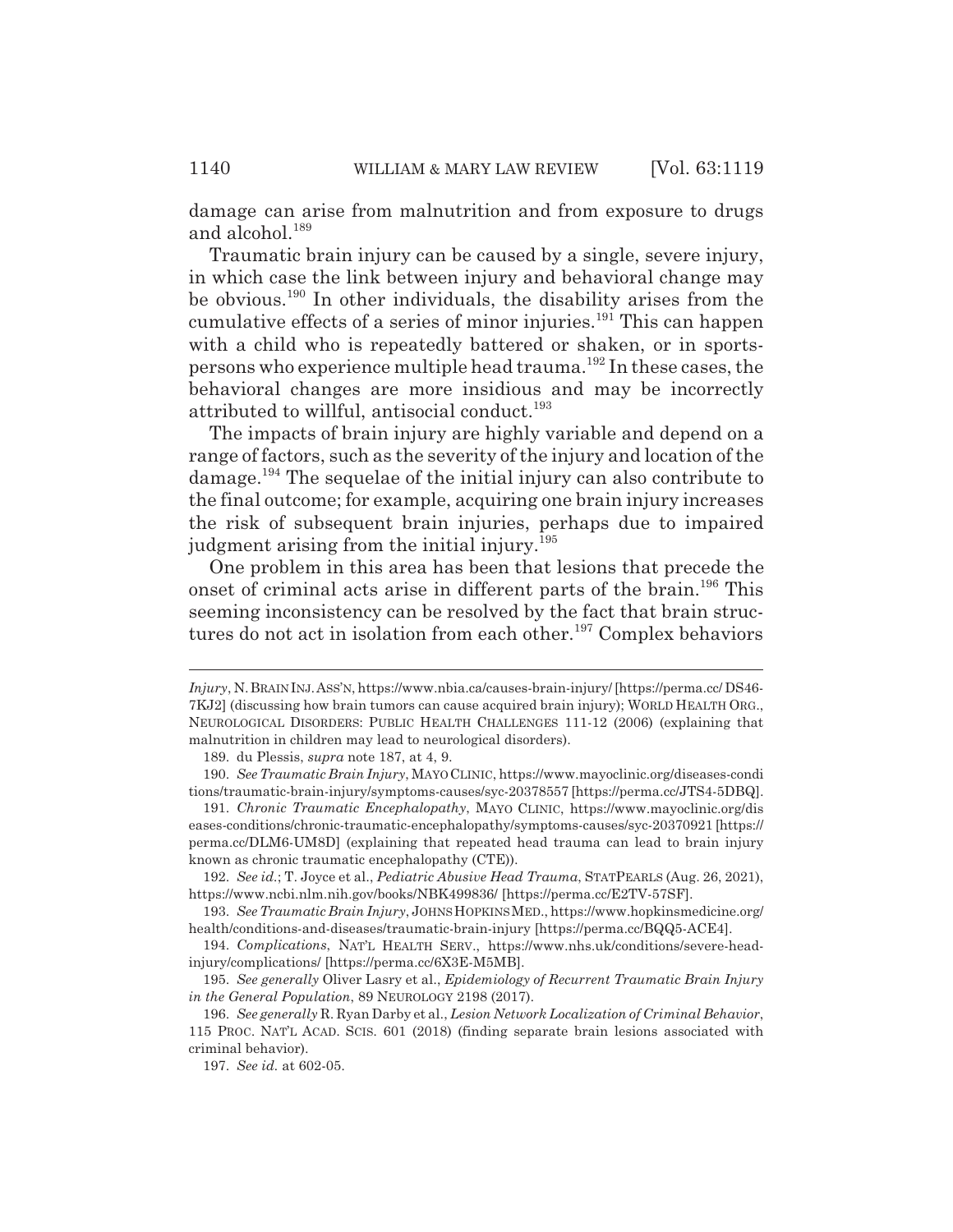require the operation of networks of brain areas that act in concert.198 Lesion-induced symptoms can arise from changes in function in areas connected to the lesion and not just from the site of the lesion itself.199 Therefore, specific behavioral changes, such as criminality, may arise if any of the structures in a given network are  $d$ amaged. $200$ 

Darby and others described seventeen cases in which there was a clear temporal relationship between developing a brain lesion and the onset of criminal behavior.<sup>201</sup> The lesions were located in a functional network comprising the medial prefrontal cortex, the OFC, and different parts of the temporal lobes.<sup>202</sup> No location was affected in all subjects, but all of the lesions were in areas that formed part of the same functional network.<sup>203</sup> This network was distinct from lesions causing other neuropsychiatric syndromes.<sup>204</sup> It involved regions known to have roles in moral thinking, valuebased decision-making, and theory of mind, but not regions with roles in empathy and cognitive control.<sup>205</sup> The researchers then studied another group in which the temporal relationship between lesion and the onset of criminality was less certain, and obtained very similar results.206

These are intriguing findings. The fact remains that most patients with lesions in these areas do not turn into criminals. When it comes to human actions, however, there are few single causes that are both necessary and sufficient to produce the action. Most actions arise from a complex web of causation that includes immediate provocations and longer term predisposing factors. If it is clear that a brain lesion was a necessary causal factor, even if it was not sufficient, it should provide grounds for mitigation or even excuse.

<sup>198.</sup> *Brain Basics: Know Your Brain*, NAT'L INST. OF NEUROLOGICAL DISORDERS & STROKE, https://www.ninds.nih.gov/Disorders/Patient-Caregiver-Education/Know-Your-Brain [https://perma.cc/6HTR-DESU].

<sup>199.</sup> Darby et al., *supra* note 196, at 601.

<sup>200.</sup> *Id.*

<sup>201.</sup> *Id.* at 605.

<sup>202.</sup> *Id.* at 601.

<sup>203.</sup> *Id.* at 602.

<sup>204.</sup> *Id.* at 603.

<sup>205.</sup> *Id.* at 601.

<sup>206.</sup> *Id.* at 604.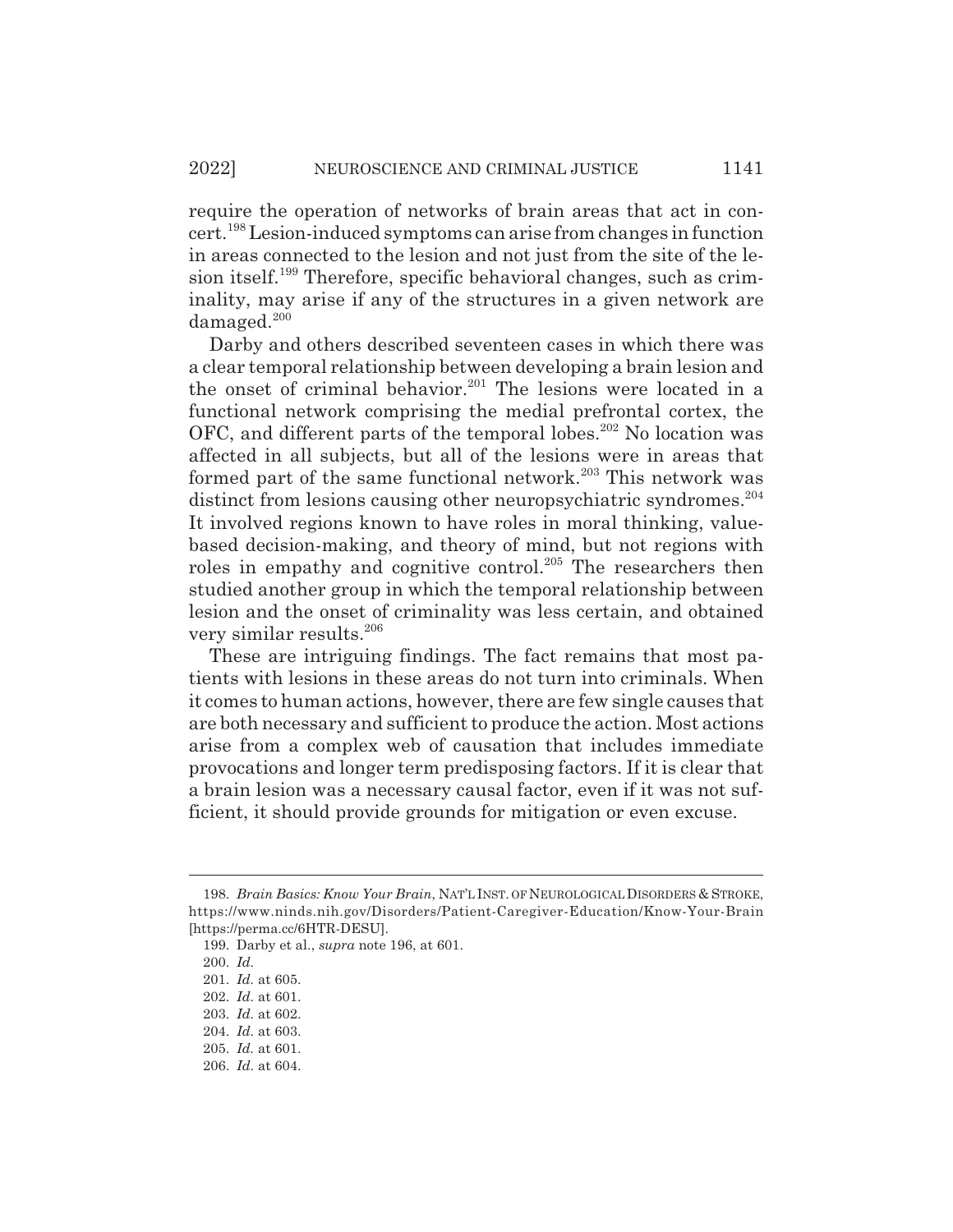Brain injury can lead to cognitive impairments such as memory loss and poor concentration.<sup>207</sup> The prefrontal cortex serves functions such as forward planning, emotional and behavioral selfcontrol, and problem-solving.<sup>208</sup> Damage to this area can cause impulsivity and impaired emotional regulation.<sup>209</sup> There may be loss of inhibition and the emergence of aggression and inappropriate behaviors.<sup>210</sup>

There are many studies of rates of brain damage or dysfunction in offender populations. Williams and others carried out a survey of adult male prisoners in the United Kingdom.211 Sixteen percent had experienced moderate to severe traumatic brain injury and 48 percent had a history of mild injury.212 Prisoners who had suffered head injuries were younger at entry into custodial systems, had higher rates of repeat offending, and had spent more time in prison in the previous five years.<sup>213</sup>

Brewer-Smyth and others found that *95 percent* of incarcerated female offenders showed evidence of some form of neurological abnormality that had predated the index offense. $214$  Forty-two percent of subjects reported at least one brain injury with loss of consciousness.215 Rates were higher in those convicted of violent offenses, who reported a mean of two brain injuries with loss of consciousness per subject.<sup>216</sup> Eighty percent of violent offenders had experienced physical abuse in childhood and seventy percent had been sexually abused.<sup>217</sup>

<sup>207.</sup> MAYO CLINIC, *supra* note 190.

<sup>208.</sup> Shazia Veqar Siddiqui et al., *Neuropsychology of Prefrontal Cortex*, 50 INDIAN J. PSYCHIATRY 202, 204 (2008).

<sup>209.</sup> *Id.* at 206-07.

<sup>210.</sup> *Id.*

<sup>211.</sup> W. Huw Williams et al., *Traumatic Brain Injury in a Prison Population: Prevalence and Risk for Re-Offending*, 24 BRAIN INJ. 1184, 1185 (2010).

<sup>212.</sup> *Id.* at 1184.

<sup>213.</sup> *Id.*

<sup>214.</sup> Kathleen Brewer-Smyth et al., *Physical and Sexual Abuse, Salivary Cortisol, and Neurologic Correlates of Violent Criminal Behavior in Female Prison Inmates*, 55 BIOLOGICAL PSYCHIATRY 21, 21 (2004).

<sup>215.</sup> *Id.* at 28.

<sup>216.</sup> *Id.* at 26.

<sup>217.</sup> *Id.* at 24.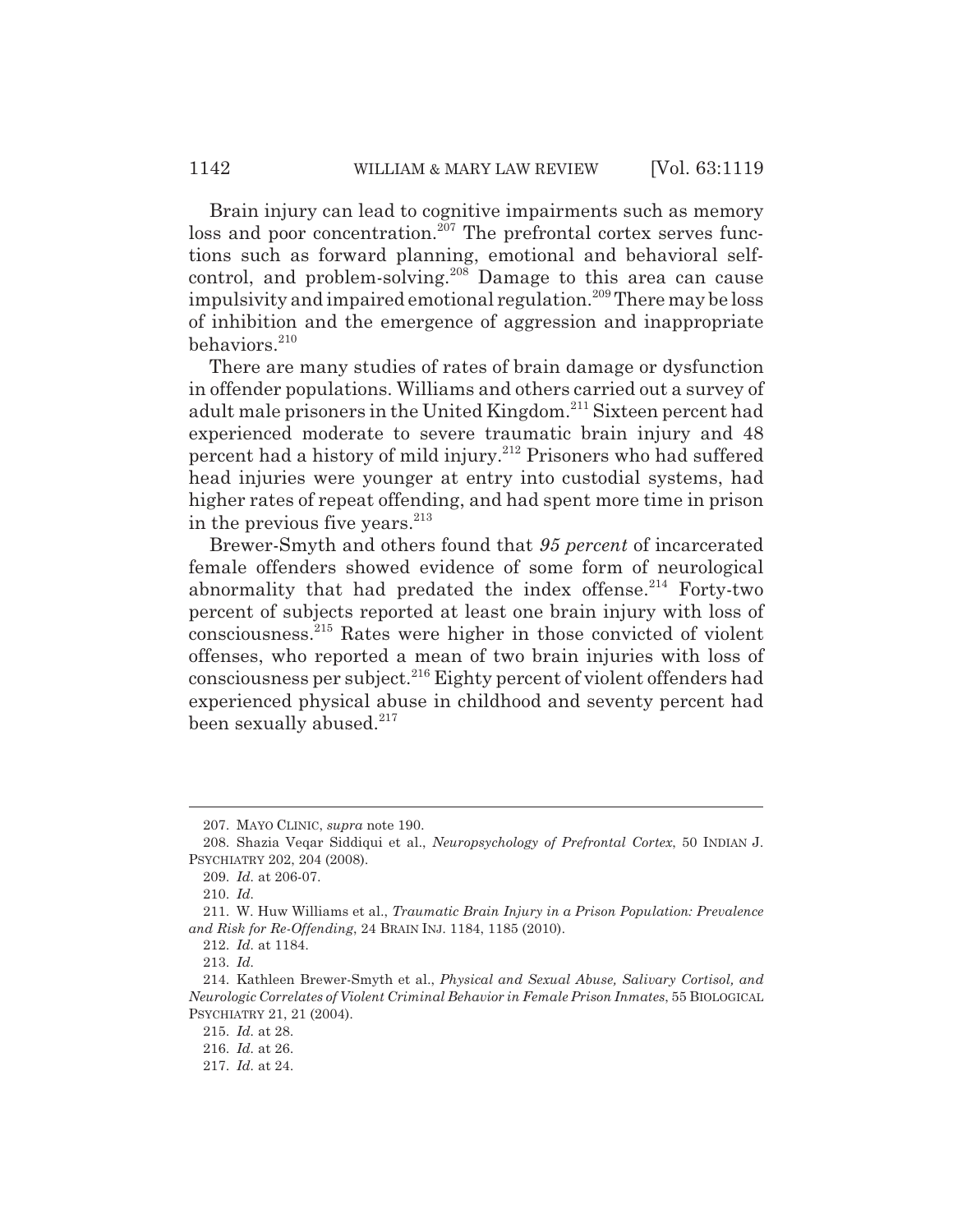A study by Lansdell and others highlighted the importance of ABI in perpetrators as a risk factor in domestic violence.<sup>218</sup> Victims, usually a female partner, are often subjected to blows to the head, or to nonlethal strangulation, which can cause hypoxic brain injury.<sup>219</sup> Brain-damaged perpetrators can produce brain-damaged victims. Violence is usually repeated, sometimes over long periods of time, and sometimes at escalating levels of severity.220 Children can be traumatized by witnessing violence perpetrated by one parent against the other, $221$  and by the other effects of having one, or perhaps two, brain-damaged parents.<sup>222</sup>

#### III. TRAUMATIZATION AND CRIME

The third area that I wish to explore is the relationship between psychological traumatization and crime. This is important in itself, but it also provides a framework for bringing together and understanding some of the research discussed above.

First, it helps us to understand the relationship between MAOA-L and crime. There is considerable evidence of over-activity of the sympathetic nervous system and excess release of neurotransmitters, such as noradrenaline, in patients with post-traumatic stress disorder (PTSD).<sup>223</sup> The person with low-activity MAOA may be more susceptible to the impact of this, because of impaired ability to break down these transmitters.<sup>224</sup> A drug known as prazosin, which blocks receptors for norepinephrine, is an effective treatment

<sup>218.</sup> *See generally* Gaye T. Lansdell et al., *Strengthening the Connection Between Acquired Brain Injury (ABI) and Family Violence: The Importance of Ongoing Monitoring, Research and Inclusive Terminology*, J. FAM. VIOLENCE, May 2021, at 1.

<sup>219.</sup> *Id.* at 2.

<sup>220.</sup> *Id.* at 1, 3, 8.

<sup>221.</sup> Jayne O'Donnell & Mabinty Quarshie, *The Startling Toll on Children Who Witness Domestic Violence Is Just Now Being Understood*, USA TODAY (Jan. 31, 2019, 7:03 PM), https://www.usatoday.com/story/news/health/2019/01/29/domestic-violence-research-childrenabuse-mental-health-learning-aces/2227218002/ [https://perma.cc/YT7Q-LF9M].

<sup>222.</sup> Linda F. Pessar et al., *The Effects of Parental Traumatic Brain Injury on the Behaviour of Parents and Children*, 7 BRAIN INJ. 231, 231 (1993).

<sup>223.</sup> Roger K. Pitman et al., *Biological Studies of Post-Traumatic Stress Disorder*, 13 NATURE REVS. NEUROSCIENCE 769, 775 (2012).

<sup>224.</sup> Dean A. Stetler et al., *Association of Low-Activity* MAOA *Allelic Variants with Violent Crime in Incarcerated Offenders*, 58 J. PSYCHIATRIC RSCH. 69, 69 (2014).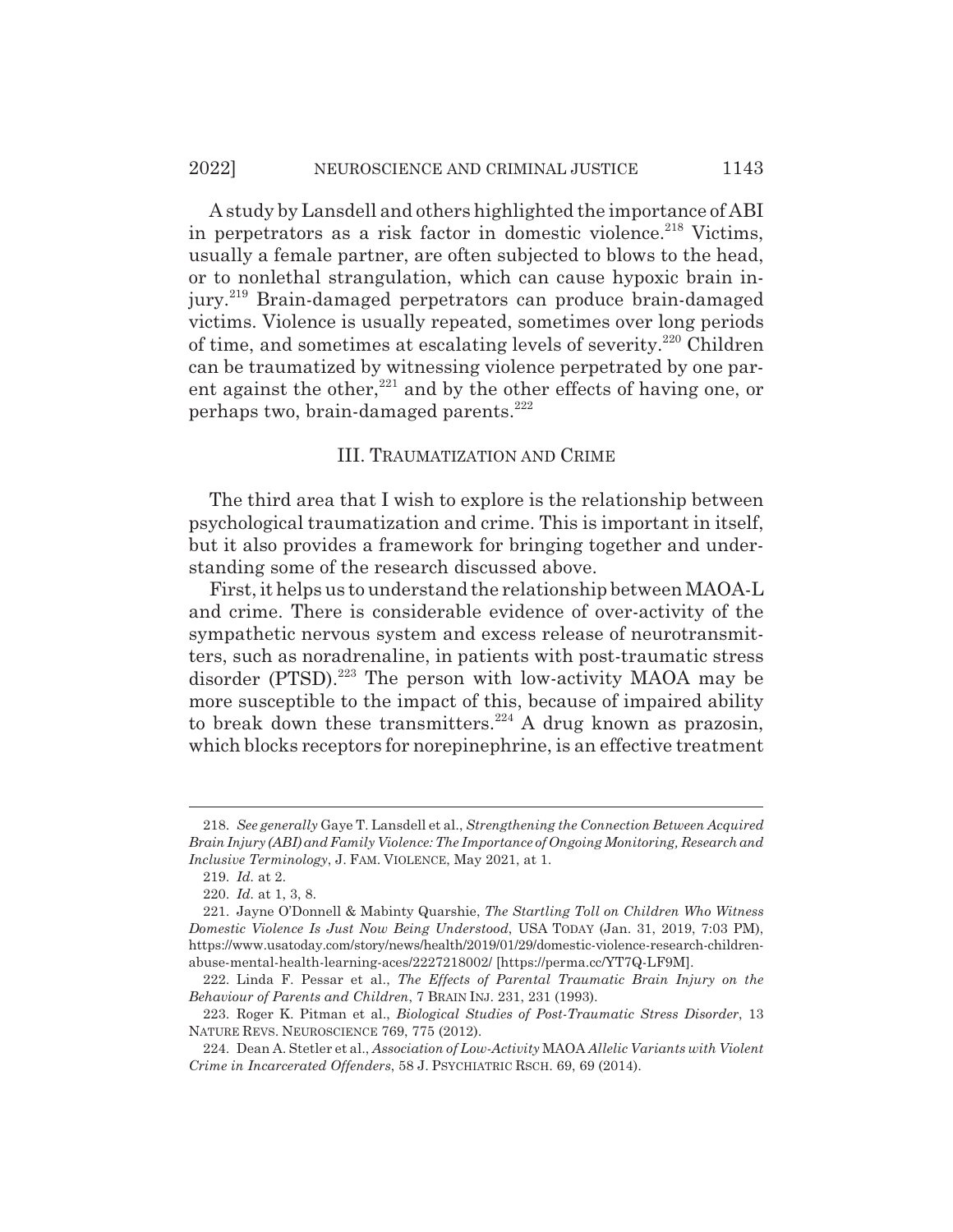for PTSD symptoms such as physiological over-arousal and nightmares. $225$ 

Second, it helps explain the link between violence and the combination of over-activity in emotion-generating areas of the brain and under-activity in areas, such as the frontal lobes, that are to do with self-control. The amygdala plays a central role in the detection of threat, the expression of fear, and the heightening of memories for emotional events.226 Functional neuro-imaging studies in PTSD patients have demonstrated exaggerated amygdala and decreased VMPFC responses to trauma-related stimuli.<sup>227</sup> The failure of the VMPFC to inhibit the amygdala may lead to increased attentional bias to threat, impaired extinction of traumatic memories, and deficits in emotion regulation.<sup>228</sup>

A third factor is that environments in which there is a risk of PTSD are environments in which there is also a risk of traumatic brain injury. The child who is physically abused will be at risk of cumulative brain damage from blows to the head.<sup>229</sup> The child who is born with Fetal Alcohol Spectrum Disorder will likely grow up with a mother who is abusing alcohol and will be exposed to all the risks of neglect and abuse that arise from this.230 Soldiers in combat are at risk of both PTSD and traumatic brain injury.231 This can include damage to the VMPFC and other frontal areas. These injuries are neurologically "silent," meaning they do not lead to obvious symptoms such as muscle weakness or paralysis.232 Damage may therefore not be detected.<sup>233</sup>

A final complication can arise when the traumatized person uses alcohol or other drugs as a form of self-medication. This can further

<sup>225.</sup> Pitman et al., *supra* note 223, at 775.

<sup>226.</sup> *Id.* at 772.

<sup>227.</sup> *Id.*

<sup>228.</sup> *Id.* at 773.

<sup>229.</sup> *See* T. Joyce et al., *supra* note 192.

<sup>230.</sup> *See* Alan Price et al., *Prenatal Alcohol Exposure and Traumatic Childhood Experiences: A Systematic Review*, 80 NEUROSCIENCE & BIOBEHAVIORAL REVS. 89, 89-90 (2017).

<sup>231.</sup> Caitlin Kennedy & Sandy Wang, *Traumatic Brain Injury and Post-Traumatic Stress Disorder in Military Veterans: When Two Problems Collide*, NAT'L CTR. FOR HEALTH RSCH., https://www.center4research.org/traumatic-brain-injury-post-traumatic-stress-disordermilitary-veterans-two-problems-collide/ [https://perma.cc/H72N-NA54].

<sup>232.</sup> *See* Lansdell et al., *supra* note 218, at 3.

<sup>233.</sup> *See id.*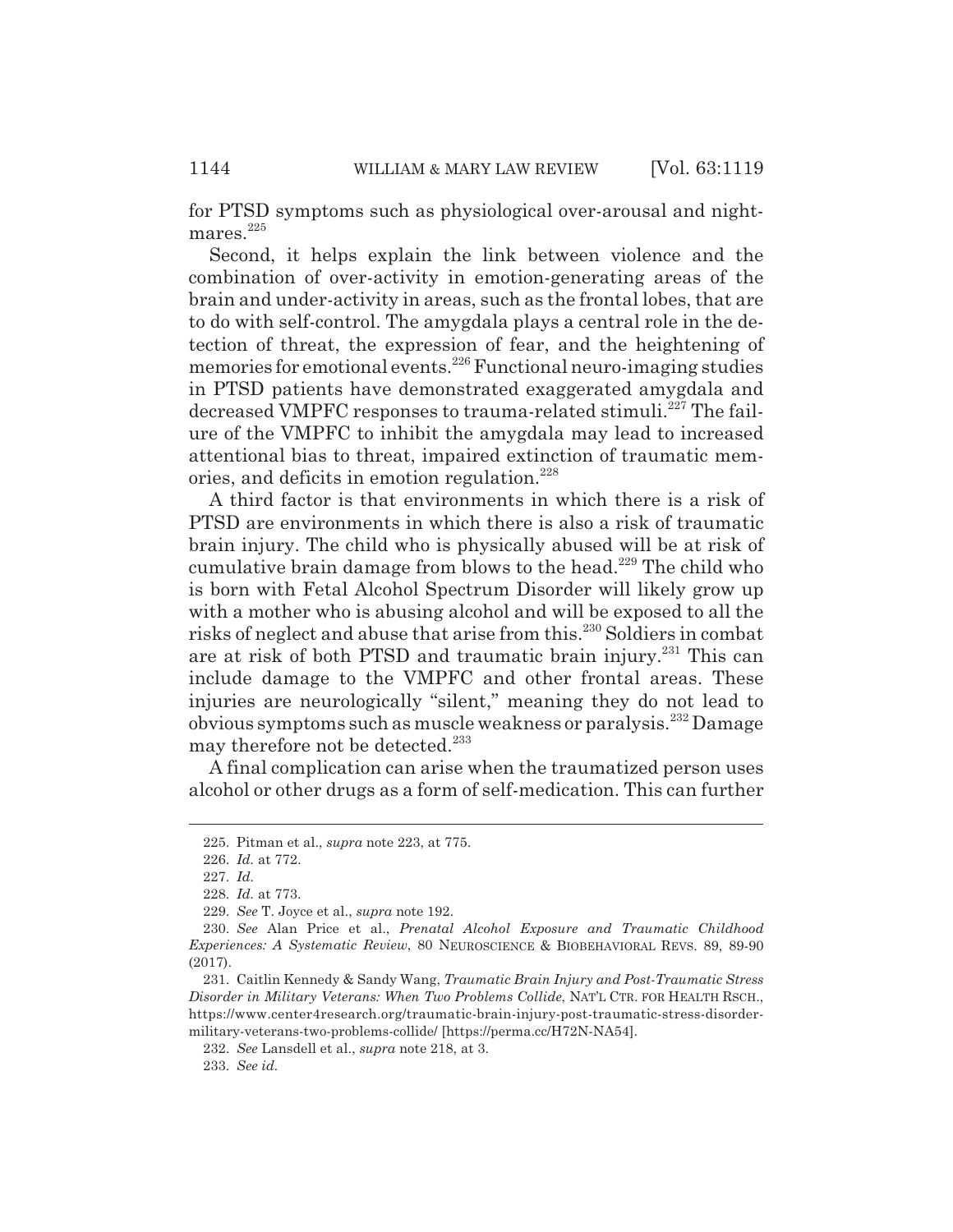weaken inhibitions against violence.<sup>234</sup> Alcohol abuse renders the person vulnerable to brain injury from accidents or violence.235 A damaged brain can cause disabilities, such as lack of foresight and loss of inhibitions.<sup>236</sup> It can expose the person to risk of further harm, for example, by repeated injury.<sup>237</sup> A vicious circle is created when it becomes increasingly difficult for the person with a damaged brain to control an addiction to alcohol.

Research into the relationships between traumatic experiences and subsequent criminality has been carried out for many years. According to one authority, traumatization followed by the victimization of other people is "a major cause of violence in society."238

When one considers the biographies of those who have been responsible for murder and mayhem on the grand scale, it is striking how often one finds a history of early traumatization and abuse. Adolf Hitler's father was an authoritarian, overbearing, and irritable drunkard.239 He was repeatedly violent to his wife and children.240 According to his sister, the young Adolf "got his sound thrashing every day."241 On one occasion, his father beat him so badly that he left him for dead.<sup>242</sup> Joseph Stalin's father was a violent, drunken cobbler who "savagely beat" his wife and child.<sup>243</sup> Stalin's mother in turn, as he later recalled, "thrashed him mercilessly."244 The traumatized child will sometimes grow up and take a terrible revenge on the world.

<sup>234.</sup> *See Alcohol Alert*, NAT'L INST. ON ALCOHOL ABUSE & ALCOHOLISM (Oct. 1997), https://pubs.niaaa.nih.gov/publications/aa38.htm [https://perma.cc/R4G8-VXF2] (explaining that alcohol "weakens brain mechanisms that normally restrain impulsive behaviors").

<sup>235.</sup> *See Alcohol*, WORLD HEALTH ORG. (Sept. 21, 2018), https://www.who.int/newsroom/fact-sheets/detail/alcohol [https://perma.cc/TU69-CAVT].

<sup>236.</sup> NAT'L HEALTH SERV., *supra* note 194.

<sup>237.</sup> *See id.*

<sup>238.</sup> Bessel A. van der Kolk & Alexander C. McFarlane, *The Black Hole of Trauma*, *in* TRAUMATIC STRESS: THE EFFECTS OF OVERWHELMING EXPERIENCE ON MIND, BODY, AND SOCIETY 3, 11 (Bessel A. van der Kolk et al. eds., 2007).

<sup>239.</sup> IAN KERSHAW, HITLER, 1889-1936: HUBRIS 11-12 (1998).

<sup>240.</sup> *Id.* at 13.

<sup>241.</sup> *Id.*

<sup>242.</sup> JONATHAN H. PINCUS, BASE INSTINCTS: WHAT MAKES KILLERS KILL? 188 (2001); *see also* Suzy Hansen, *The Mind of A Killer*, SALON (July 27, 2001, 7:00 PM), https://www.salon.com/2001/07/27/killers\_3/ [https://perma.cc/UJ8G-SNPN] (describing an interview with Dr. Pincus).

<sup>243.</sup> SIMON SEBAG MONTEFIORE, STALIN: THE COURT OF THE RED TSAR 26 (2003). 244. *Id.*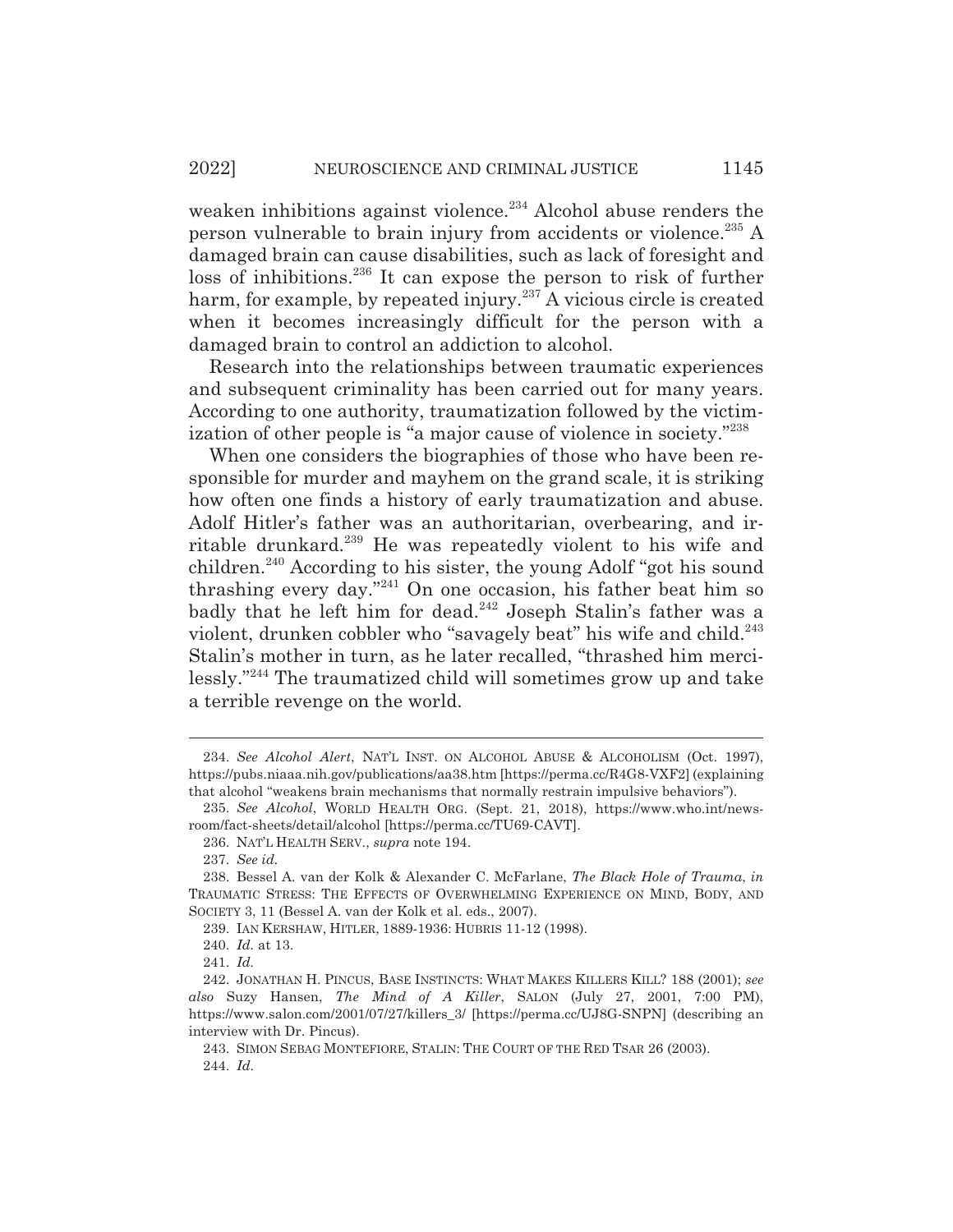A common consequence of traumatization is the development of PTSD.245 Other psychiatric syndromes can also arise, such as depression, substance misuse, and personality disorder.<sup>246</sup> The salient features of PTSD fall into three groups.

The first are intrusive memorizations.<sup>247</sup> These can take the form of flashbacks, in which the patient reexperiences the traumatic event, along with its associated emotions, and bad dreams or nightmares.248 Flashbacks may be so intense as to be frankly hallucinatory.<sup>249</sup> These may be precipitated by triggering events, which remind the patient of the traumatizing event.<sup>250</sup>

The second group of symptoms arises from physiological overarousal.251 If bad things happen to people, they can develop a pervasive sense that the world is a dangerous, threatening place.<sup>252</sup> The body responds to threat by going into *fight or flight mode*, meaning a state of readiness to fight off the threat or run away from it.<sup>253</sup> This causes symptoms such as anxiety, tension, insomnia, poor concentration, increased startle response, irritability, and quickness to anger.<sup>254</sup> The link between a "fight" reaction to stress and an increased likelihood of violence is an obvious one.<sup>255</sup> The person in this frame of mind is on a physiological hair-trigger.

The person may be constantly scanning the environment for threat.256 There may be hostile attribution errors, such as seeing a

<sup>245.</sup> SUBSTANCE ABUSE & MENTAL HEALTH SERVS. ADMIN., U.S. DEP'T OF HEALTH & HUM. SERVS., A TREATMENT IMPROVEMENT PROTOCOL: TRAUMA-INFORMED CARE IN BEHAVIORAL HEALTH SERVICES 10 (2014).

<sup>246.</sup> *Id.* at 4.

<sup>247.</sup> *Id.* at 82.

<sup>248.</sup> *Id.*

<sup>249.</sup> *Id.*

<sup>250.</sup> *Id.*

<sup>251.</sup> *Id.* at 82-83.

<sup>252.</sup> *See id.*

<sup>253.</sup> *See Causes: Post-Traumatic Stress Disorder*, NAT'LHEALTH SERV., https://www.nhs.uk/ mental-health/conditions/post-traumatic-stress-disorder-ptsd/causes/ [https://perma.cc/H5TA-Z6AS] (explaining that those with PTSD are found to produce heightened adrenaline levels even when not in physical danger).

<sup>254.</sup> *See* Valerie Rosen & Gayle Ayers, *An Update on the Complexity and Importance of Accurately Diagnosing Post-Traumatic Stress Disorder and Comorbid Traumatic Brain Injury*, 15 NEUROSCIENCE INSIGHTS, Jan.-Dec. 2020, at 1, 2-3.

<sup>255.</sup> *See* SUBSTANCE ABUSE & MENTAL HEALTH SERVS. ADMIN., *supra* note 245, at 83. 256. *See id.*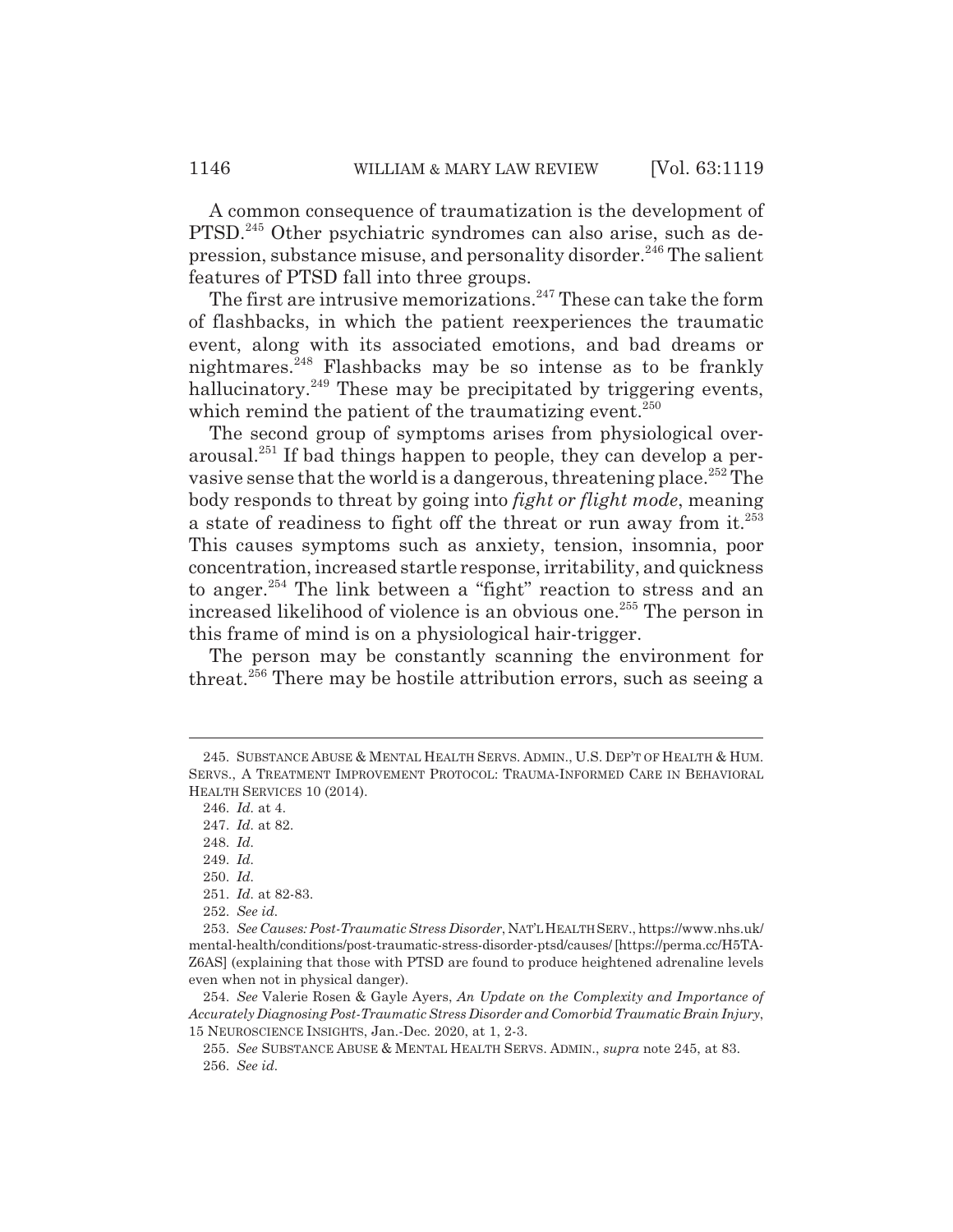threat where it does not exist.<sup>257</sup> High levels of emotional arousal can diminish frontal cortex activity.258 The end result is someone who is prone to hostility and suspiciousness.<sup>259</sup> All of this may be exacerbated if the person uses alcohol and drugs as a way of achieving temporary relief from his distress.<sup>260</sup>

The third group of symptoms arises from the need of the sufferer to find a safe space. $^{261}$  The nature of this need will depend on the traumatizing event or events. It may comprise avoidance of places or situations that provoke recollections of the trauma.<sup>262</sup> There may also be a general social withdrawal, estrangement from people, and restricted emotions.<sup>263</sup>

A more sinister development is when the traumatized person becomes a perpetrator.  $264$  In the words of the poet W. H. Auden, "[t]hose to whom evil is done[, d]o evil in return."265 One mechanism for this is "identification with the aggressor."266 The victim of abuse feels helpless, weak, and humiliated.<sup>267</sup> In contrast, his abuser is strong, powerful, and in control.<sup>268</sup> The victim deals with his helplessness by assuming the mantle of the powerful abuser.<sup>269</sup> This provides an outlet for his anger and desire for revenge, and often involves feelings of contempt for his victims. In these cases, the propensity to harm does not arise from a failure of empathy. These offenders well understand the distress that they are causing, and this is the whole point of what they do.

The relationship between childhood maltreatment and juvenile delinquency has been a subject of research for many years. High rates of severe traumatization and PTSD have been found in

<sup>257.</sup> *See id.*

<sup>258.</sup> *See* Kolla & Bortolato, *supra* note 67, at 2.

<sup>259.</sup> *See* SUBSTANCE ABUSE & MENTAL HEALTH SERVS. ADMIN., *supra* note 245, at 83.

<sup>260.</sup> *See id.* at 89.

<sup>261.</sup> *See id.* at 82.

<sup>262.</sup> *See id.*

<sup>263.</sup> *See id.*

<sup>264.</sup> *See, e.g.*, Yael Lahav et al., *Identification with the Aggressor and Inward and Outward Aggression in Abuse Survivors*, J. INTERPERSONAL VIOLENCE, July 2020, at 1, 2.

<sup>265.</sup> W.H. AUDEN, SEPTEMBER 1, 1939, at l.21-22 (1939).

<sup>266.</sup> *See, e.g.*, Lahav et al., *supra* note 264, at 4.

<sup>267.</sup> *See id.* at 4-6.

<sup>268.</sup> *See id.*

<sup>269.</sup> *See id.* at 5.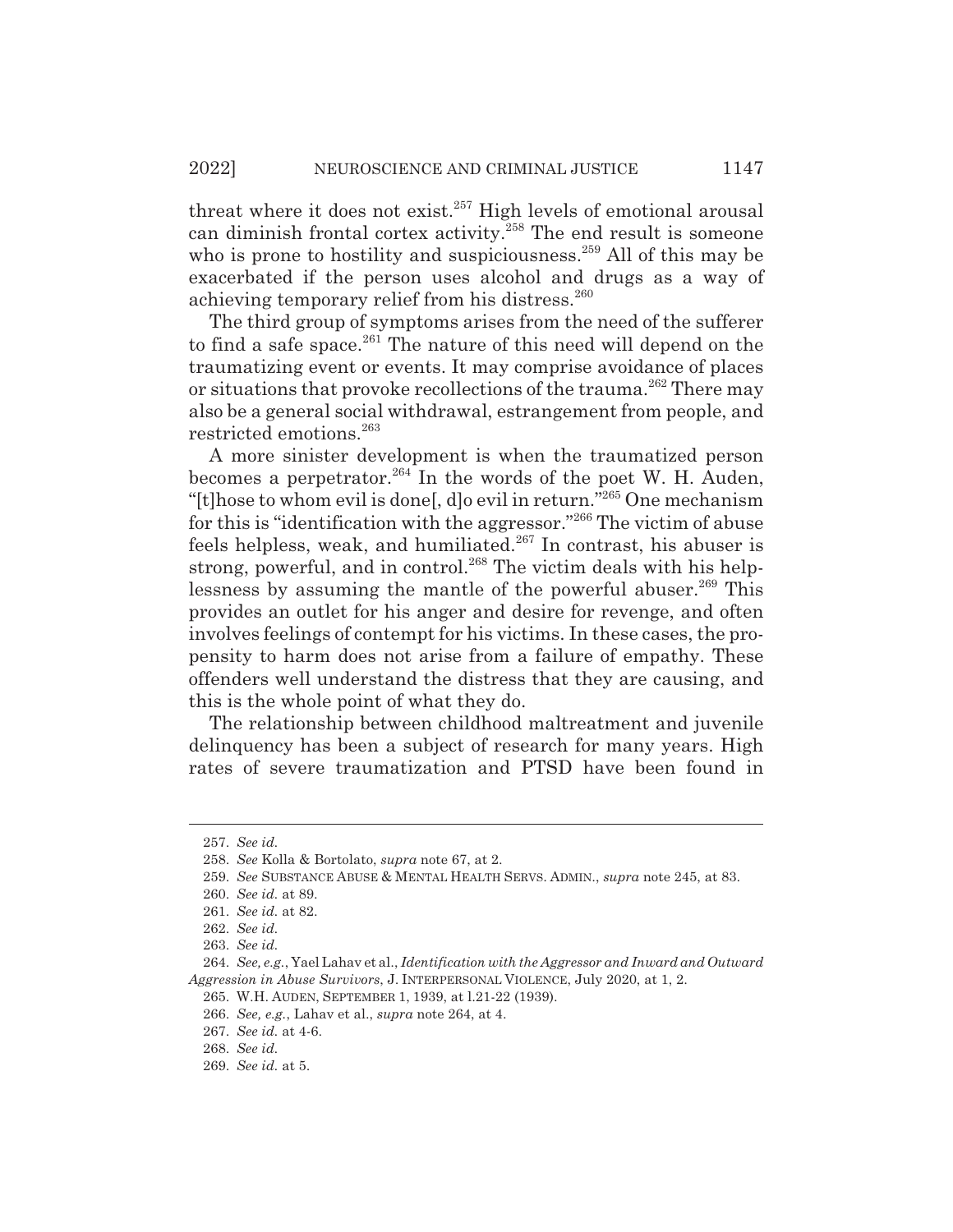offender populations.270 Fondacaro and others reported that 40 percent of male inmates had experienced childhood sexual abuse.<sup>271</sup> Cauffman and others found that only 12 percent of female juvenile offenders had *no history* of traumatization.272 Half of this cohort met criteria for PTSD at the time of the study and 65 percent had a lifetime history of  $PTSD$ ,<sup>273</sup> these rates being nearly six times higher than the general population.<sup>274</sup> Dixon and others found rates of PTSD of 37 percent in female juvenile offenders, with sexual abuse being the precipitating event in 70 percent of these. $275$ 

Lynch and others found a prevalence of PTSD of 53 percent in incarcerated female offenders, compared to 10 percent in the general population.276 Furthermore, women in the United States prison system are more likely than men to experience sexual assault by fellow inmates and by staff.277 The high rates of traumatization and PTSD in female offenders should be a matter of particular concern in the United States, where the number of women incarcerated increased by 750 percent between 1980 and 2017.<sup>278</sup>

Braga and others carried out a meta-analysis of prospective, longitudinal studies of the link between maltreatment and juvenile antisocial behavior in both males and females.<sup>279</sup> Maltreatment

<sup>270.</sup> *See, e.g.*, Karen M. Fondacaro et al., *Psychological Impact of Childhood Sexual Abuse on Male Inmates: The Importance of Perception*, 23 CHILD ABUSE & NEGLECT 361, 361-62 (1999).

<sup>271.</sup> *Id.* at 366.

<sup>272.</sup> Elizabeth Cauffman et al., *Posttraumatic Stress Disorder Among Female Juvenile Offenders*, 37 J. AM. ACAD. CHILD & ADOLESCENT PSYCHIATRY 1209, 1215 (1998).

<sup>273.</sup> *Id.* at 1212.

<sup>274.</sup> *Id.* at 1210, 1212 (comparing the 1 percent and 14 percent incidence in general population with the 65 percent incidence in study subjects).

<sup>275.</sup> Angela Dixon et al., *Trauma Exposure, Posttraumatic Stress, and Psychiatric Comorbidity in Female Juvenile Offenders*, 44 J.AM.ACAD.CHILD&ADOLESCENT PSYCHIATRY 798, 801 (2005).

<sup>276.</sup> Shannon M. Lynch et al., *A Multisite Study of the Prevalence of Serious Mental Illness, PTSD, and Substance Use Disorders of Women in Jail*, 65 PSYCHIATRIC SERVS. 670, 673-74 (2014).

<sup>277.</sup> ALLEN J.BECK ET AL., U.S.DEP'T OF JUST.,SEXUAL VICTIMIZATION REPORTED BY ADULT CORRECTIONAL AUTHORITIES, 2009-11 1, 9, 12 (2014), https://bjs.ojp.gov/content/pub/pdf/ svraca0911.pdf [https://perma.cc/MV49-QKAQ].

<sup>278.</sup> STORM ERVIN ET AL., URBAN INST., ADDRESSING TRAUMA AND VICTIMIZATION IN WOMEN'S PRISONS: TRAUMA-INFORMED VICTIM SERVICES AND PROGRAMS FOR INCARCERATED WOMEN 1 (2020), https://www.urban.org/research/publication/addressing-trauma-and-victimi zation-womens-prisons [https://perma.cc/S86R-TKRM].

<sup>279.</sup> Teresa Braga et al., *Unraveling the Link Between Maltreatment and Juvenile Antiso-*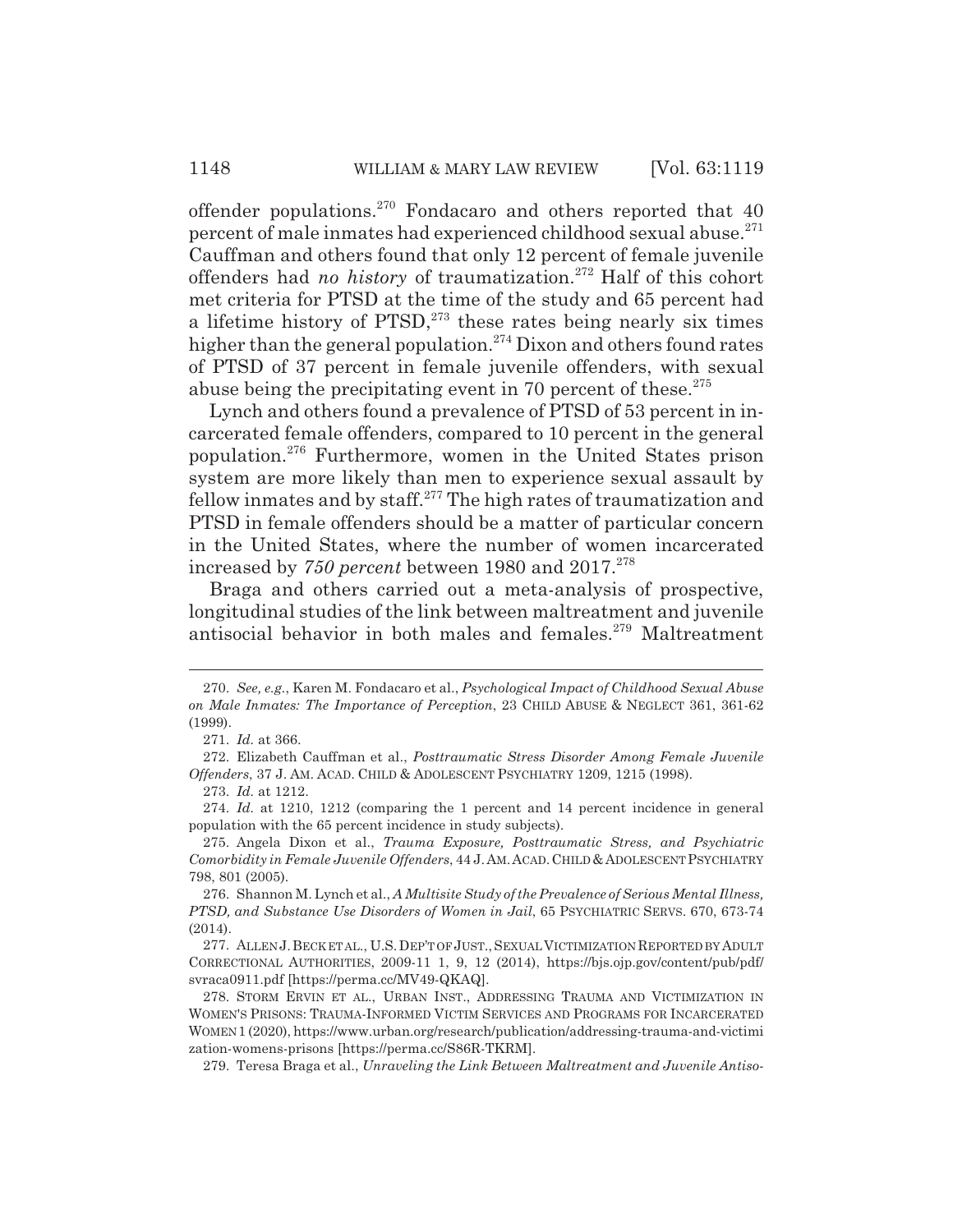was defined as neglect, physical abuse, sexual abuse, emotional abuse, or overall maltreatment.<sup>280</sup> The main findings were that maltreatment is associated with higher rates of general antisocial behaviors and aggression.<sup>281</sup> Physical and sexual abuse were more strongly linked to aggression than to general antisocial behavior.<sup>282</sup> Young people who were neglected were at greater risk of antisocial behaviors.283 There are many factors that increase the risks of both maltreatment and delinquency.284 These include family stress, family configuration, parent-child relationships, child-rearing skills, and parental psychopathology.<sup>285</sup>

The association between maltreatment and delinquency may arise from these common causes, as well as maltreatment directly causing delinquency.<sup>286</sup> Studies that controlled for family dysfunction found weaker links between maltreatment and delinquency.<sup>287</sup> Although common causal factors had a moderating effect on this association, there was a residual direct relationship between maltreatment and delinquency.<sup>288</sup>

Adolescence is the stage in which the risks of violent offending and violent behaviors are at their peak.<sup>289</sup> Wojciechowski described a technique known as group-based trajectory modeling and its use in investigating the relationships between traumatization and violence in juvenile offenders.<sup>290</sup> These are young people who have come to the attention of the criminal justice system and who have therefore shown some propensity for antisocial behavior. $291$ 

280. *Id.* at 39.

281. *Id.* at 46.

282. *Id.*

283. *Id.*

284. *Id.* at 38.

285. *Id.*

286. *Id.*

288. *Id.* at 47-48.

289. Thomas W. Wojciechowski, *PTSD as a Risk Factor for the Development of Violence Among Juvenile Offenders: A Group-Based Trajectory Modeling Approach*, 35 J. INTERPERSONAL VIOLENCE 2511, 2517 (2020).

290. *Id.* at 2513.

291. *Id.* at 2512.

*cial Behavior: A Meta-Analysis of Prospective Longitudinal Studies*, 33 AGGRESSION & VIO-LENT BEHAV. 37, 37, 40 (2017).

<sup>287.</sup> *Id.* at 41 ("[C]ontrolling for family functioning yield[ed] a smaller effect size compared to not controlling for this characteristic.").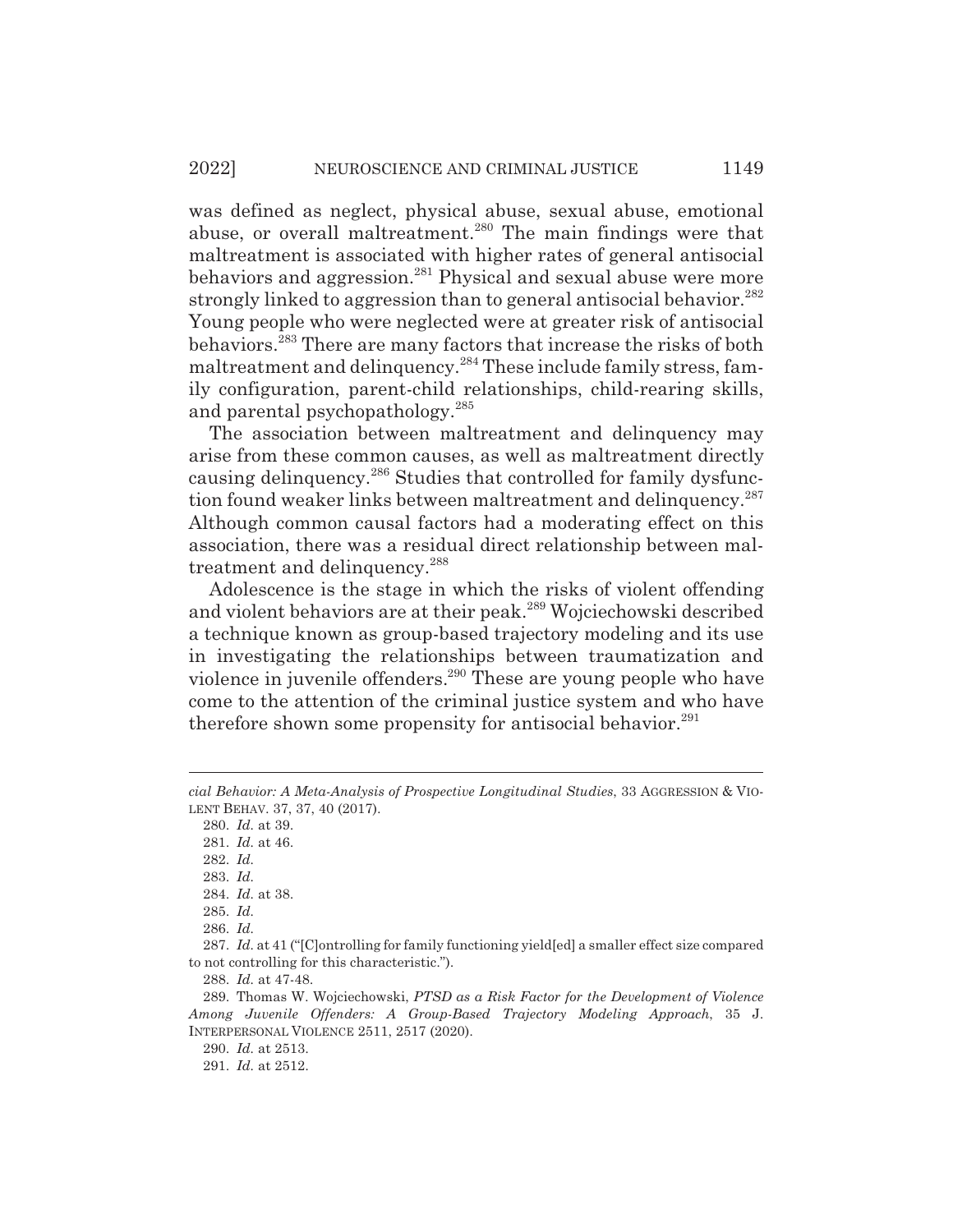This study was part of a Pathways to Desistance project.<sup>292</sup> It recruited 1,354 adolescents who were aged between fourteen and eighteen at the time of the index offense and followed them for seven years.<sup>293</sup> All study participants were assessed in relation to symptoms of PTSD.<sup>294</sup> With regard to violent offending, adolescents fell into one of four groups.295 The first and largest of these showed little or no violent offending in the course of the study. $296$  The second showed a moderate level of violence that remained stable.<sup>297</sup> The third showed high levels of violence at the start, followed by desistance and a decline in violence to very low levels over seven years.298 The final group exhibited high levels of violence which showed only a small decline over time.<sup>299</sup> A history of PTSD more than doubled the risk of adolescents falling into one of the violent groups, compared to the group that exhibited little or no violence.300

The links between traumatization and violence in military personnel have also been extensively studied.<sup>301</sup> MacManus and others described a meta-analysis of seventeen studies of violence in United Kingdom and United States military personnel who had deployed to Iraq and Afghanistan.302 Violent behavior was common with a pooled estimate of physical assault of 10 percent in the previous month and 29 percent for all types of physical aggression.<sup>303</sup> The majority of studies found an association between combat exposure and post-deployment violence and aggression.<sup>304</sup> Several studies concluded the risk of violence increased with the "intensity and frequency" of traumatic experiences in combat.<sup>305</sup>

<sup>292.</sup> *Id.* at 2513.

<sup>293.</sup> *Id.* at 2517.

<sup>294.</sup> *Id.* at 2518-19.

<sup>295.</sup> *Id.* at 2523-25.

<sup>296.</sup> *Id.* at 2523-24.

<sup>297.</sup> *Id.*

<sup>298.</sup> *Id.* at 2524.

<sup>299.</sup> *Id.* at 2524-25.

<sup>300.</sup> *Id.* at 2525-26.

<sup>301.</sup> *See, e.g.*, Deirdre MacManus et al., *Aggressive and Violent Behavior Among Military Personnel Deployed to Iraq and Afghanistan: Prevalence and Link with Deployment and Combat Exposure*, 37 EPIDEMIOLOGIC REVS. 196, 197 (2015).

<sup>302.</sup> *Id.* at 197-98.

<sup>303.</sup> *Id.* at 205-06.

<sup>304.</sup> *Id.* at 208.

<sup>305.</sup> *Id.*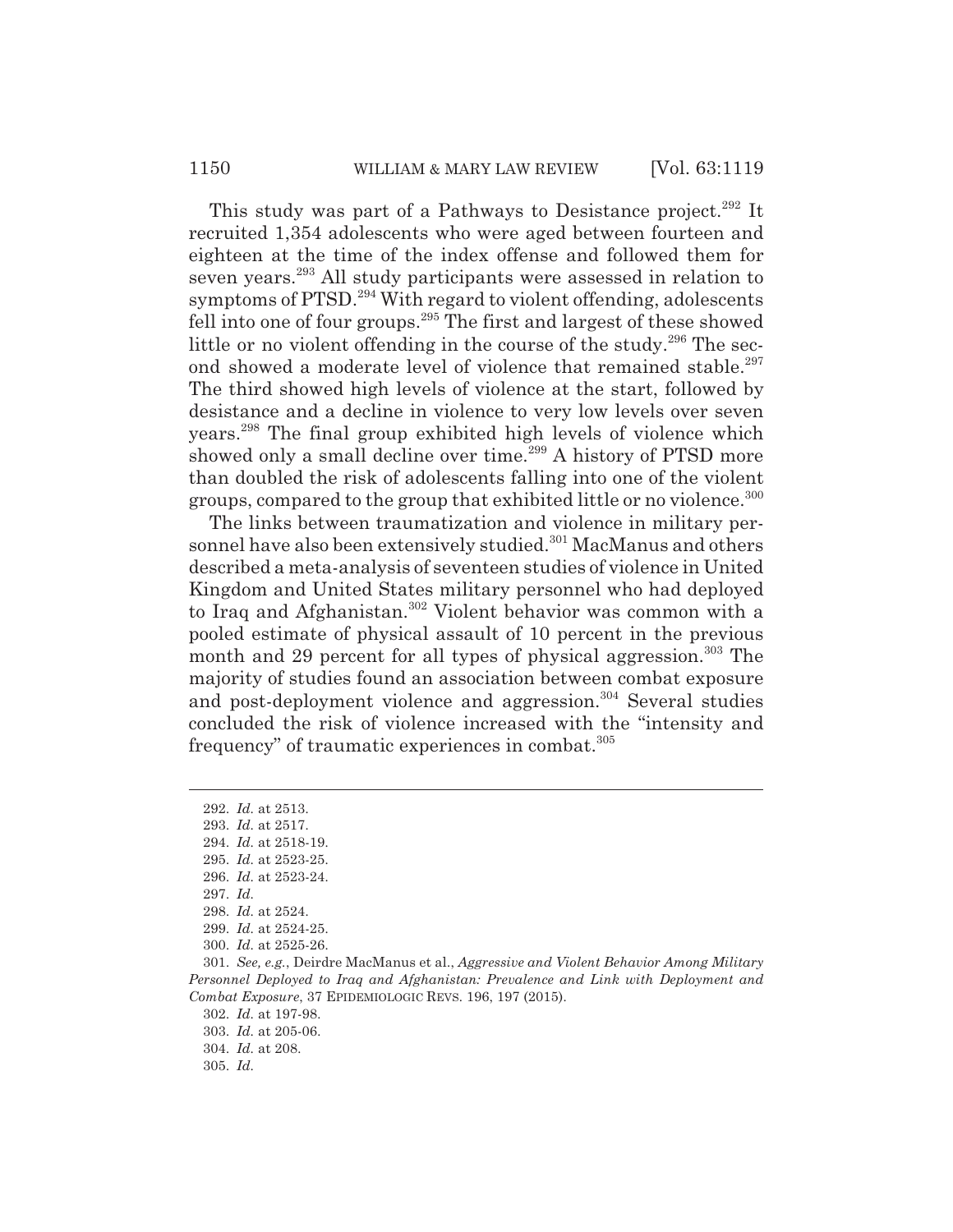One study looked at violence in United Kingdom military personnel who served in Iraq in 2003.<sup>306</sup> Violence was more likely in those who had a combat role and the experience of multiple traumatic events in the course of deployment.<sup>307</sup> PTSD symptoms and heavy drinking were also both strongly associated with postdeployment violence.<sup>308</sup>

How should criminal justice systems respond to offenders who suffer from psychiatric syndromes that have been caused by prior traumatization? A baseline principle of medical ethics is "first, do no harm."309 Traumatized offenders should be identified, and the system should ensure that inmates are not exposed to further assault and harm that will perpetuate and exacerbate existing damage. This should be motivated not only by basic humanity, but also by the need to reduce the risks of recidivism.

Although much is being done, $310$  services are often poorly funded and inadequate. One report on female offenders in the United States calls for prison services to be *trauma-sensitive* (that is, for staff to be aware of the high levels of traumatization in offenders); *trauma-informed* (aware of the impacts of trauma on people); *trauma-responsive* (services should have policies and practices that diminish harm and create opportunities for change); and *traumaspecific* (that is, provision of treatments to "promote healing") and recovery").<sup>311</sup>

If traumatization is such an important cause of crime, why do we not do more to alleviate its impacts on offenders? One reason is that trauma-related disorders generally do not meet criteria for legal excuse<sup>312</sup> and will, at best, constitute grounds for mitigation.<sup>313</sup> The

<sup>306.</sup> D. MacManus et al., *Violent Behaviour in UK Military Personnel Returning Home After Deployment*, 42 PSYCH. MED. 1663, 1664 (2012).

<sup>307.</sup> *Id.* at 1669.

<sup>308.</sup> *Id.* at 1666.

<sup>309.</sup> Robert H. Shmerling, *First, Do No Harm*, HARV. HEALTH BLOG (June 22, 2020), https://www.health.harvard.edu/blog/first-do-no-harm-201510138421 [https://perma.cc/P8UF-VCYH].

<sup>310.</sup> ERVIN ET AL., *supra* note 278, at 25.

<sup>311.</sup> *Id.* at 6.

<sup>312.</sup> *See, e.g.*, MODEL PENAL CODE § 4.01 (AM. L. INST. 1985) (stating that to excuse responsibility, an individual must "lack[ ] substantial capacity either to appreciate the criminality (wrongfulness) of his conduct or to conform his conduct to the requirements of law"); M'Naghten's Case, 8 Eng. Rep. 718, 722-23 (H.L. 1843) (holding to excuse responsibility, an individual's affliction must cause them to not understand either the nature of their action or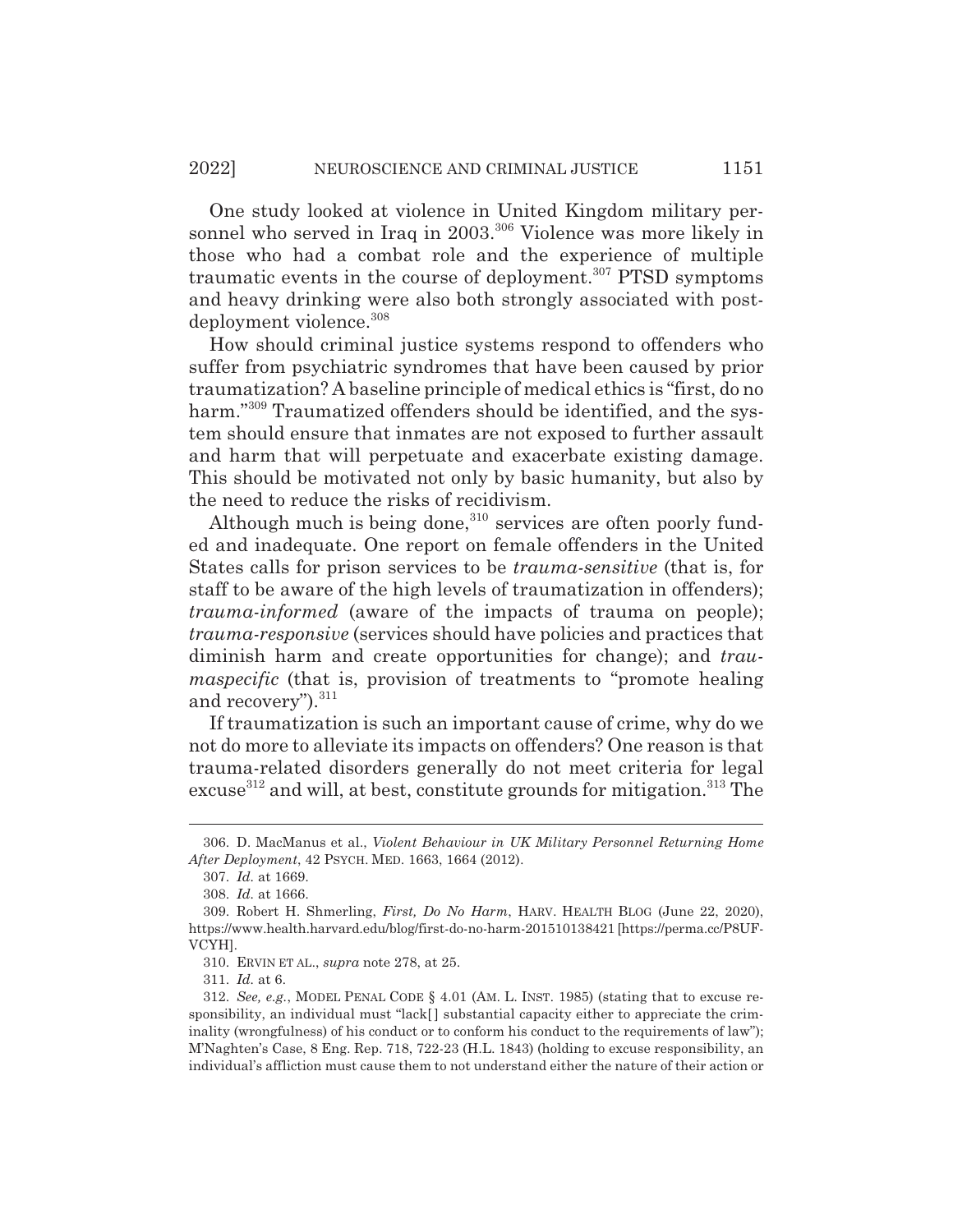person is still considered responsible for his wrongdoing.314 It can be argued that not everyone who is traumatized ends up with a mental disorder,<sup>315</sup> and even fewer commit serious crimes. The correct

riposte to this might be to adduce the many other factors, also without the control of the offender, which contributed to his crime (such as a damaged brain). Instead, we assume that, despite all of the trauma, the person is still deserving of punishment.<sup>316</sup>

A more fundamental problem is that prisons are not therapeutic institutions; they are institutions of punishment. $317$  The conditions of life are, often by design, harsh, austere, and degrading.<sup>318</sup> The organizational culture of punishment is quite different from the culture of therapy.<sup>319</sup> To punish people is to inflict harm, and this can be difficult to reconcile with the impulse to confer benefit. If therapy is being offered, this entails a recognition that the crime was the result of factors beyond the conscious control of the offender. If this is recognized, how do we justify the harm that we are inflicting on people?

I would argue that what is needed is not more therapy grafted on to institutions of punishment. A skin graft or a transplanted organ will be rejected by the immune system of the host, unless specific measures are taken to prevent this.<sup>320</sup> Something analogous can

that their action itself was right or wrong).

<sup>313.</sup> MODEL PENAL CODE § 4.02(2) (AM. L. INST. 1985) (stating "mental disease or defect" is applicable as a mitigating factor in capital cases).

<sup>314.</sup> *Id.* § 4.01.

<sup>315.</sup> *See Post-Traumatic Stress Disorder*, NAT'L INST. OF MENTAL HEALTH,, https://www. nimh.nih.gov/health/publications/post-traumatic-stress-disorder-ptsd [https://perma.cc/Y2QZ-CV4U].

<sup>316.</sup> WAYNE R. LAFAVE, SUBSTANTIVE CRIMINAL LAW § 7.1(d) (3d ed. 2020) ("A number of informed observers believe that it is therapeutically desirable to treat behavioral deviants as responsible for their conduct rather than as involuntary victims playing a sick role.").

<sup>317.</sup> Alexis B. Apel & James W. Diller, *Prison as Punishment: A Behavior-Analytic Evaluation of Incarceration*, 40 BEHAV. ANALYST 243, 244 (2017) (stating the purpose of imprisonment in the United States is "operant punishment").

<sup>318.</sup> *Id.* at 245-46 ("[S]ome [governments] even advocate for intentionally harsh conditions during incarceration under the philosophy that they deter offenders from committing future crimes.").

<sup>319.</sup> Etienne Benson, *Rehabilitate or Punish?*, AM. PSYCH. ASS'N (July/Aug. 2003), https:// www.apa.org/monitor/julaug03/rehab [https://perma.cc/THD7-M34V] (finding that prisons are "much less likely to rehabilitate their inhabitants" after the pivot to punishment theory in the 1970s).

<sup>320.</sup> JULIA DEATHRIDGE,BRIT.SOC'Y FOR IMMUNOLOGY,TRANSPLANT IMMUNOLOGY 1 (2017), https://www.immunology.org/sites/default/files/Transplant%20Immunology.pdf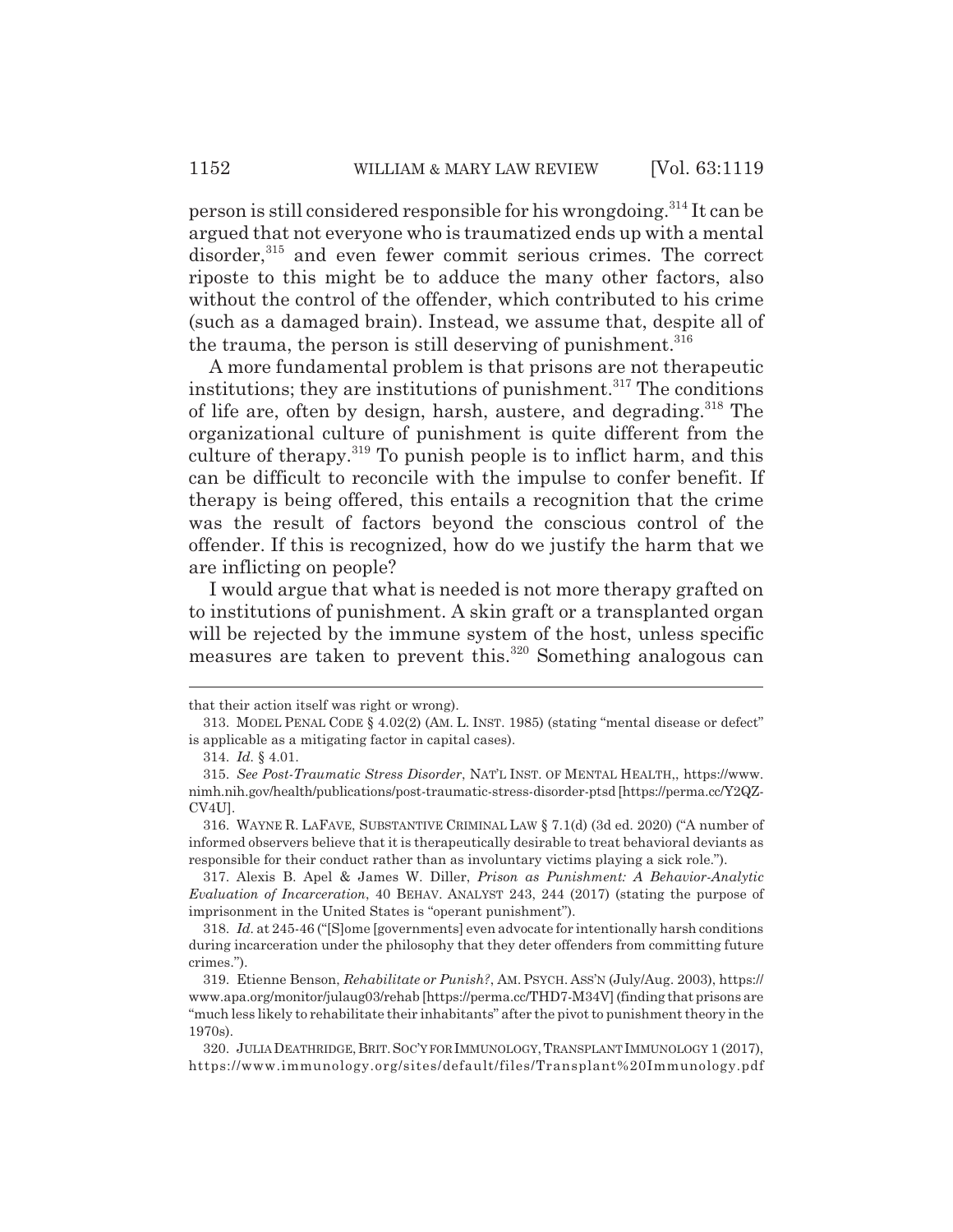happen to therapy when it encounters the skepticism, cynicism, and authoritarianism that can dominate punitive environments. What is needed is a wholesale paradigm shift in how we understand and respond to crime in our societies.

#### IV. CRIMINAL JUSTICE AND PARADIGM SHIFT

Thomas Kuhn argued that science proceeds in two distinct ways.<sup>321</sup> In "normal" phases, there is a steady accumulation of knowledge and the growing approximation of theories to underlying reality.<sup>322</sup> This depends on the commitment of a given scientific community to a shared "paradigm," in other words, a particular set of theories, beliefs, techniques, and methodologies.<sup>323</sup> The paradigm refers to the "shared elements [that] account for the relatively unproblematic character of professional communication and the relative unanimity of professional judgment."324 The paradigm provides a framework in which scientific observations are interpreted and understood.325 The inculcation of this paradigm becomes part of the mindset of the scientist.<sup>326</sup>

This process continues until anomalies arise that cannot be understood by the underlying paradigm.327 At first, these may be ignored or explained away.<sup>328</sup> As anomalies accumulate, the underlying paradigm becomes increasingly insecure.<sup>329</sup> These lead to a point of "paradigm shift" at which it becomes necessary to find a new paradigm that better explains empirical findings and does a better job of solving scientific problems.330 In addition, Kuhn argues that a paradigm shift leads to new observations.<sup>331</sup> The reason for this is that a given paradigm creates an observational perspective

<sup>[</sup>https://perma.cc/XV8Z-CQUK].

<sup>321.</sup> THOMAS S. KUHN, THE STRUCTURE OF SCIENTIFIC REVOLUTIONS 5-6 (4th ed. 2012).

<sup>322.</sup> *Id.* at 24.

<sup>323.</sup> THOMAS S. KUHN, THE ESSENTIAL TENSION: SELECTED STUDIES IN SCIENTIFIC TRADITION AND CHANGE 294, 296 (1977).

<sup>324.</sup> *Id.* at 297.

<sup>325.</sup> KUHN, *supra* note 321, at 11.

<sup>326.</sup> *Id.*

<sup>327.</sup> Ian Hacking, *Introductory Essay* to KUHN, *supra* note 321, at xxvi.

<sup>328.</sup> *Id.*

<sup>329.</sup> *Id.* at xxvii.

<sup>330.</sup> *Id.* at xxiii.

<sup>331.</sup> *Id.* at xxxiv.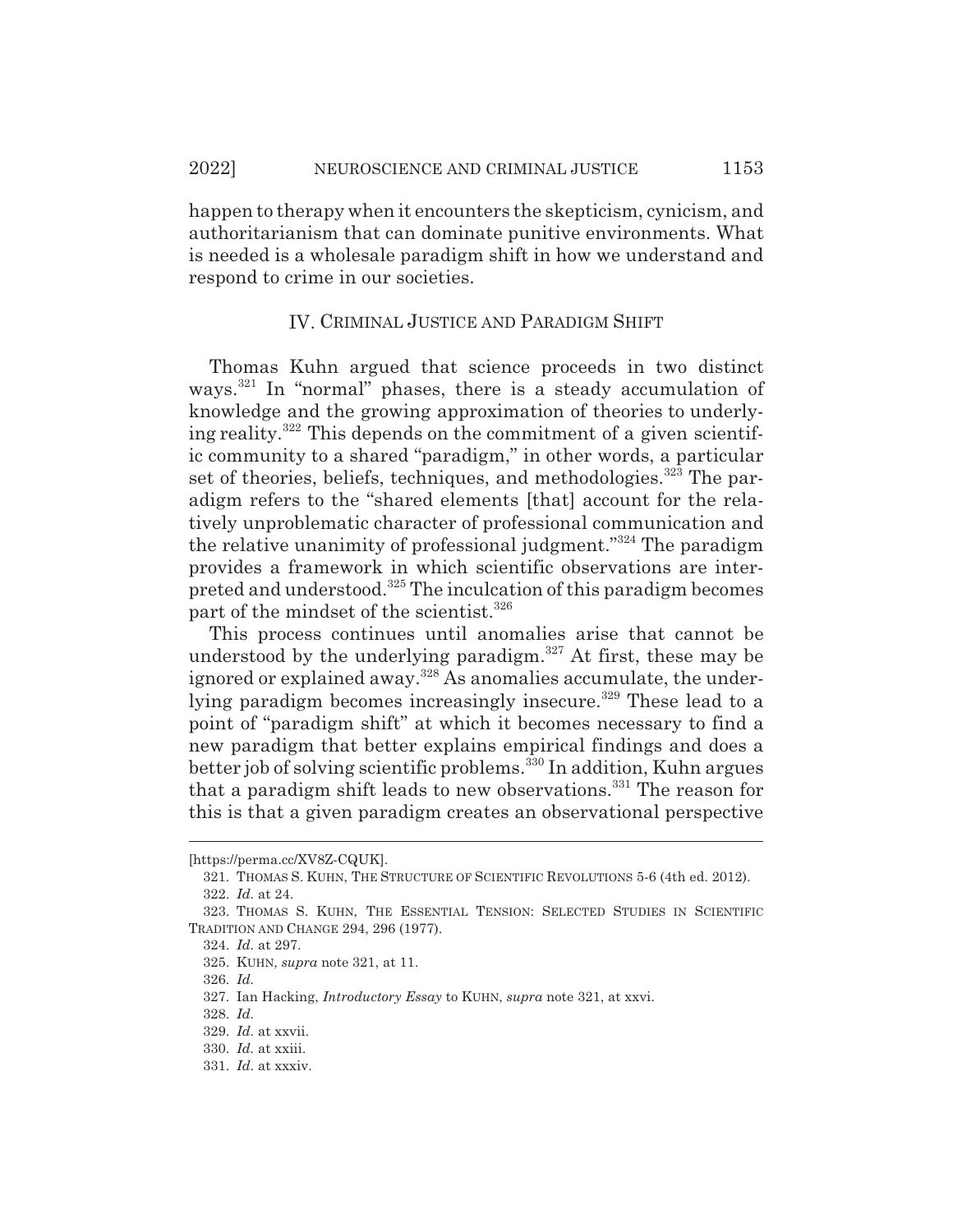and expectation of what is out there, and this leads to focusing on observations that fit with the paradigm and neglecting those that do not.<sup>332</sup>

Kuhn also argued that different paradigms are *incommensurable*. 333 This means that the language and theories of one paradigm cannot be translated to the other and that paradigms cannot be rationally evaluated against each other.<sup>334</sup> It becomes possible for scientists to make and understand certain statements only after a new paradigm has been introduced.<sup>335</sup> Under the old paradigm, these statements may be nonsensical.<sup>336</sup>

An oft-quoted example of paradigm shift is the Copernican Revolution.337 Pre-Copernican astronomy was based on concepts formulated by Aristotle.<sup>338</sup> This was a geocentric cosmology, in which the Earth was at the center of the universe and celestial bodies revolved around it in different ways.<sup>339</sup> Observations of stars and planets revealed that these did not move in the ways predicted by the Aristotelian model. $340$  In the second century, Ptolemy introduced new ideas in an attempt to explain these anomalies, but these were in turn refuted, mainly by Islamic astronomers.<sup>341</sup>

Copernicus set out his heliocentric theory in writings that date from the early sixteenth century.342 This was based on the need for a theory that provided a more satisfactory explanation of astronomical observation.<sup>343</sup> Copernicus argued that the apparent motions of the sun and stars were explained by the rotation of the Earth, its orbit around the sun, and the annual changes in axial

<sup>332.</sup> KUHN, *supra* note 321, at 24.

<sup>333.</sup> Eric Oberheim & Paul Hoyningen-Huene, *The Incommensurability of Scientific Theories*, STAN. ENCYCLOPEDIA OF PHIL. (Sept. 4, 2018), https://plato.stanford.edu/entries/ incommensurability/ [https://perma.cc/ZY75-QSSG].

<sup>334.</sup> *Id.*

<sup>335.</sup> *Id.*

<sup>336.</sup> *Id.*

<sup>337.</sup> *See, e.g.*, Sheila Rabin, *Nicolaus Copernicus*, STAN. ENCYCLOPEDIA OF PHIL. (Sept. 13, 2019), https://plato.stanford.edu/entries/copernicus/ [https://perma.cc/ATP9-X3FM].

<sup>338.</sup> *Id.* § 2.1.

<sup>339.</sup> *Id.*

<sup>340.</sup> *Id.*

<sup>341.</sup> *Id.*

<sup>342.</sup> *Id.* §§ 2.2, 2.6.

<sup>343.</sup> *See id.* § 2.2.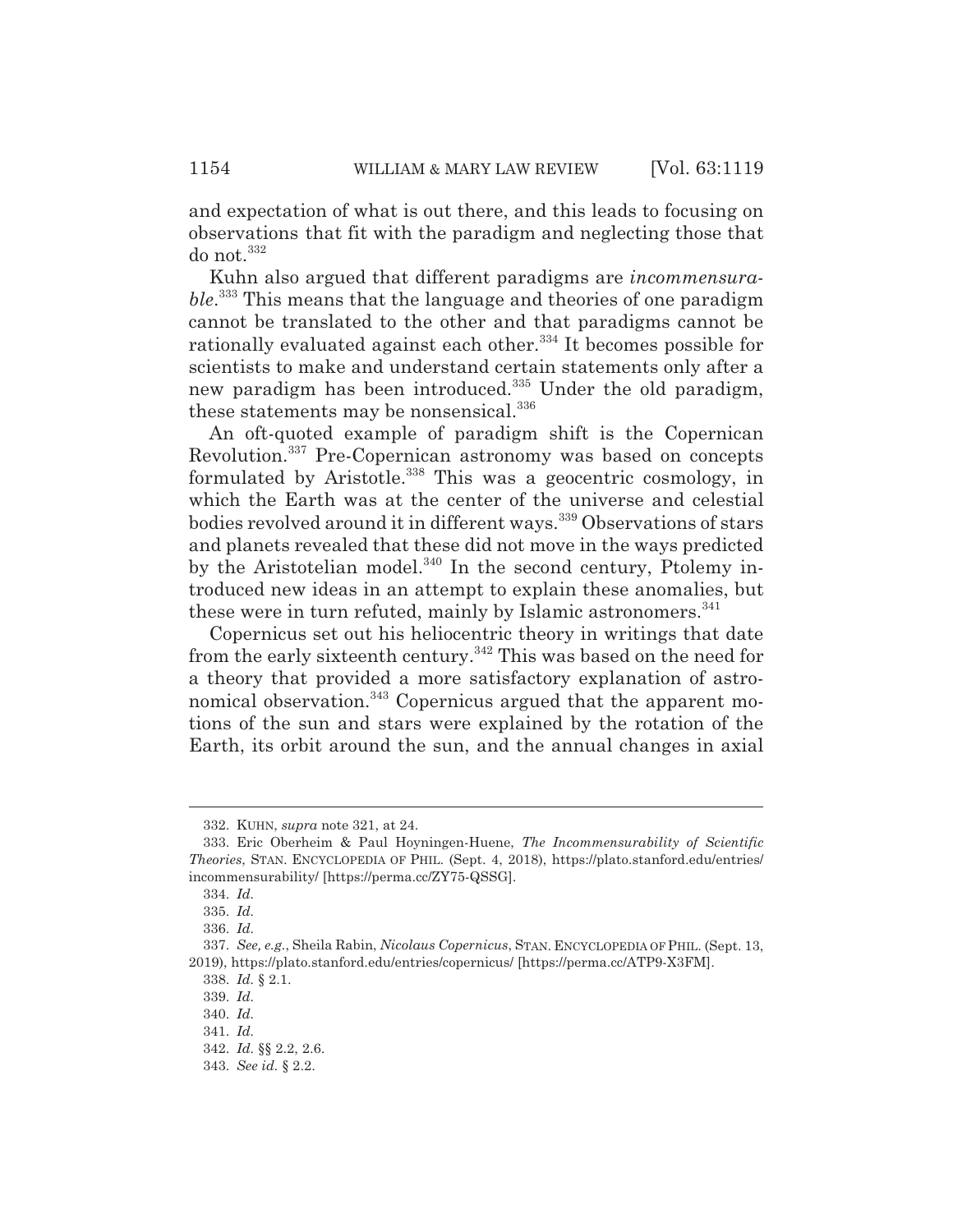inclination.344 The apparent movements of the planets arise from a combination of the movement of the Earth and the movements of the planets.<sup>345</sup>

The need for an astronomical model that matched reality had a practical importance that extended well beyond the world of astronomy. The great voyages of oceanic exploration that set out from Europe used navigational techniques that depended on observations of the sun and stars.<sup>346</sup> In the twentieth century and onwards, space travel obviously depended on advanced astronomy.

Criminal justice doctrine and practice revolve around a paradigm comprised of beliefs and values, such as moral realism, free will, desert, and retribution.<sup>347</sup> The main theme of this Article is that there is a need for a shift to a new paradigm based on recent research in neuroscience and other areas of criminology.

This need arises for two main reasons. The first is that the traditional model essentially has no capacity to explain criminal behavior, beyond evoking vague metaphysical concepts such as good and evil.<sup>348</sup> Its foundational beliefs are insecure and prescientific. Furthermore, there is no capacity within the existing paradigm for development or improvement.

The second reason is that the present system is failing to solve the problems that it exists to address.<sup>349</sup> This should come as no surprise. NASA would never have entrusted its mission to fly to the moon to people who believed that the Earth was flat and the moon revolved around it, attached to a solid sphere. In the same way, a criminal justice system will only succeed in addressing the problem of crime if it has understandings of human nature and criminality that are based on solid empirical foundations.

Despite the existence of a vast and expensive apparatus of criminal punishment, we have a seemingly intractable problem of crime. Furthermore, the attempt to control this under the present

<sup>344.</sup> *See id.*

<sup>345.</sup> *See id.*

<sup>346.</sup> *See, e.g.*, *The Ages of Exploration: Mariner's Astrolabe*, THE MARINERS' MUSEUM & PARK, https://exploration.marinersmuseum.org/object/astrolabe/ [https://perma.cc/NJ9C-8PHK].

<sup>347.</sup> *See* Callender, *supra* note 12, at 43.

<sup>348.</sup> *See, e.g.*, CALLENDER, *supra* note 55, at 29.

<sup>349.</sup> *See id.* at 85 (discussing why the use of punishment as deterrence often fails to solve the problem it is allegedly supposed to be addressing).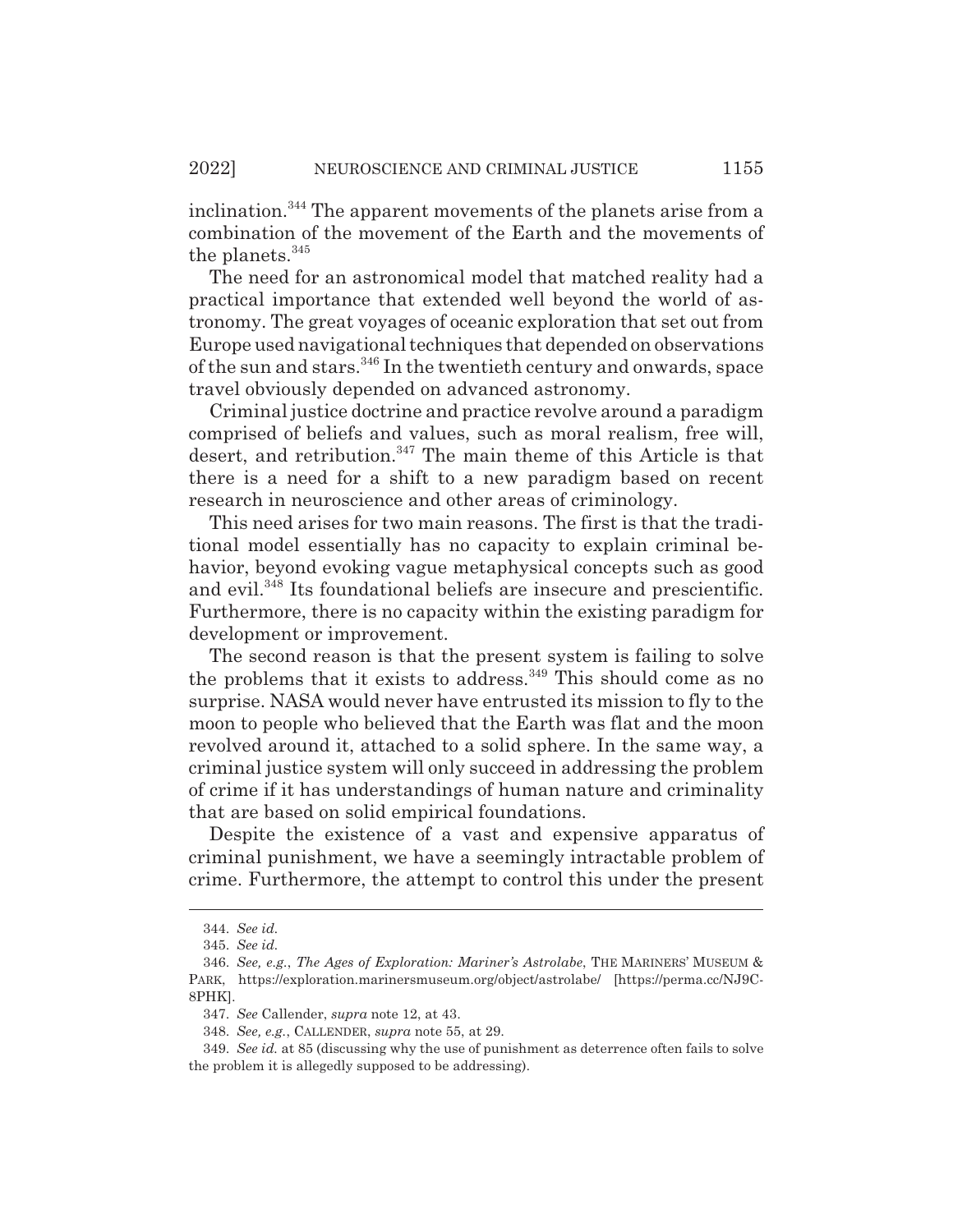paradigm requires the inflicting of incalculable suffering on offenders, and enormous costs on society. In contrast, scientific research is producing an ever-growing body of knowledge that is explaining why criminality arises, and which is able to assess the effectiveness of the many ways in which societies respond to crime.<sup>350</sup>

I believe that these two paradigms are incommensurable in the ways described above. One obvious example of this is free will. This is a complex and much-debated concept. There are many interpretations of what free will is, or is not, and the implications that these interpretations have for moral and criminal responsibility.<sup>351</sup>

One interpretation is *libertarian* free will. This proposes that there are actions that are free in the sense that they are not determined by prior causes.<sup>352</sup> The causal chain begins with the choices and decisions of the agent.353 It is this interpretation that underpins retributive punishment, that is, the idea that the wrongdoer deserves to be punished in proportion to his crime, and that this punishment is morally required, regardless of any consequence that might flow from it. $354$ 

The idea that someone should be punished on this basis depends on the belief that the commission of the crime arose from a free and conscious decision on the part of the offender, and that he had the capacity to choose not to commit the crime. $355$  If instead the commission of the crime can be attributed to causes beyond the control of the offender, there is no justification for retribution.<sup>356</sup>

There are many *a priori* objections to libertarian free will. In the present context, the important point is that it is quite incommensurable with a scientific approach to human behavior. It is in the nature of science to look for causes and explanations of the phenomena that it studies. There is nothing in psychology, neuroscience, or

<sup>350.</sup> *See, e.g.*, Callender, *supra* note 12, at 52 (describing the effectiveness of a study where offenders were randomly selected to participate in an alternative justice procedure).

<sup>351.</sup> *See* CALLENDER, *supra* note 55, at 1.

<sup>352.</sup> *Id.* at 10.

<sup>353.</sup> *Id.*

<sup>354.</sup> *See* Oliver Burkeman, *The Clockwork Universe: Is Free Will an Illusion?*, THE GUARDIAN (Apr. 27, 2021, 1:00 PM), https://www.theguardian.com/news/2021/apr/27/the-clock work-universe-is-free-will-an-illusion [https://perma.cc/93H4-7HPB].

<sup>355.</sup> *See id.*

<sup>356.</sup> *See id.*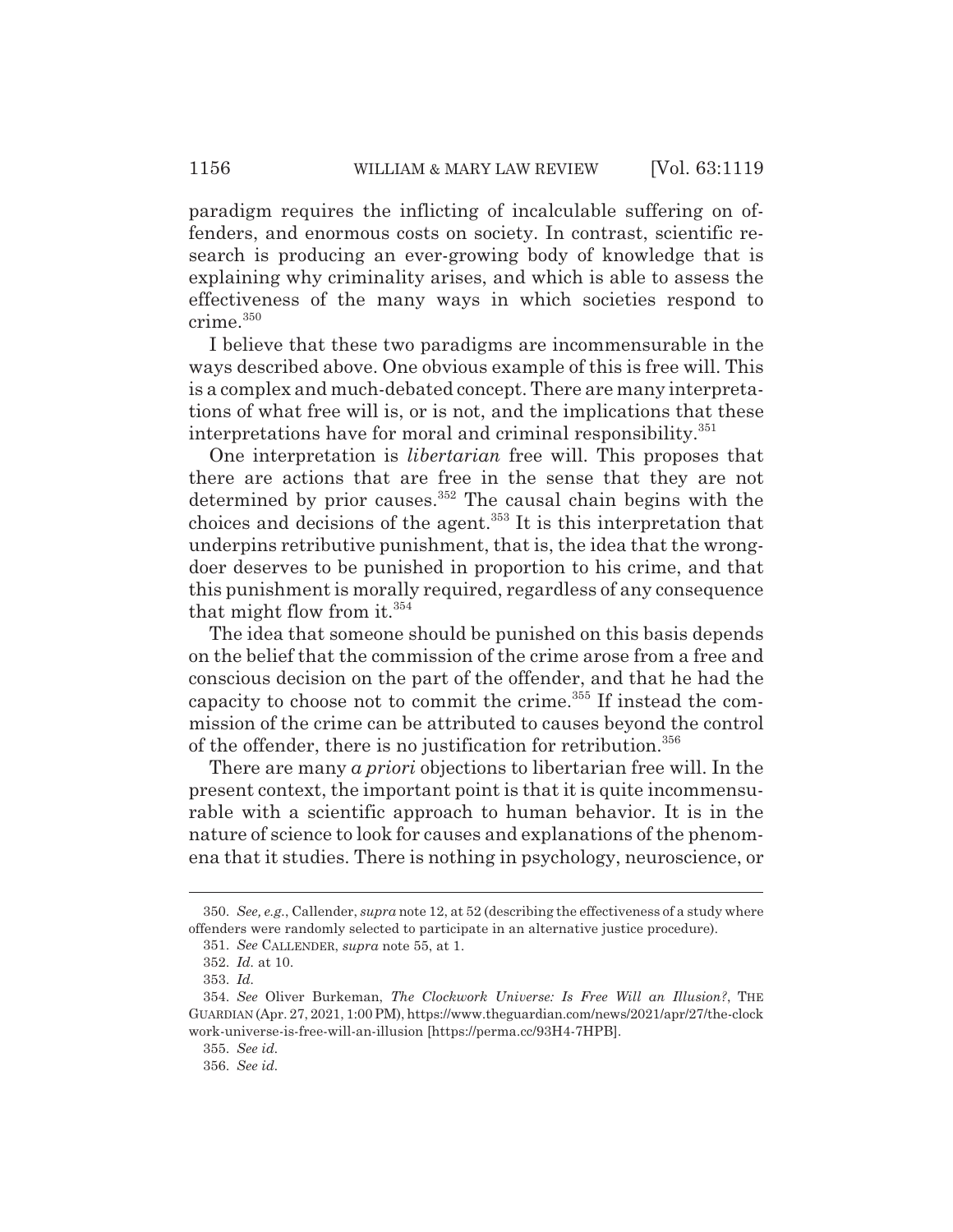elsewhere in science that allows for free (in the libertarian sense), uncaused actions. There has never been an observation that can only be explained by free will.

It is argued by some that quantum theory has revealed that reality is not always governed by deterministic rules and that this creates space for libertarian free will.<sup>357</sup> There are two objections to this. The first is that we have no reason to believe that quantum level phenomena have any relevance for human choice and decisionmaking. The second is that, even if this were the case, it creates only randomness, and not the free will required for attributions of responsibility.

It is sometimes said that these causal factors, to use a phrase of Leibniz, "incline without necessitating."<sup>358</sup> Thus, it may be acknowledged that there were forces at work that had a malign influence on the actions of the offender. These may be excusing in the small number of cases that amount to legal insanity. If they are not excusing, they may be mitigating, and hence lead to a more lenient punishment. The belief remains, however, that they do not entirely remove the capacity for choice, and that the core of free will continues to operate.

Thus, we might acknowledge that the offender was a peaceful, law-abiding citizen and only became violent after he sustained a traumatic brain injury to his frontal lobes, but still insist that this did not remove criminal responsibility. We might take a similar view if the same hitherto peaceful, law-abiding citizen became violent only after he developed the paranoid delusion that the police were trying to kill him.

If we insist, despite it all, that the action that he performed was an action that was also in his power not to perform, we introduce something mysterious and inexplicable into the causal matrix. It follows from this that there are actions that cannot be subsumed under any causal principle and that there will never be a complete science of human behavior.

This has an important consequence for any attempt to shift the paradigm. It entails that *no matter how much we learn* from

<sup>357.</sup> *See, e.g.*, Barry Loewer, *Freedom from Physics: Quantum Mechanics and Free Will*, 24 PHIL. TOPICS 91, 93 (1996).

<sup>358.</sup> William Rowe, *Divine Freedom*, STAN. ENCYCLOPEDIA OF PHIL. (July 31, 2007), https://plato.stanford.edu/entries/divine-freedom/ [https://perma.cc/8HVR-4JJ9].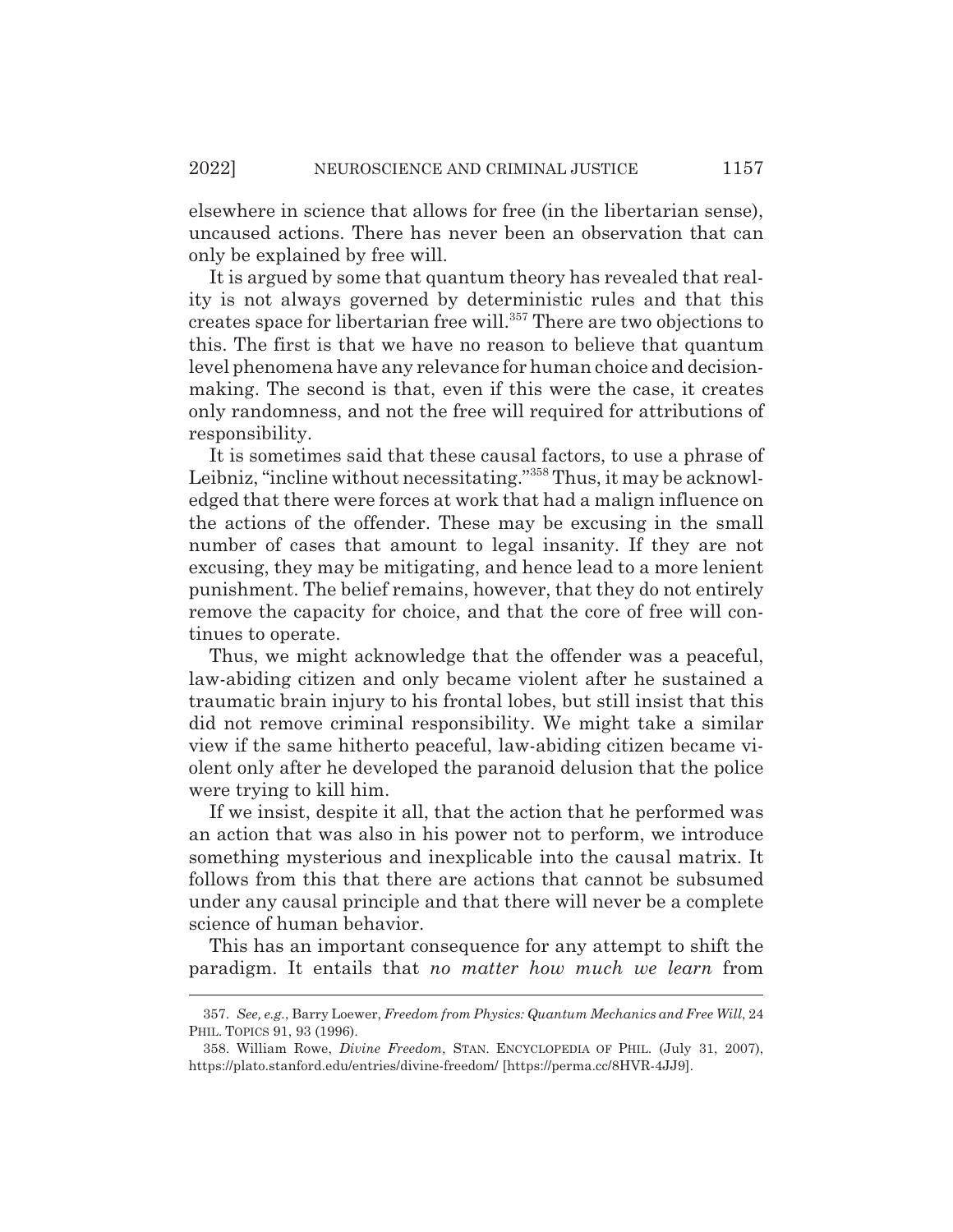neuroscience, psychology, sociology, and other disciplines about the causes of crime, "free will" is always there as a trump card that will win against anything that science can offer.

The belief that we are possessed of free will is one that accords with our everyday, unreflective, subjective sense of how we operate in the world. In the words of Dr. Samuel Johnson, "We *know* our will is free, and *there's* an end on't."<sup>359</sup> The idea that things are not as they appear and that we are moved by forces that operate below the level of conscious awareness is not an easy one to accept.

Nevertheless, the concept of free will has consequences that are pernicious in the context of criminal justice. It leads to a failure to understand the nature and causes of criminal behavior and the disabilities that many people experience in conforming their behavior to the law.<sup>360</sup> The result is punishments that are unjust and which often (or usually) fail to achieve any positive outcome for the offender, his victim(s), or society.<sup>361</sup> It can lead to offenders who are vulnerable because of mental illness, traumatization, or brain injury being placed in harsh, brutal environments that only make a bad situation worse.<sup>362</sup>

The accumulation of knowledge about the causes of criminal behavior is now at the point that it cannot be ignored. The criminal justice system must take this on board and modify its practices. It might be argued that there is no need for a wholesale paradigm shift and that the findings of neuroscience can be subsumed by existing doctrines of mitigation and excuse. There are reasons for doubt about this.

Behavioral genetic evidence has begun to appear in criminal courts.363 The main interest has come from defense attorneys, who have argued that such evidence shows that the actions of the accused arise, at least in part, from genetic predisposition.<sup>364</sup> The

<sup>359.</sup> SAMUEL ARTHUR BENT, FAMILIAR SHORT SAYINGS OF GREAT MEN WITH HISTORICAL AND EXPLANATORY NOTES 300 (5th ed. 1887) (first emphasis added).

<sup>360.</sup> *See supra* Parts II-III.

<sup>361.</sup> *See infra* text accompanying note 403.

<sup>362.</sup> *See supra* text accompanying notes 317-20.

<sup>363.</sup> Nicholas Scurich & Paul S. Appelbaum, *Behavioural Genetics in Criminal Court*, 1 NATURE HUM. BEHAV. 772, 772 (2017).

<sup>364.</sup> *Id.*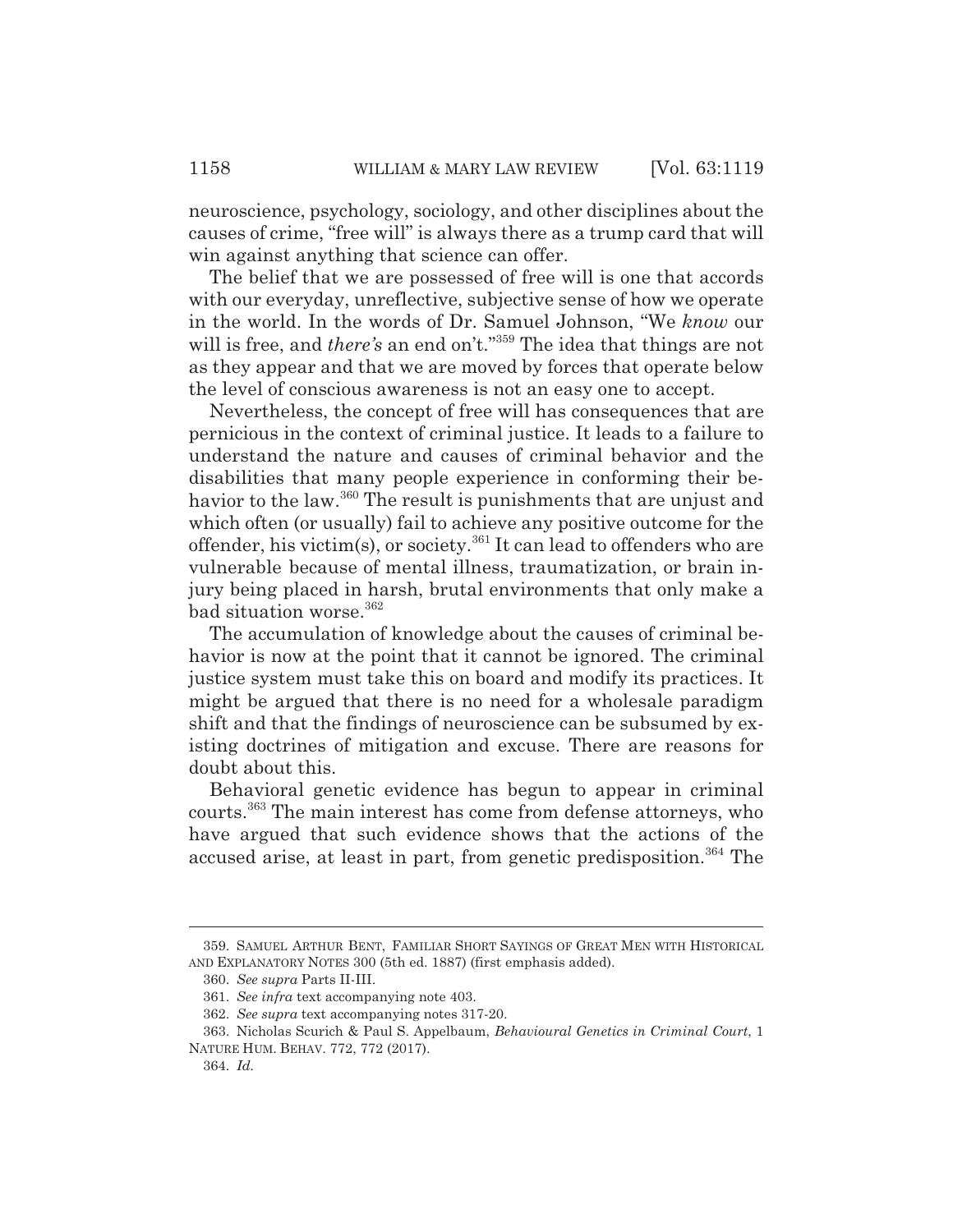corollary of this is that responsibility is diminished and the person is less deserving of punishment.<sup>365</sup>

In fact, the impacts of such evidence in the courts have so far been limited. At most, they have resulted in reduction of the severity of the charges faced by the accused.<sup>366</sup> Furthermore, many experiments have been carried out on judges and the lay public to assess the effects of behavioral genetic and other neuroscientific evidence on perceptions of responsibility and liability to punishment.367 This research has found impacts that vary from marginal to nonexistent.<sup>368</sup>

Why should this be? I would suggest that scientific evidence will struggle to make an impact *if it is being applied in a nonscientific paradigm*, one in which free will and responsibility are accepted as facts, and punishment for wrongdoing is seen as intrinsically appropriate.

The reality is that the paradigm of medical-scientific explanation and the paradigm of free will, responsibility, and condign punishment are entirely separate and incompatible. Old concepts will have to be reappraised in the light of new scientific findings. One example is the person who is callous and unemotional. A traditional view might be that this is someone who is bad or even wicked. But if we accept that callous-unemotionality is a trait that is inherited and that a person has no choice in the matter, moral opprobrium becomes inappropriate. Callous-unemotionality becomes a problem to be managed. We need to find ways of helping such people live in society in ways that do not lead to harm to others. For example, it may be that callous-unemotional children are unlikely to respond to threats of punishment but will respond to positive reinforcement and appeals to self-interest.<sup>369</sup> It may even be possible to find ways in which this trait can be utilized for the benefit of society.

Science can no more diminish responsibility or mitigate punishment than it can prove the existence of angels or that Beethoven's Fifth Symphony is a great piece of music. What science states is

<sup>365.</sup> *Id.*

<sup>366.</sup> *Id.*

<sup>367.</sup> *See id.* at 773.

<sup>368.</sup> *See id.*

<sup>369.</sup> *See* Essi Viding et al., *Aetiology of the Relationship Between Callous-Unemotional Traits and Conduct Problems in Childhood*, 190 BRIT. J. PSYCHIATRY 33, 37-38 (2007).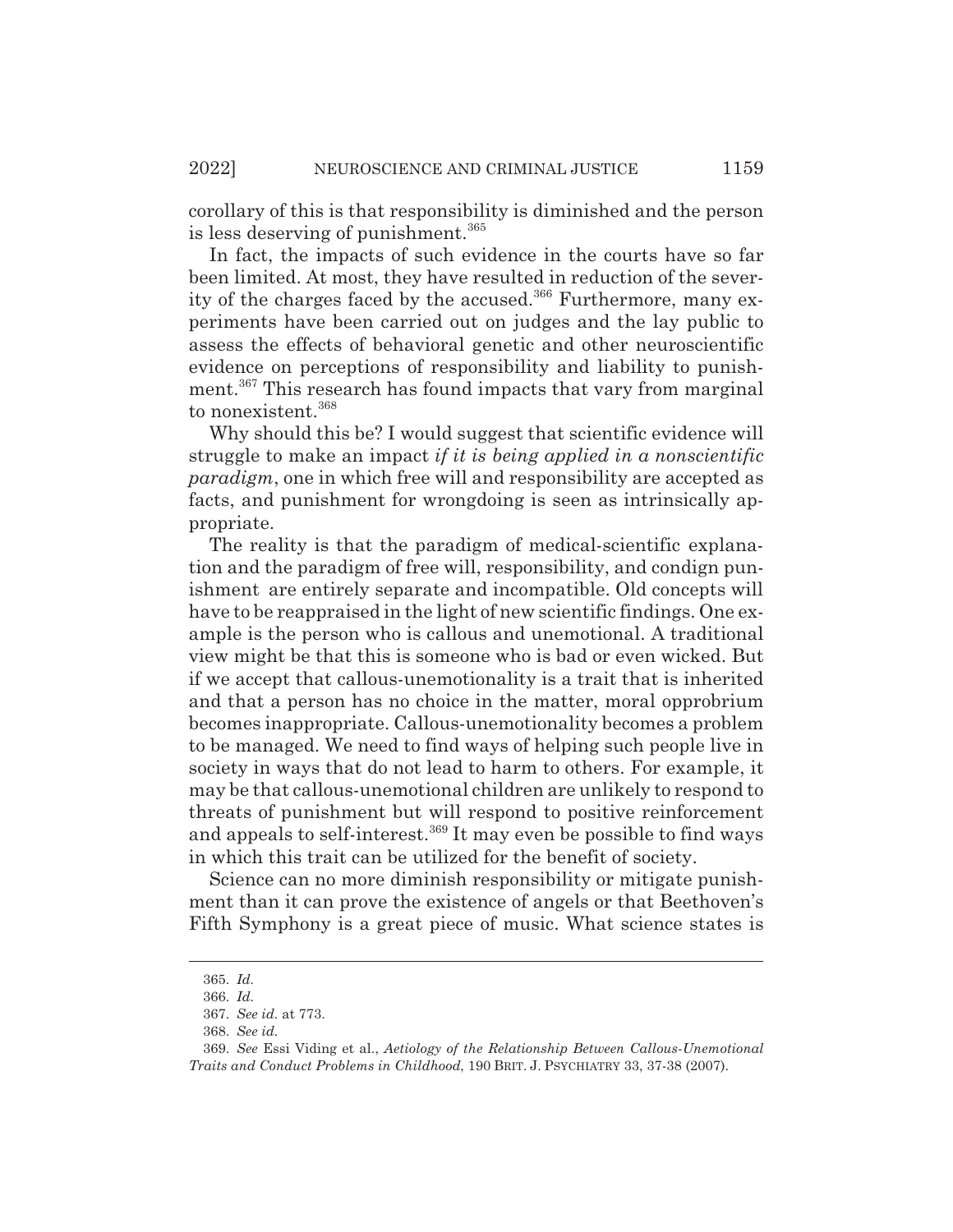that free will and responsibility are illusions and hangovers from a prescientific age. If we are going to make progress in criminal law, we need to dispense with illusions and hangovers and face reality.

What hope is there for a transformation such as this? The criminal justice system is powerful and deeply embedded in our societies. All powerful systems have enormous inertia and do not change easily or quickly. Its practitioners have not been educated in a scientific milieu or tradition. Max Planck pointed out that "a new scientific truth does not triumph by convincing its opponents and making them see the light, but rather because its opponents eventually die, and a new generation grows up that is familiar with it."370

Nevertheless, the new neuroscience has become a major part of the *zeitgeist* of the twenty-first century.371 Younger people are more aware of neuroscience research and its implications than was the case a generation ago.<sup>372</sup> The road from where we are now to where we should end up in the future will be a long and hard one. But every journey has to start somewhere.

#### V. IMAGINING THE FUTURE

The application of medical-scientific explanation to criminality has a long and controversial history. At present, this model is applied only to a small group of offenders with serious mental illnesses, such as psychoses.373 These are offenders who are deemed to be legally insane using criteria such as the M'Naghten Rule. $374$ 

The trial of Daniel M'Naghten in 1843 was arguably one of the most renowned trials in legal history. M'Naghten attempted to assassinate the British Prime Minister, Robert Peel.375 As a result of mistaken identity, he shot Peel's secretary instead.<sup>376</sup> After a

<sup>370.</sup> KUHN, *supra* note 321, at 150 (quoting MAX PLANCK, SCIENTIFIC AUTOBIOGRAPHY AND OTHER PAPERS 33-34 (1949)).

<sup>371.</sup> *See* Richard E. Brown, *Why Study the History of Neuroscience?*, 13 FRONTIERS BEHAV. NEUROSCIENCE 1, 4 (2019).

<sup>372.</sup> *See id.*

<sup>373.</sup> *See M'Naughten Rule*, LEGAL INFO. INST., https://www.law.cornell.edu/wex/m%27 naughten\_rule [https://perma.cc/EY6Y-46WC].

<sup>374.</sup> *See id.*

<sup>375.</sup> *See id.*

<sup>376.</sup> *See id.*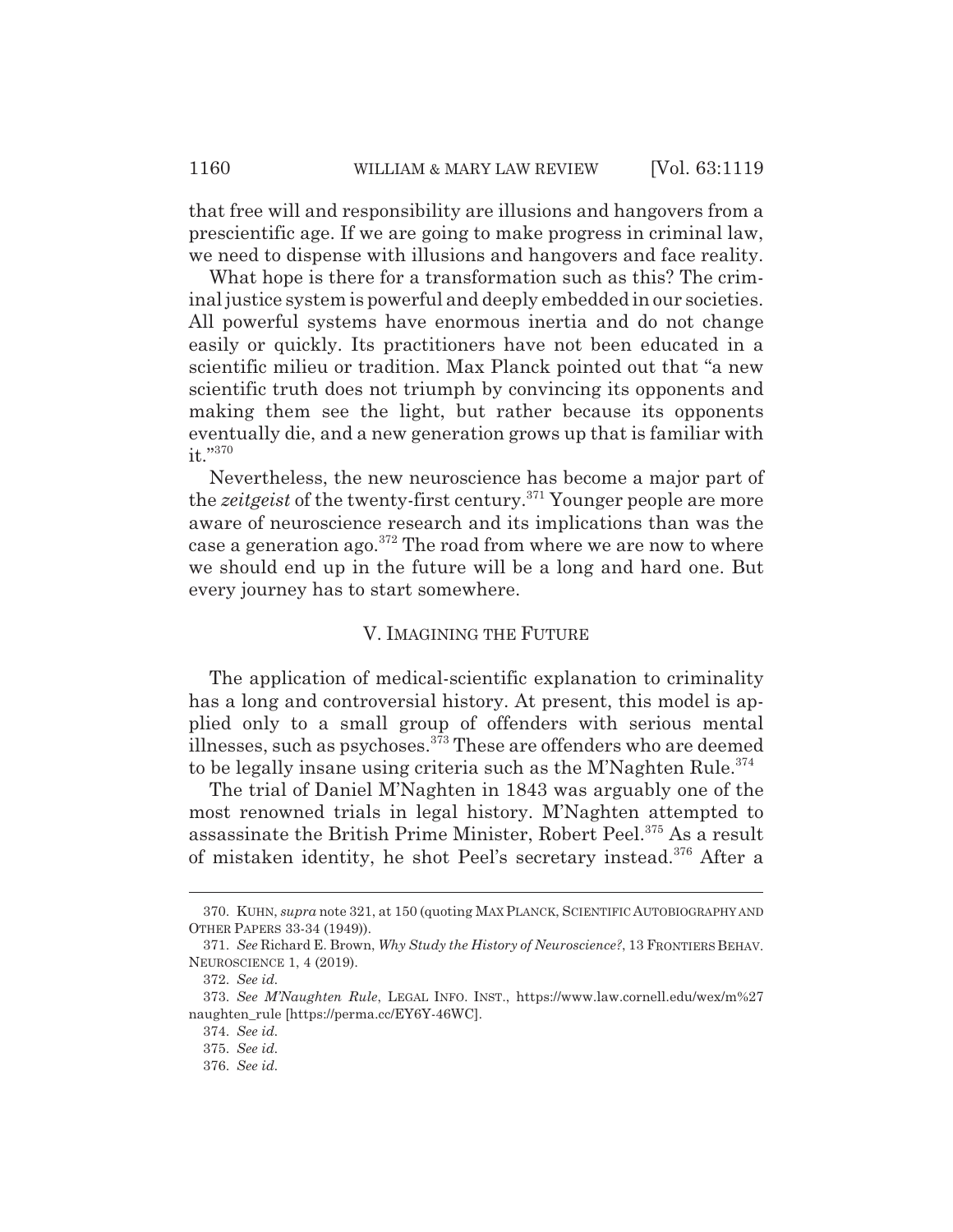lengthy trial, M'Naghten was found "not guilty, being insane" and sent to Bethlem Hospital.<sup>377</sup>

This acquittal led to an outcry in the press and the House of Lords.<sup>378</sup> A panel of judges was established to determine how the issue of insanity should be handled in courts.<sup>379</sup> This led to the "M'Naghten Rules."380 The rules stated that in order to establish a defense on the ground of insanity:

[I]t must be clearly proved that, at the time of the committing of the act, the party accused was labouring under such a defect of reason, from disease of the mind, as not to know the nature and quality of the act he was doing; or if he did know it, that he did not know he was doing what was wrong.<sup>381</sup>

This is a very restrictive definition, the specific intent of which was to ensure that any future M'Naghten would face the full severity of the law. It continues to be applied in many jurisdictions.<sup>382</sup> It is sobering to think that a criminal court in 1843 was taking a more expansive and sympathetic approach to a mentally disordered offender than many courts are taking in the twenty-first century.

What might a science-based criminal justice system look like? In the space of a single paper, it will only be possible to paint an outline in broad brush strokes. One model that already exists is mental health legislation.<sup>383</sup> This allows treatment without consent of people who are mentally ill and who are a threat to the safety of themselves or other persons.<sup>384</sup>

There are a number of factors that make mental health legislation a suitable model. The first is the main theme of this paper, the high prevalence of mental disorders in offender populations.

Second, most prisons are already significant providers of mental health care,<sup>385</sup> so the model and concepts should be familiar to those

<sup>377.</sup> DAVID W. JONES, DISORDERED PERSONALITIES AND CRIME: AN ANALYSIS OF THE HIS-TORY OF MORAL INSANITY 74 (2016).

<sup>378.</sup> *Id.* at 74-75.

<sup>379.</sup> RALPH SLOVENKO, PSYCHIATRY AND CRIMINAL CULPABILITY 19 (1995).

<sup>380.</sup> *Id.*

<sup>381.</sup> *See* M'Naghten's Case, 8 Eng. Rep. 718, 722 (H.L. 1843).

<sup>382.</sup> SLOVENKO, *supra* note 379, at 21-22.

<sup>383.</sup> *See generally* Mental Health (Care and Treatment) (Scotland) Act 2003, (ASP 13).

<sup>384.</sup> *See id.* § 236.

<sup>385.</sup> *Criminalization of Mental Illness*, COOK CNTY. SHERIFF'S OFF.,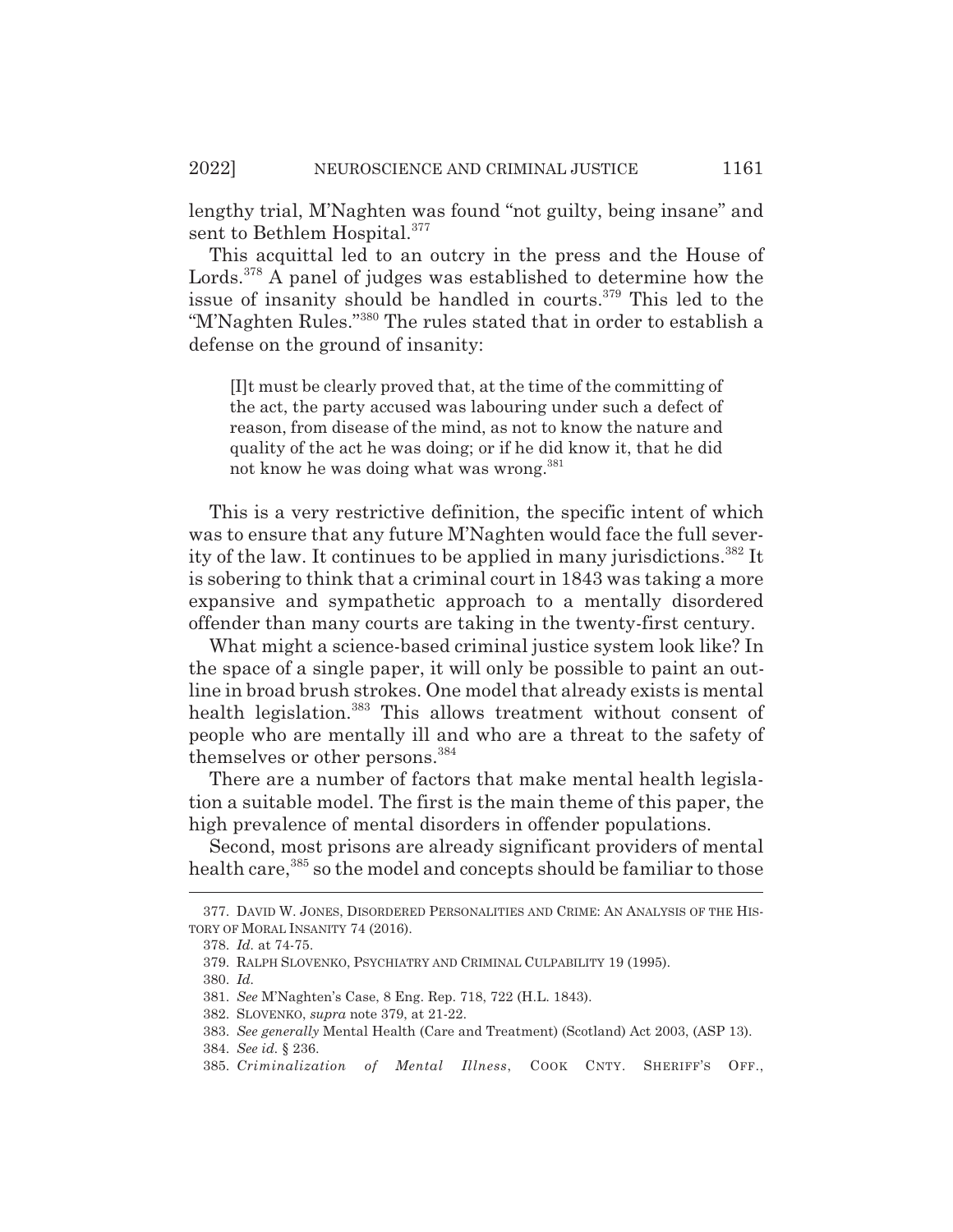who work in criminal justice systems. For example, Chicago's Cook County Jail is one of the largest single-site jails in the United States.386 Because around 50 percent of inmates suffer from mental disorders, it is also said to be the largest mental hospital in the state of Illinois, and one of the largest in the United States.<sup>387</sup> Many of these detainees have committed "crimes of survival."388 In fortyfour states in the United States, more people with mental illnesses are cared for in prisons and jails than in hospitals.<sup>389</sup>

Third, most societies have well-established bodies of legislation to cover the compulsory treatment of the mentally ill,<sup>390</sup> and these can provide a model for new approaches to offenders.

Fourth, because some offenders are already dealt with using mental health legislation, a precedent has been established.<sup>391</sup> I am proposing that this model becomes the norm, rather than one that is applied only to a small minority of offenders.

In Scotland, for example, the mentally ill person who is subject to compulsory powers must have a full diagnostic and risk assessment.<sup>392</sup> This must include the demonstration of significant risk to the person or others.<sup>393</sup> A treatment and management plan is prepared on the basis of this assessment.394 It is necessary to state that the required treatment is available and that it cannot be provided without the use of compulsory measures.<sup>395</sup> This plan is submitted for independent scrutiny and approval.<sup>396</sup> The patient has rights of appeal against detention and treatment, and there are requirements for periodic mandatory reviews.<sup>397</sup> There are principles that have to

https://www.cookcountysheriff.org/criminalization-of-mental-illness/ [https://perma.cc/G9AS-3GM2].

<sup>386.</sup> *Department of Corrections*, COOK CNTY. GOV'T, https://www.cookcountyil.gov/ service/department-corrections [https://perma.cc/Y83Y-C7WV].

<sup>387.</sup> COOK CNTY. SHERIFF'S OFF., *supra* note 385.

<sup>388.</sup> *Id.*

<sup>389.</sup> *Id.*

<sup>390.</sup> *See, e.g.*, Mental Health (Care and Treatment) (Scotland) Act 2003, (ASP 13).

<sup>391.</sup> *See, e.g.*, *id.*

<sup>392.</sup> *See id.* §§ 63-65.

<sup>393.</sup> *See id.* § 64(5)(c).

<sup>394.</sup> *See id.* § 62.

<sup>395.</sup> *See id.* § 57(1).

<sup>396.</sup> *See id.* § 58(2).

<sup>397.</sup> *See id.* §§ 77-78, 324.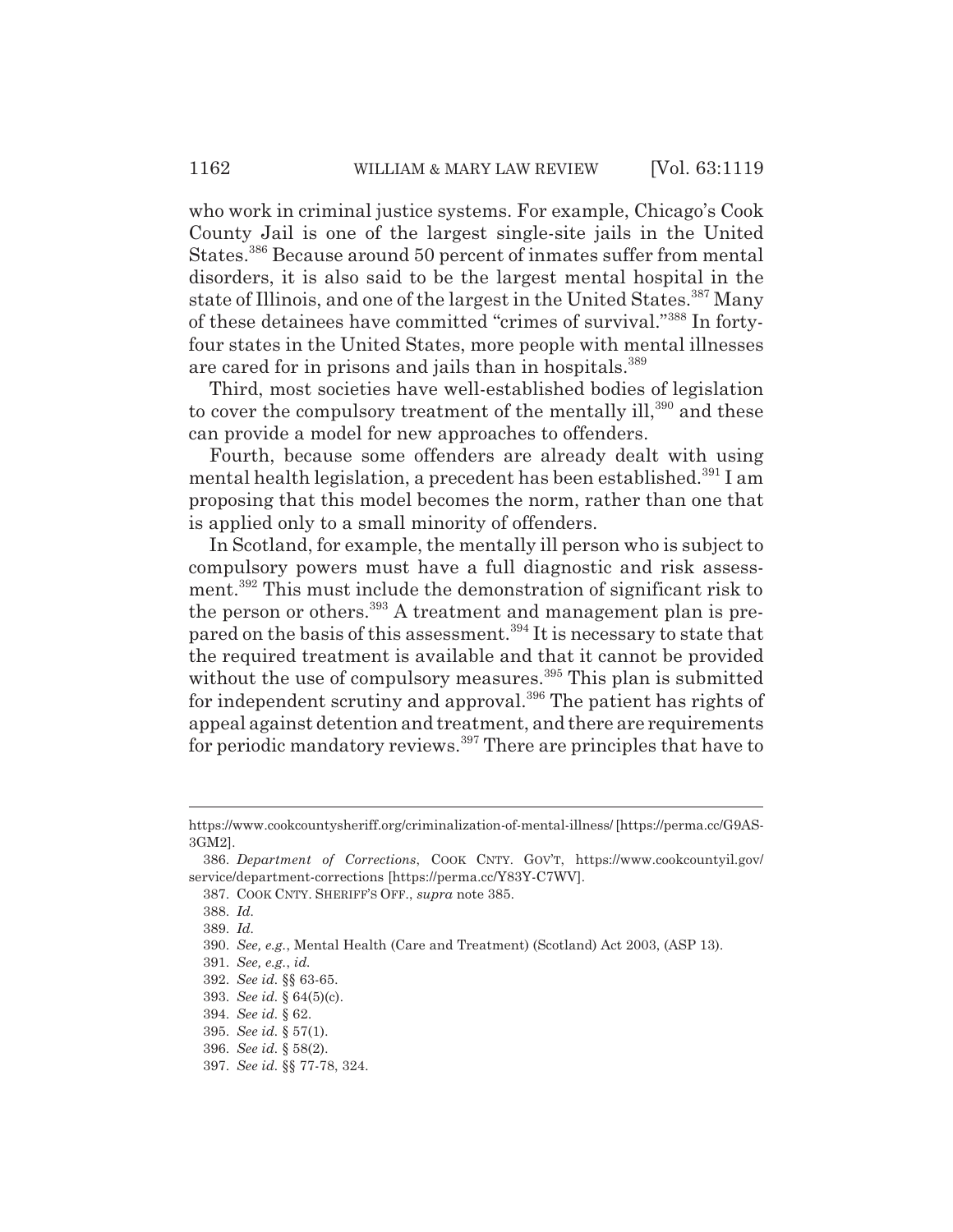be applied; for example, that the aims of treatment should be achieved in the least restrictive manner.<sup>398</sup>

Coercive treatment of the mentally ill and coercive management of offenders have a common justification in the right of societies to protect their members from harm. Also, no society can survive without norms and standards and the power to protect itself from those who would flout these standards for personal gain.

No one can be subject to treatment under mental health legislation without a psychiatric diagnosis.399 In the case of criminal wrongdoing, the equivalent of a diagnosis will be a trial of the facts to determine beyond a reasonable doubt that the accused committed the offense.<sup>400</sup>

A person who is the subject of coercive treatment under criminal law should have the equivalent of a full diagnostic assessment, which takes account of as many factors as possible. This might include the following:

(1) Full mental health history (psychosis, brain injury, PTSD,

personality disorder, and conduct disorder);

(2) Full substance misuse history;

(3) Assessment for specific disabilities (for example, ADHD, autism spectrum disorders, and dyslexia);

(4) Occupational and educational history;

(5) History of physical, emotional and sexual abuse, and neglect in childhood;

(6) Family history of mental disorder and offending;

(7) Scrutiny of school and social services records to confirm or ascertain evidence of abuse and neglect and conduct disorders; (8) Neurological assessment;

(9) Neurocognitive testing;

(10) Brain scanning;

(11) Analysis of genetic risk factors (for example, MAOA-L);

(12) Assessment for callous-unemotional traits;

(13) Assessment of literacy and occupational skills;

(14) Assessment of social circumstances (for example, housing, financial assets, and family support).

<sup>398.</sup> *See id.* § 1.

<sup>399.</sup> *See* SLOVENKO, *supra* note 379, at 136.

<sup>400.</sup> *See id.* at 134-35.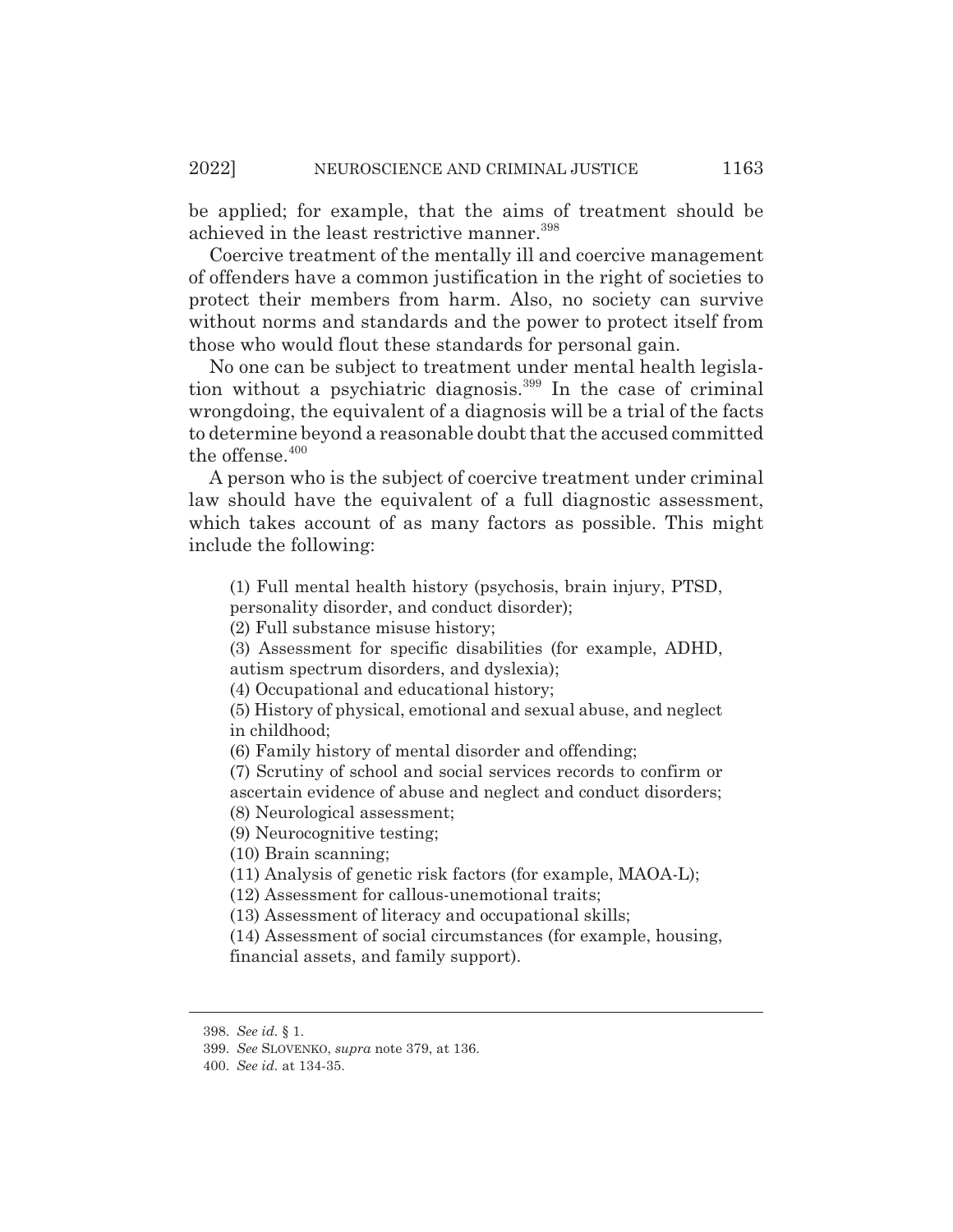This list should be used to prepare a causal account of the person's offending that is as full as possible. There should be consideration of the causal factors that are remediable and the ones that will be persistent. This should take account of factors such as neuropsychological deficits and the presence of multiple plasticity alleles. There should be an assessment of risk to public safety and the steps that can be taken to mitigate it.

Following this, a multi-professional panel should prepare a plan for rehabilitation. Where appropriate, "restorative" procedures could be applied—for example, involving the victim or victims of the crime in decisions about how to deal with the offender. This plan should be submitted for independent scrutiny and approval.

If treatment and rehabilitation are state-mandated, there is an obligation to the offender that these measures should be fully available and of high quality. Treatment should be offered for conditions such as PTSD, ADHD, psychosis, addiction, and personality disorder. Lack of basic life skills, such as literacy, should also be addressed. Offenders who are parents should be instructed in parenting skills and be given opportunities to sustain relationships with their children.

The primary aim should be reduction of recidivism. Secondary aims might include improvement of mental well-being and preparation for employment and other social roles, such as parenting. Achievement of these aims is worthwhile in itself. It will have the added benefit of reducing the long-term economic burdens of offenders on society.<sup>401</sup>

The duration of time in which compulsory measures will be in place should be determined by progress in completing the rehabilitation program and assessment of future risk. A principle of parsimony and least restriction should be applied. The use of coercive measures and restrictions on freedom should be the minimum required to meet the needs of rehabilitation. There should be regular independent review of the progress of offenders through the rehabilitation process.

<sup>401.</sup> Gregg D. Caruso, *Free Will Skepticism and Its Implications: An Argument for Optimism*, *in* FREEWILLSKEPTICISM IN LAW AND SOCIETY:CHALLENGING RETRIBUTIVE JUSTICE 43, 64-65 (Elizabeth Shaw et al. eds., 2019).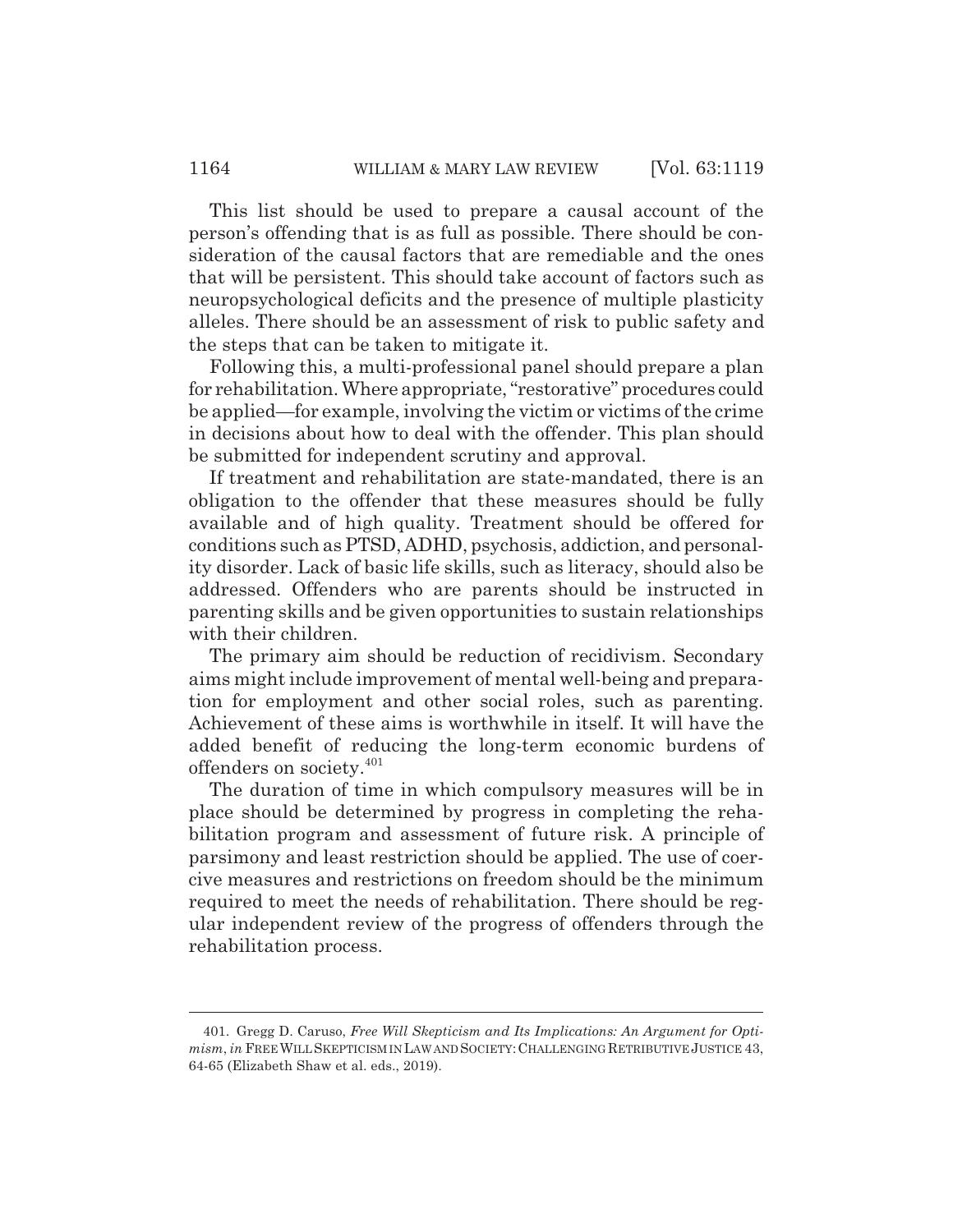It will never be possible for every convicted offender to be rehabilitated to the point at which risk to other persons is reduced to an acceptable level. The kinds of intensive assessment detailed above could contribute to assessment and management of risk. If prolonged detention is required in the interest of public safety, the restrictions on the offender should be the minimum required to ensure safety.402 The environment in which the offender is detained should not be harsh or punitive. Efforts should be made to sustain relationships with spouses, children, and other family members.

A scientific approach does not preclude punishment in traditional forms, such as financial penalties or curtailment of liberty. There are some offenders who are simply rational economic agents, and who are not burdened with the kinds of disabilities described in this paper. These include drug traffickers, embezzlers, and the majority of "white collar" criminals. In these cases, the offender weighs the gains of crime against the costs of punishment (multiplied by the risk of being caught). A society that wishes to suppress these kinds of behaviors will have to impose costs that outweigh the gains and have effective systems to investigate crime and prepare cases for prosecution.

This approach will entail a major shift in the culture and practices of criminal justice. It is likely that there will be objections and opposition to it. One group that might be expected to have a negative view is victims of crime. In contrast to this expectation, a recent survey of crime victims in the United States found that "victims overwhelmingly prefer criminal justice approaches that prioritize rehabilitation over punishment and strongly prefer investments in crime prevention and treatment to more spending on prisons and jails."403

Another benefit of this approach is its relation to primary prevention of crime. The causes of acquired brain injuries and damage are well-known and widely recognized. The same applies to PTSD and other psychiatric syndromes arising from traumatization. All of these causes are either wholly or substantially preventable.

<sup>402.</sup> *See id.* at 63-64.

<sup>403.</sup> ALL. FOR SAFETY&JUST.,CRIME SURVIVORS SPEAK:THE FIRST-EVERNATIONAL SURVEY OF VICTIMS'VIEWS ON SAFETY AND JUSTICE 4 (2019), https://allianceforsafetyandjustice.org/wpcontent/uploads/2019/04/Crime-Survivors-Speak-Report-1.pdf [https://perma.cc/S8PY-6EGU].